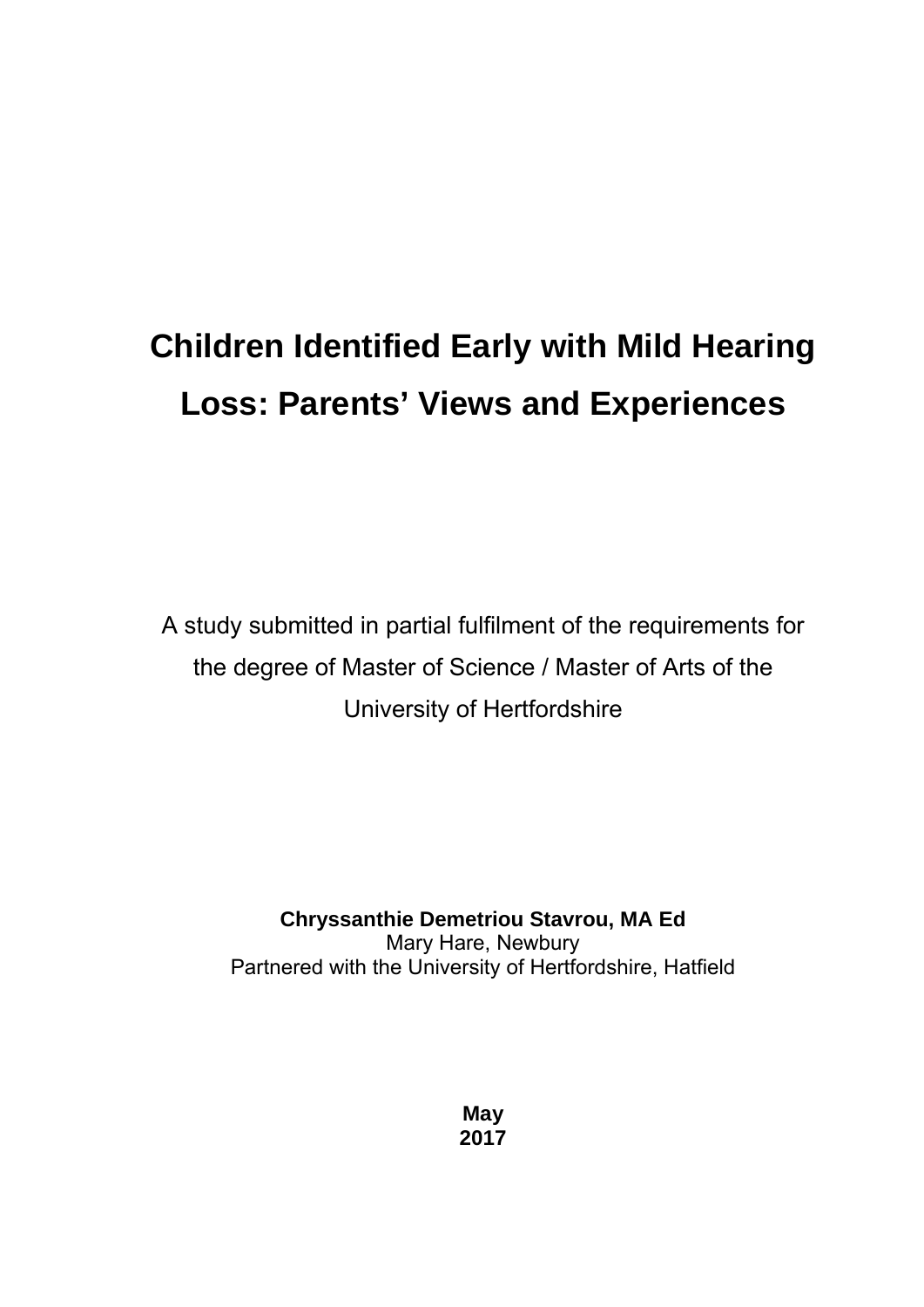# **Acknowledgements**

I would sincerely like to thank my supervisor Dr Imran Mulla and my co-supervisor Dr Kika Xadjikakou for their support and supervision throughout this project. I would also like to thank the psychologist of the School of the Deaf Elena Trifonos for her assistance and support.

I would like to express my great appreciation to my husband and our two daughters for their continuous support and dedication which was fundamental to the completion of this dissertation. I would also like to thank my friend and sister-in-law Maria for her great help especially in the translation of the transcripts.

A very special thank you also goes to the participants without whom this research could not have taken place.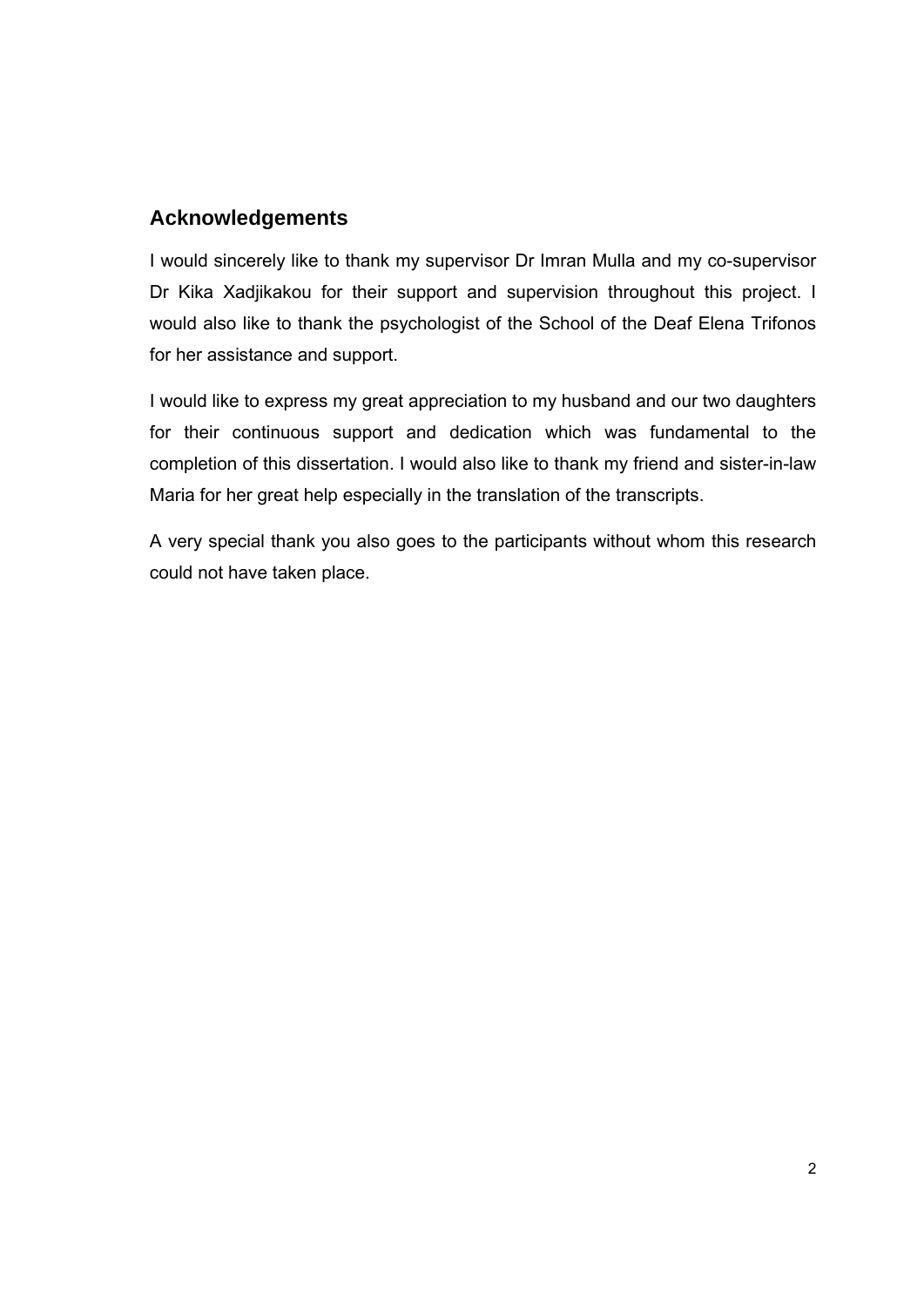# **Table of Contents**

| 1.1.   |                                                                           |  |
|--------|---------------------------------------------------------------------------|--|
| 1.2.   |                                                                           |  |
|        |                                                                           |  |
| 2.1.   |                                                                           |  |
| 2.2.   | Academic achievement and social emotional development of school aged      |  |
|        |                                                                           |  |
| 221    | The impact of mild hearing loss on the child's academic achievement and   |  |
|        |                                                                           |  |
| 2.2.2  |                                                                           |  |
| 2.2.3  |                                                                           |  |
| 2.2.4  |                                                                           |  |
| 2.2.5  |                                                                           |  |
| 2.3.   |                                                                           |  |
| 2.4.   | Research on the development of pre-school children with mild hearing loss |  |
| 2.4.1. |                                                                           |  |
| 2.4.2. | Speech and language development in early-identified children 14           |  |
|        |                                                                           |  |
|        | 2.5.1.                                                                    |  |
| 2.5.2. |                                                                           |  |
|        | 2.5.3.                                                                    |  |
| 2.5.4. |                                                                           |  |
| 2.6.   | The experiences of parents whose children have mild bilateral and         |  |
|        |                                                                           |  |
| 2.6.1  |                                                                           |  |
| 2.6.2. |                                                                           |  |
|        | 2.6.3.                                                                    |  |
| 2.7.   |                                                                           |  |
|        |                                                                           |  |
| 3.1.   |                                                                           |  |
| 3.2.   |                                                                           |  |
| 3.3.   |                                                                           |  |
| 3.4.   |                                                                           |  |
| 3.4.1. |                                                                           |  |
| 3.5.   |                                                                           |  |
| 3.6.   |                                                                           |  |
| 3.7.   |                                                                           |  |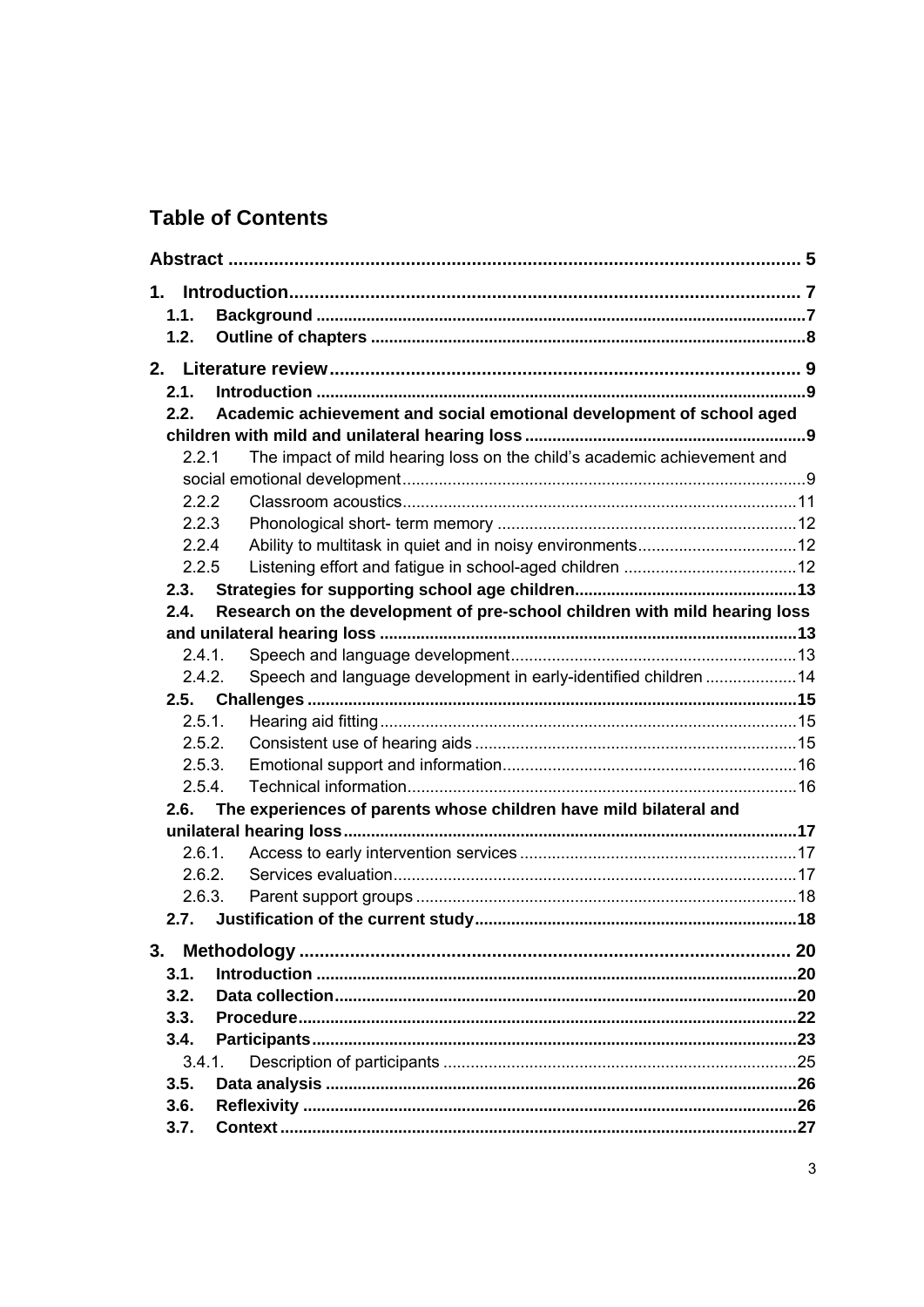| 4.     |                                                                      |  |
|--------|----------------------------------------------------------------------|--|
| 4.1.   |                                                                      |  |
| 4.1.1. |                                                                      |  |
| 4.1.2. |                                                                      |  |
| 4.1.3  |                                                                      |  |
| 4.1.4  |                                                                      |  |
| 4.1.5  |                                                                      |  |
| 4.2.   |                                                                      |  |
| 4.3.   | Uncertainty about the management of the hearing loss34               |  |
| 4.3.1  |                                                                      |  |
| 4.3.2  | Need for support to understand the consequences of hearing loss35    |  |
| 4.3.3  |                                                                      |  |
| 4.4.   |                                                                      |  |
| 4.5.   |                                                                      |  |
|        |                                                                      |  |
| 5.     |                                                                      |  |
| 5.1.   |                                                                      |  |
| 5.2.   | Parents challenges with the audiological management of their child's |  |
|        |                                                                      |  |
|        | 5.2.1                                                                |  |
| 5.3.   | Parent's suggestions about monitoring the needs of the families42    |  |
| 6.     |                                                                      |  |
| 7.     |                                                                      |  |
|        |                                                                      |  |
|        |                                                                      |  |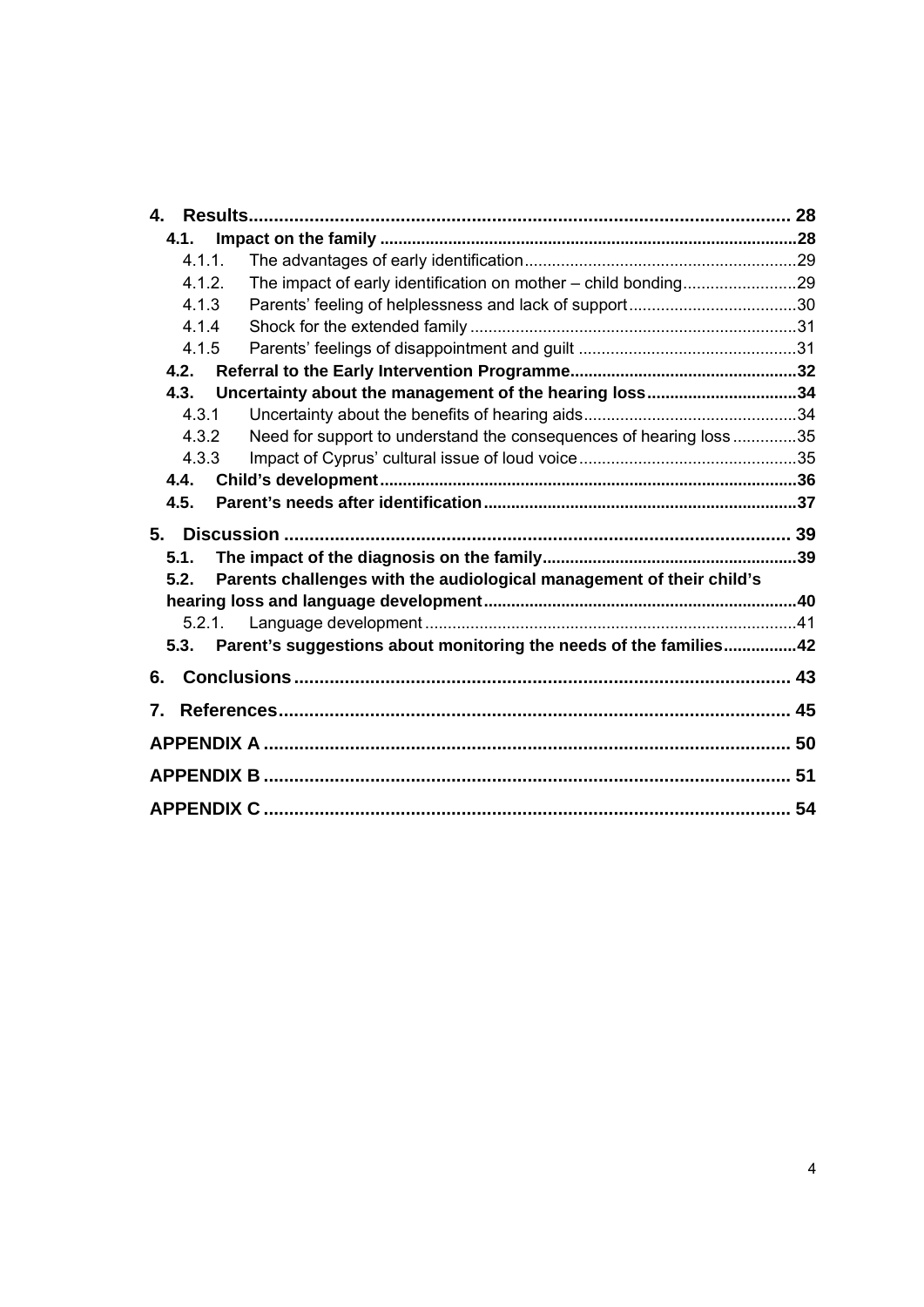### **Abstract**

This study is an exploration of parents' experiences after the identification of their child's mild or unilateral hearing loss. The study also aimed to investigate whether these families had access to the Early Intervention Programme of the School of the Deaf.

The research adopted a qualitative research approach and a semi structured interview was carried out in order to explore the impact of the diagnosis of mild or unilateral hearing loss on the broader family. Nine families of children with mild and unilateral hearing loss, six with mild hearing loss and three with unilateral hearing loss, were interviewed. The interviews were transcribed verbatim and translated into the English language. The data was grouped into five themes.

The findings of this study suggest that despite the fact that in Cyprus mild and unilateral hearing loss is identified early in life due to the implementation of the Screening Programme, families are not referred to the Early Intervention Programme of the School of the Deaf for support. However, parents feel that as the diagnostic process takes a long time and requires regular visits to the professionals, it is a very stressful period and further information and support is needed. The information is vital to enable them to understand the type of hearing loss, the consequences that it might have on their child's development as well as to provide them with guidelines on hearing aid fitting in order to enable them to help their child wear the hearing aids. It was revealed that parents felt retrospective guilt as they could not understand the benefits of hearing aids and therefore did not persuade their children to wear them consistently. Parents also made valuable suggestions for the establishment of a coordinated support service.

The current study adds extremely helpful information to the existing literature concerning the challenges families of children with mild or unilateral hearing loss are faced with. Furthermore, it provides unique insight into the needs of parents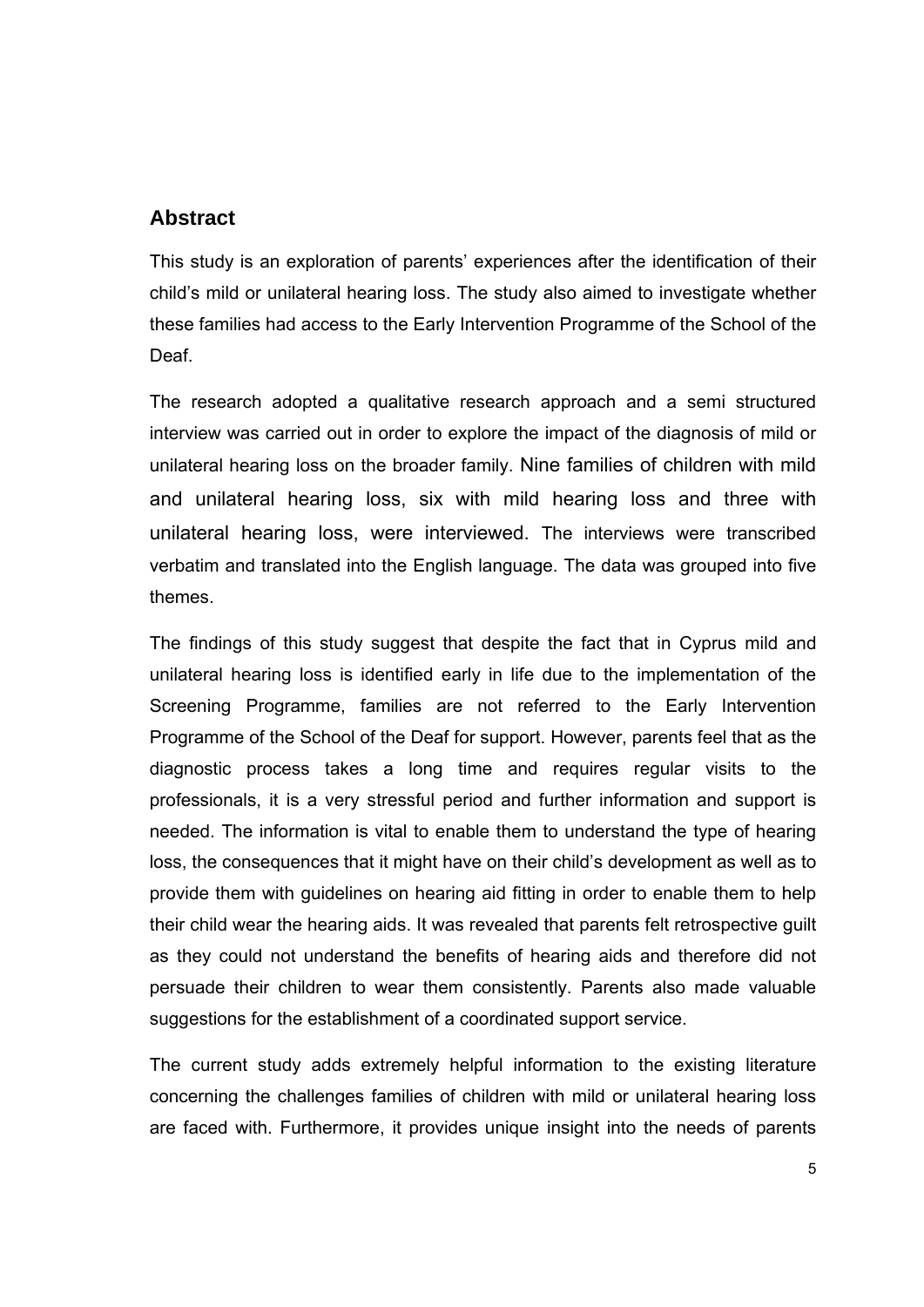and points towards approaches that would most effectively support them as they themselves identify them. This can be a valuable tool for professionals to improve and adapt procedures when faced with cases of mild or unilateral hearing loss.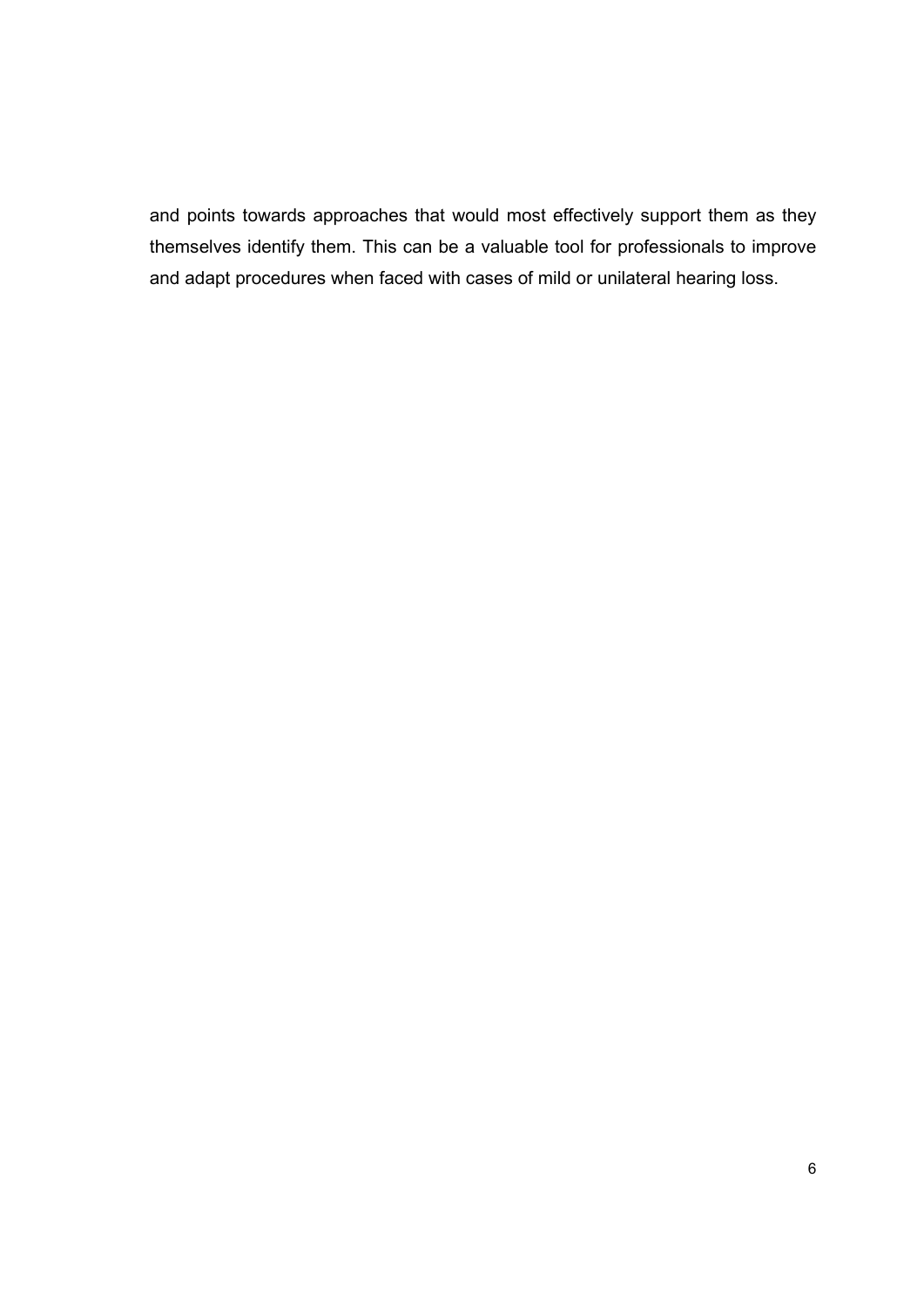# **1. Introduction**

#### *1.1. Background*

Traditionally, mild and unilateral hearing loss was identified later on in the child's life as initially screening programmes could not assess and diagnose hearing loss of less than 40 db.

The definition of mild bilateral and unilateral hearing loss was adopted from the National Workshop on Mild and Unilateral Hearing Loss Research (Centers for Disease Control and Prevention, 2005). Mild hearing loss refers to a pure-tone average (PTA) from 20 to 40 dB hearing loss at two or more frequencies above 2000 Hz, and unilateral hearing loss refers to a PTA  $\geq$  20 dB or thresholds  $>$  25 dB at two or more frequencies above 2000 Hz.

Early eighties research of Bess (1985), Bess et al, (1986), Bess & Tharp (1984), Oyler et al, (1988) exploring the impact of mild or unilateral hearing loss on schoolaged children has shown that children with mild hearing loss lag behind their hearing peers in academic achievement. Similarly, initial research on the topic documented that older children with minimal hearing loss were less successful in developing social emotional skills to cope with issues of stress management, social communication and self-esteem (Davis et al, 1986; Bess et al, 1998).

In recent years, researchers, considering the existing evidence of the impact of mild or unilateral hearing loss on the language development and academic achievement of school-aged children, have began to wonder whether the significant improvement of screening programmes which allows for early identification of mild or unilateral hearing loss would positively contribute to language development before school age. This has led to the first research on language development regarding preschoolers. That research has shown that children who are identified early in life are successfully fitted with hearing aids earlier on and therefore their language development is comparable to their normal hearing peers. Wake et al, (2006) showed that children with mild hearing loss do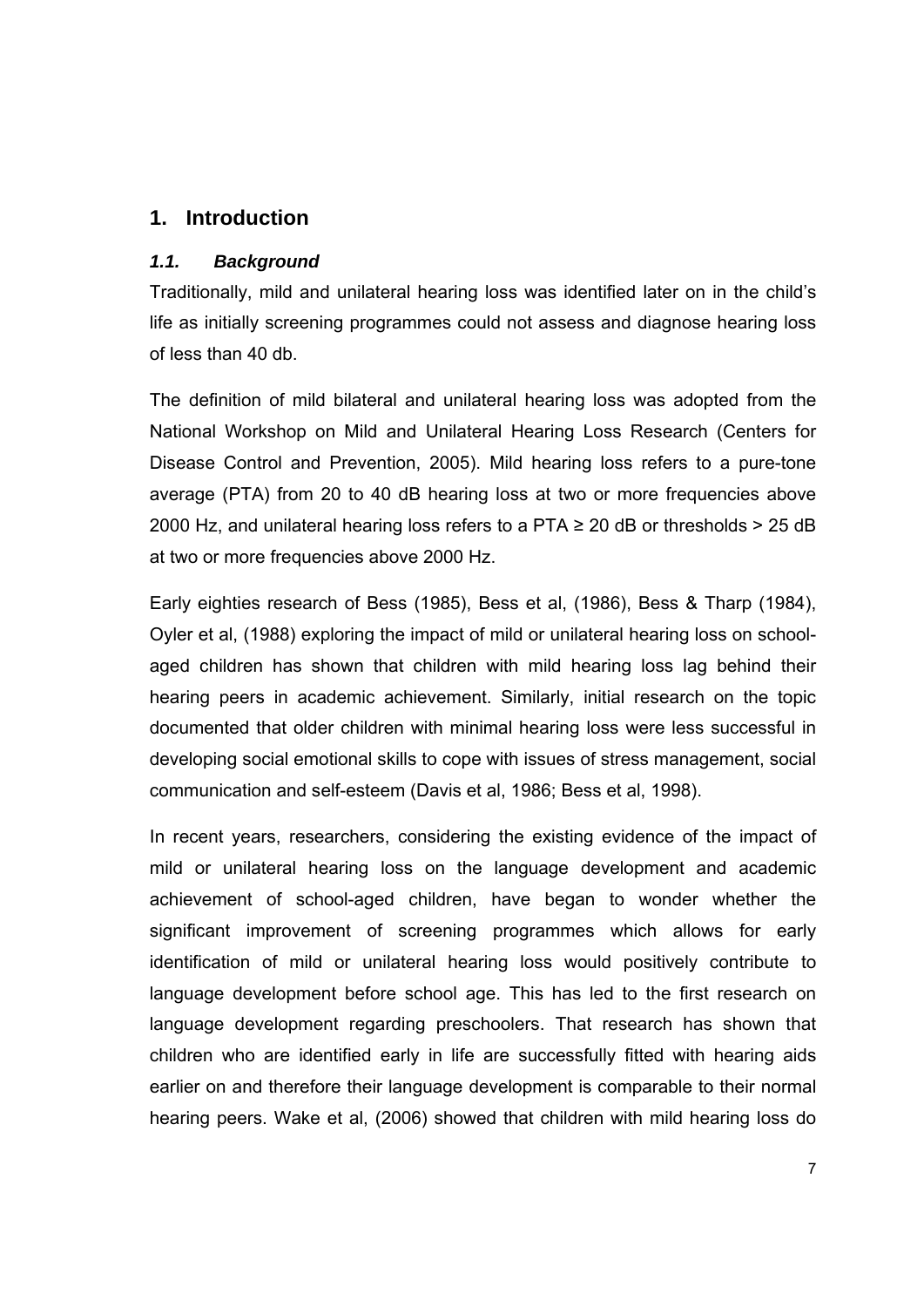not face significantly more academic difficulties than their normal hearing peers with respect to their receptive and expressive language and reading skills.

Furthermore, professionals have begun to look for ways in which families with children with mild or unilateral hearing can be effectively supported. Fitzpatrick et al, (2015) and Holstrum et al, (2008) showed that parents of children with mild hearing loss feel vulnerable and need considerable support and information in these early stages.

Therefore, the current research seeks to evaluate the impact of mild or unilateral hearing loss on the child's family leading to identifying appropriate intervention strategies in order to fully support them.

#### *1.2. Outline of chapters*

Chapter two will review the existing literature on academic achievement and social emotional development of school aged children with mild and unilateral hearing loss as well as will explore strategies suggested by professionals for supporting school age children at school. Special interest will be shown in research related to the difficulties that parents with newly identified children with mild or unilateral hearing loss experience during the auditory management of their child, as well as to speech and language development of pre-school aged children. This chapter will also review the existing research on the challenges that children with unilateral hearing loss face in secondary schools, in Cyprus. Chapter three will address the methodological approach followed by the current study and will also outline existing procedures for hearing loss identification and management in Cyprus. Chapter four explores the results which arise from the interview transcripts which were clustered into five themes: Impact on the family, referral to the Early Intervention Programme, professional's uncertainty about the management of the mild or unilateral hearing loss, child's development and parent's needs after identification. Chapter five critically analyses the findings and discusses them in relation to the existing literature on the topic at hand. Finally, chapter six draws conclusions and makes suggestions for the future.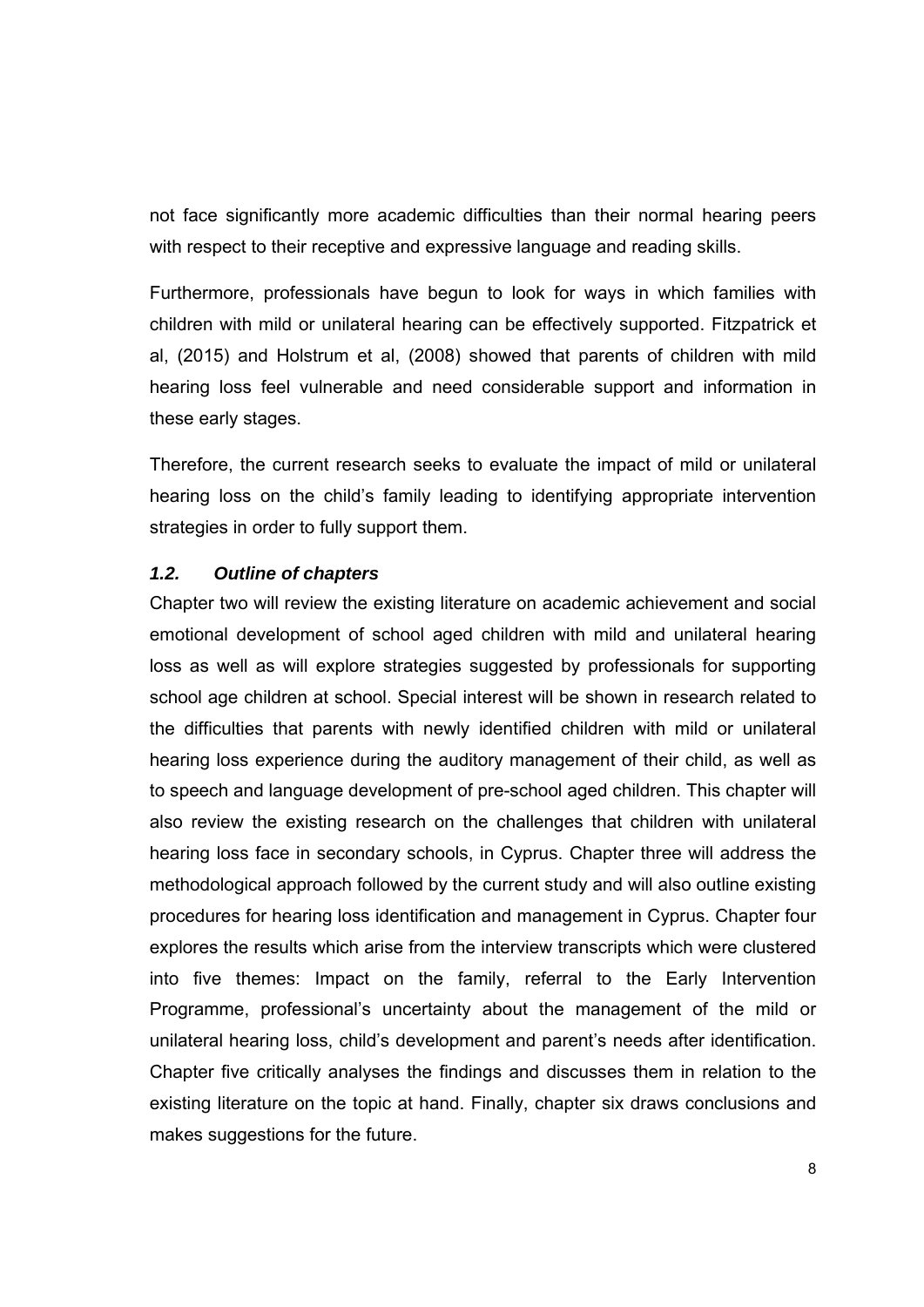# **2. Literature review**

#### *2.1. Introduction*

The literature review contains four sections. The first section reviews the literature on academic achievement and social/ emotional development of school-aged children with mild bilateral or unilateral hearing loss. It also explores strategies that arise from the literature to support this population in the school environment. The second section examines the current literature on speech and language development of pre-school children with mild bilateral or unilateral hearing loss, and the third section covers the key literature on the challenges parents face during hearing aid fitting and subsequent usage. The fourth and fifth sections review, in depth, parent's experiences and needs following the identification of mild or unilateral hearing loss. Finally, in section six the background and motivation for the current qualitative research study are described.

#### *2.2. Academic achievement and social emotional development of school aged children with mild and unilateral hearing loss*

#### *2.2.1 The impact of mild hearing loss on the child's academic achievement and social emotional development*

The first research related to consequences of mild hearing loss on a child's development was published by Bess (1985) and Bess et al, (1986) in the 1980's. Before Bess' work, professionals believed that minimal degrees of hearing loss had little impact on a child's development. However, these early studies demonstrated that children with minimal degrees of permanent hearing loss were, in fact, at considerable risk of developing academic and behavioural problems. Those studies showed that children with mild hearing loss faced challenges in academic achievement, as well as in their psycho-educational and psychosocial development. They are at a higher risk of educational, speech-language or socialemotional difficulties than their hearing peers (Bess & Tharpe, 1984, Oyler et al, 1988).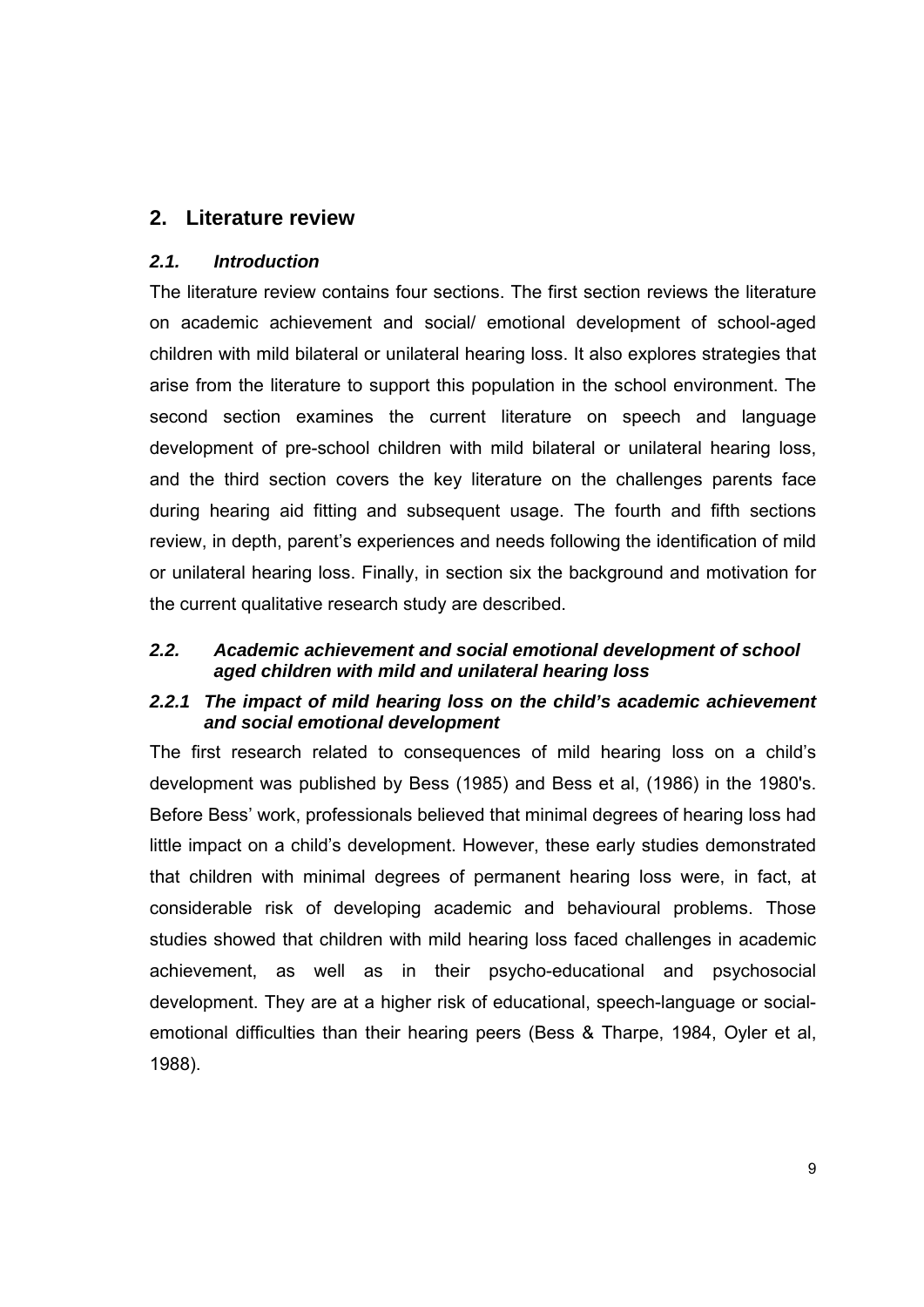Bess et al, (1986) have shown that 35% of children with mild hearing loss repeated at least one grade in school, and 13% of cases required additional educational support. Also, teachers reported behavioural problems in 20% of children with unilateral hearing loss. Blair et al, (1985) found that third and fourth grade children with hearing loss scored poorer in academic achievement than their normal hearing peers. The findings of Blair et al, (1985) were later confirmed by a wider study by Bess et al, (1998) who evaluated the hearing status and academic achievement of 1,228 schoolchildren in Grades three, six, and nine. Specifically, approximately 30% of the third-grade children with minimal hearing loss had repeated at least one grade, whereas nearly half (50%) of the ninth grade children with minimal hearing loss had repeated a grade. From the study findings it can be deduced that children from grades six and nine with minimal hearing loss exhibit greater dysfunction in the energy domain, as well as greater dysfunction in the domain of stress, social support and self-esteem in comparison to their normal hearing peers. Similarly, studies that evaluated the personality inventories of children with mild hearing loss found significantly higher tendencies toward aggressiveness compared to normal hearing children (Davis et al, 1986). These studies indicated that up to one-third of affected children failed at least one school grade (Lieu, 2004; Tharpe, 2008; Wake et al, 2004). This is supported by reports submitted by parents and teachers in the work of Lieu et al, (2012) which concluded that approximately 25% of children with mild hearing loss exhibit behavioural problems and have difficulties in learning.

Most (2004, 2006) examined the effects of the level of hearing loss on academic achievement in children attending regular schools. Defying researchers' expectations, children with a greater level of hearing loss had better results in the areas of: communication, participation, and total score of a screening instrument for targeting educational risks (SIFTER), than children with unilateral and mild bilateral hearing loss. The interpretation of these unexpected results, as pointed out by Kuppler et al, (2013), can be found in the fact that the children with greater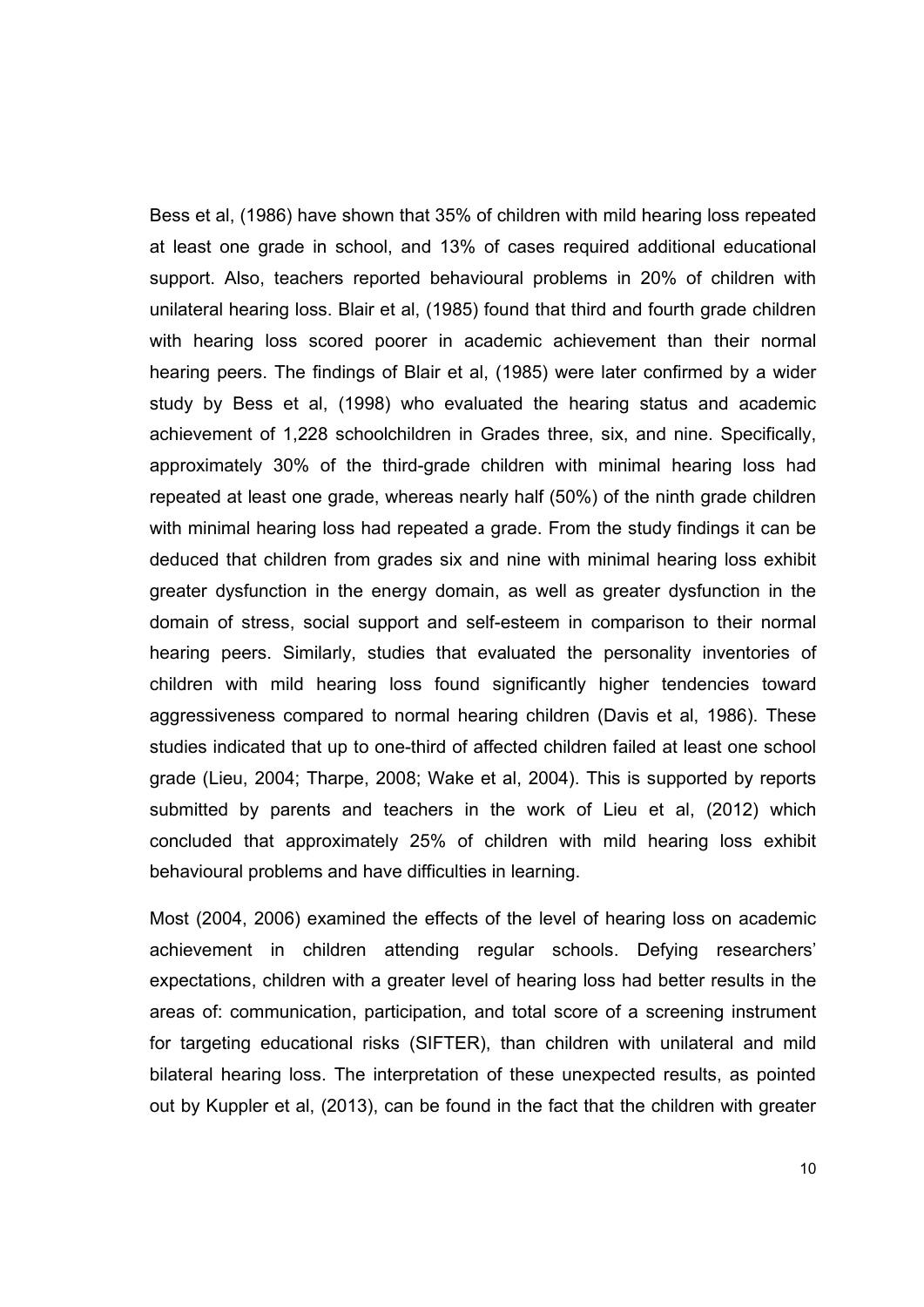hearing loss had support in schools, used hearing aids, or were enrolled in programmes of early auditory rehabilitation.

Dokovic et al , (2014) conducted research with the purpose of establishing the influence of mild bilateral hearing loss on perceptual functions, verbal abilities, and nonverbal abilities of younger school-age children. Their findings showed statistically significant differences between participants with mild bilateral hearing loss and those with normal hearing in the majority of estimated developmental domains. However, those differences did not indicate any significant delay in development of assessed abilities, except in the domain of auditory discrimination and auditory memory.

There are a number of documented factors that affect the academic success and social emotional well being of school age children with mild hearing loss:

#### *2.2.2 Classroom acoustics*

Investigations over the last 30 years have documented the detrimental effects of excessive noise levels on children's cognitive processing and academic performance. Despite the fact that in education systems little emphasis was put on the impact of poor classroom acoustics on children's learning, evidence highlighting its negative effect is increasing (Shield & Dockrell, 2008, Dockrell & Shield, 2006, Klatte et al 2010).

Children, regardless of hearing status, require more favourable acoustic environments than adults to achieve equivalent speech recognition scores. Crandell (1993), Ross & Giolas (1971), Boney & Bess(1984), Maxwel & Evans (2000) also provided evidence on the chronic effects of indoor noise on language acquisition and pre-reading skills in a preschool day- care centre where, due to poor interior acoustics, ambient noise levels averaged 76 dB(A). The authors concluded that chronic exposure to noise in early childhood affects the development of basic language functions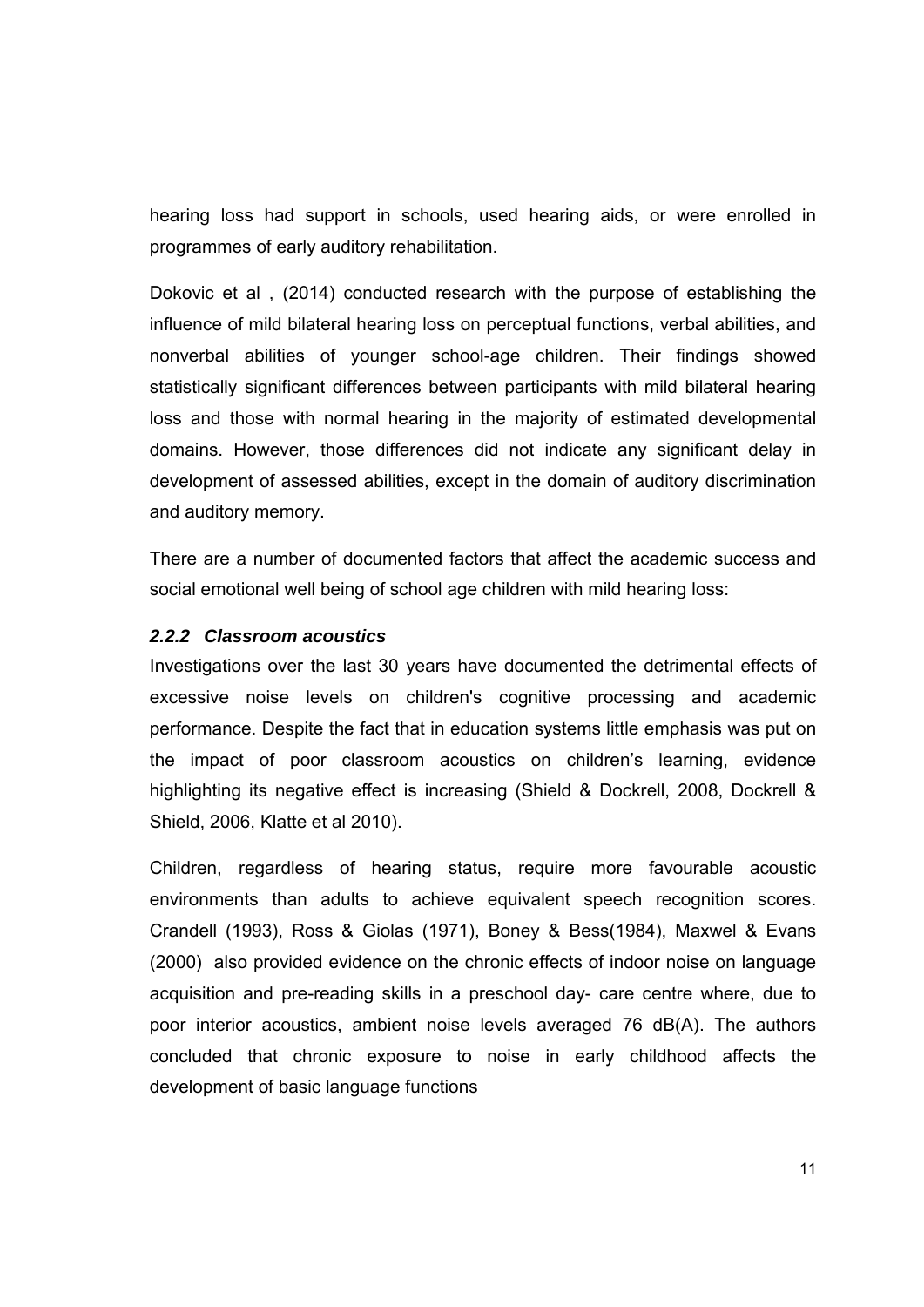#### *2.2.3 Phonological short- term memory*

Phonological short-term memory is highly sensitive to the negative effects of moderate intensity noise and is of major importance in the acquisition of oral and written language. Thus, researchers have come to the reasonable assumption that enduring exposure to poor acoustical conditions in childhood may affect the development of phonological working memory, which extends to both normally hearing children as well as children with hearing loss. Klatte et al, (2010) found significant effects of reverberation on speech perception and short-term memory of spoken items which demonstrate the importance of good acoustical conditions in classrooms. The performance of children from reverberating classrooms was lower in a phonological processing task, as they reported a higher burden of indoor noise in the classrooms than children from classrooms with good acoustics. The study also showed that children in classrooms with poor acoustic conditions found it more difficult to develop positive relationships with their teachers and peers.

According to Wake et al, (2006), children with slight/mild bilateral sensori-neural hearing loss developed poorer phonologic short-term memory and phonologic discrimination than their normal hearing peers although they do not face significantly more academic difficulties.

#### *2.2.4 Ability to multitask in quiet and in noisy environments*

Data presented by McFadden & Pittman (2008) on the effect of minimal hearing loss on children's ability to multitask in quiet and in noisy environments suggests a lack of ability in all children, whether they have minimal hearing loss or not, to respond to a difficult listening task by drawing resources from other tasks to compensate. This does not apply to such an extent to adults who, when multitasking, have been shown to reduce their attention to a secondary task in order to accommodate the difficulty of a primary task.

#### *2.2.5 Listening effort and fatigue in school-aged children*

Hicks' & Tharpe's (2002), research on listening effort and fatigue in school-age children with and without hearing loss found that children with even a relatively mild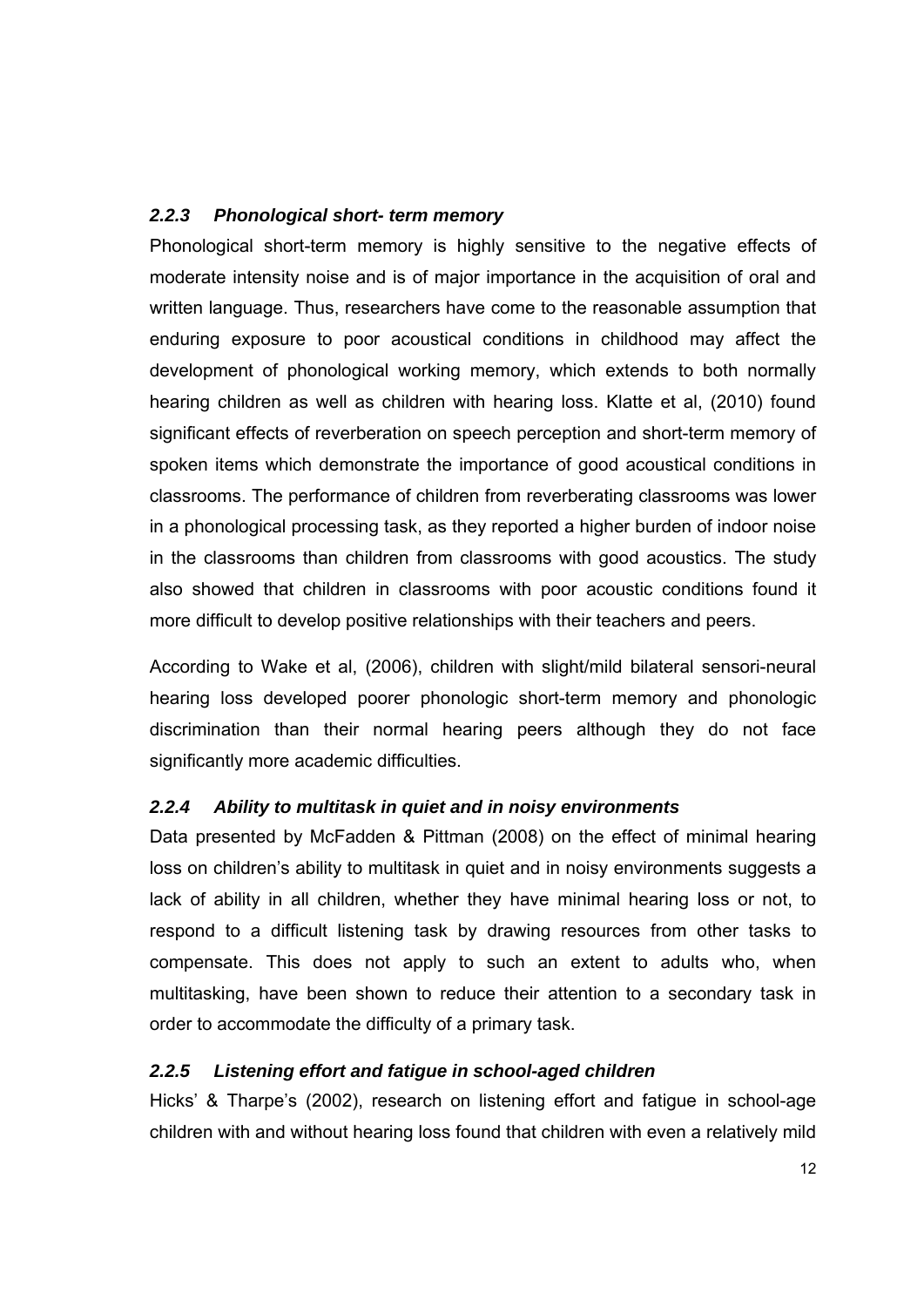degree of hearing loss may require more energy than their normal-hearing peers to listen in a classroom setting. No differences in measures of fatigue were found between the groups of normal-hearing children and children with hearing loss, whereas significant differences were observed on a dual-task paradigm designed to examine listening effort. Specifically, the children with hearing loss put more effort into listening to speech in quiet and in the presence of background noise than the children with normal hearing. This results in less energy or attention capacity left for the children to process what they hear, take notes, and undertake other activities required of school children.

#### *2.3. Strategies for supporting school age children*

Researchers suggested ways in which children with mild hearing loss could be proactively supported in order to achieve their full potential of academic ability.

More specifically Tharpe (2008) suggested that a child with mild hearing loss can, if necessary, be included in the individual special education and speech therapist treatment. Also, strategies comprising three levels of intervention were suggested: modifications of their environment (adaptation of classrooms to decrease background noise), technological modifications (implementation of audio technology such as personal frequency modulation systems and FM systems in free sound field), and educational modifications (instructions for teachers on how to interact with mild bilateral sensori-neural hearing loss children).

#### *2.4. Research on the development of pre-school children with mild hearing loss and unilateral hearing loss*

#### *2.4.1. Speech and language development*

For pre-school children there is limited research on evaluating the effect of mild hearing loss on their speech and language development, or their communication skills. Furthermore, there is limited research exploring the parent's needs after their child's diagnosis with mild hearing loss. Population-based research by Fitzpatrick et al, (2010, 2014) has suggested that 40% to 50% of children identified with permanent hearing loss present with mild bilateral or unilateral hearing loss.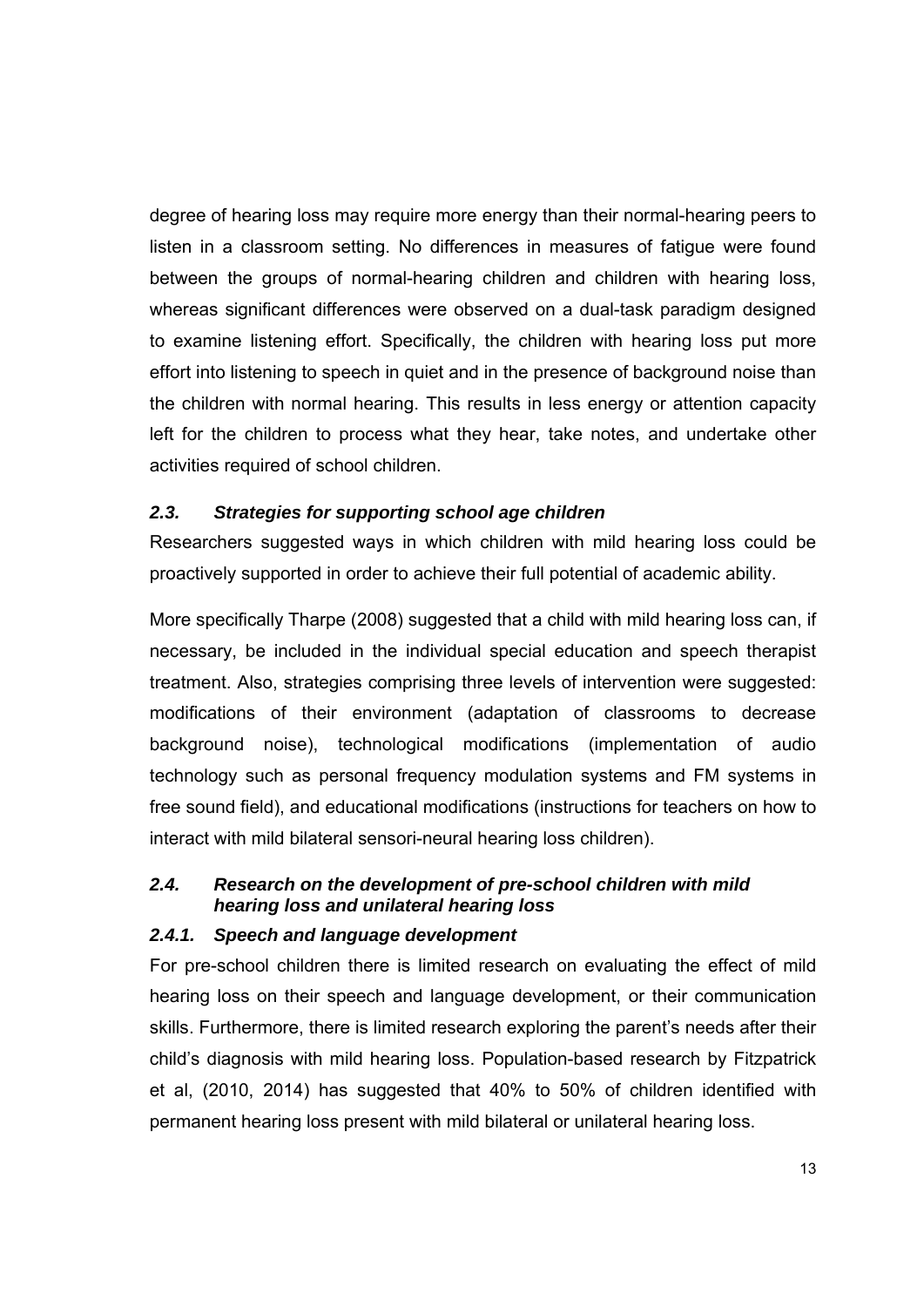However, children with milder hearing loss were historically identified late and relatively little is known about the consequences of milder hearing loss when identified in early childhood. Research by Fitzpatrick et al, (2010, 2014), has also shown considerable uncertainty and variation in practice relative to management options including amplification and intervention for this population —an issue that has previously concerned investigators (Tharpe, 2008). The above research also showed that children with mild bilateral hearing loss achieved significantly lower results in the domain of morphology and syntax than their peers with normal hearing.

Moeller et al, (2007) in a longitudinal study of early word learning in hearing infants and infants with hearing loss, suggest that a delay in the phonetic and phonological development has an impact on the vocabulary of younger children with mild and moderate hearing loss. However, in contrast to the study by Moeller et al (2007), Dokovic et al, (2014), showed that children with mild bilateral hearing loss do not manifest more significant difficulties in the domain of vocabulary compared to their peers with normal hearing.

#### *2.4.2. Speech and language development in early-identified children*

Fitzpatrick et al, (2015) examined the communication development in earlyidentified children with mild bilateral and unilateral hearing loss. The findings suggest that early-identified children with mild bilateral or unilateral hearing loss develop early communication skills comparable to those of their peers with normal hearing in the preschool years. These findings are consistent with the results of Vohr et al, (2008) who found that 12 early-identified children with mild bilateral or unilateral loss had better language scores at 12 to 16 months than 18 children with moderate to profound loss and that scores for the group with milder loss were similar to those for peers with normal hearing.

Fitzpatrick et al, (2015) were only able to find results on one auditory questionnaire (CHILD) at ages three and four years that showed lower scores for the children with mild bilateral hearing loss when compared to peers with normal hearing.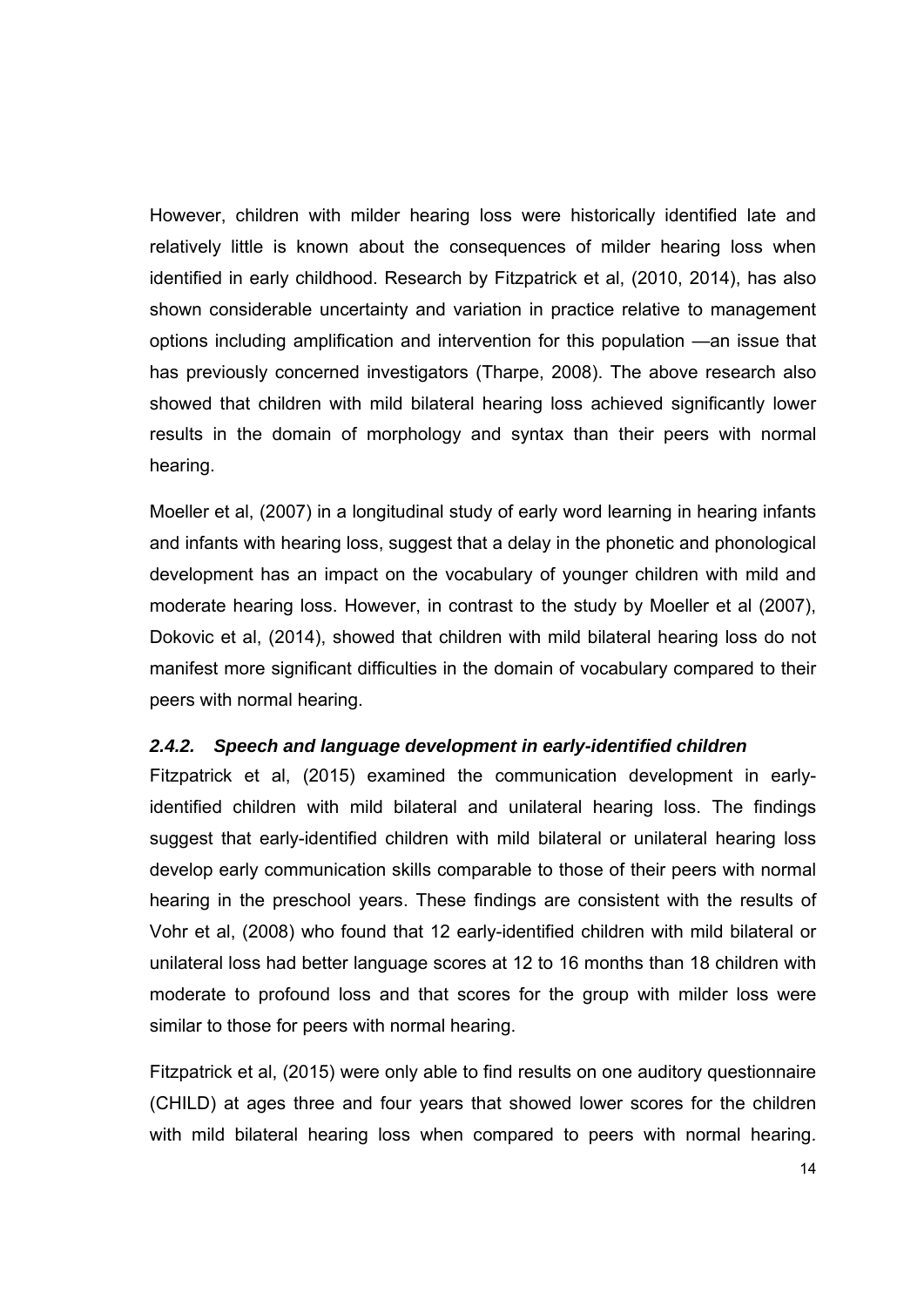However, the current research did not examine the effects of various factors such as age at identification, age at hearing aid fitting, use of amplification. Despite the absence of a late-identified comparison group, it can be suggested, with caution, that early identification, amplification, and intervention are effective in reducing the gap in performance between children with hearing loss and their peers with normal hearing and that early identification is likely to have a positive effect on early auditory and communication outcomes. The results from this study represent an important first step in enhancing the knowledge base about the effects of mild bilateral or unilateral hearing loss on early communication development.

#### *2.5. Challenges*

#### *2.5.1. Hearing aid fitting*

A recent study by Tomblin et al, (2014) on the influence of hearing aids on the speech and language development shows that early provision of hearing aids to children with mild to severe hearing loss is likely to result in better speech and language development, particularly when the child receives good audibility from the hearing aids and has had a longer opportunity to wear them. Grimault et al, (1998) found a positive correlation between the length of time children are fitted with amplification and their performance on speech recognition testing**.** 

#### *2.5.2. Consistent use of hearing aids*

One of the most significant difficulties parents are faced with is the consistent use of hearing aids (Walker et al. 2015, Moeller et al. 2009). Parents of infants documented challenges to consistent hearing aid use more often than parents of preschool and school-age children. According to the parents, situations that presented challenges to consistent hearing aid use involved a child's state (e.g, mood, illness, fatigue, temperament), breaks in their routine (e.g, at home on weekends, after bath time), loud events (e.g, movie theatre, church), and equipment issues (e.g, feedback from hearing aid, discomfort from ear mould).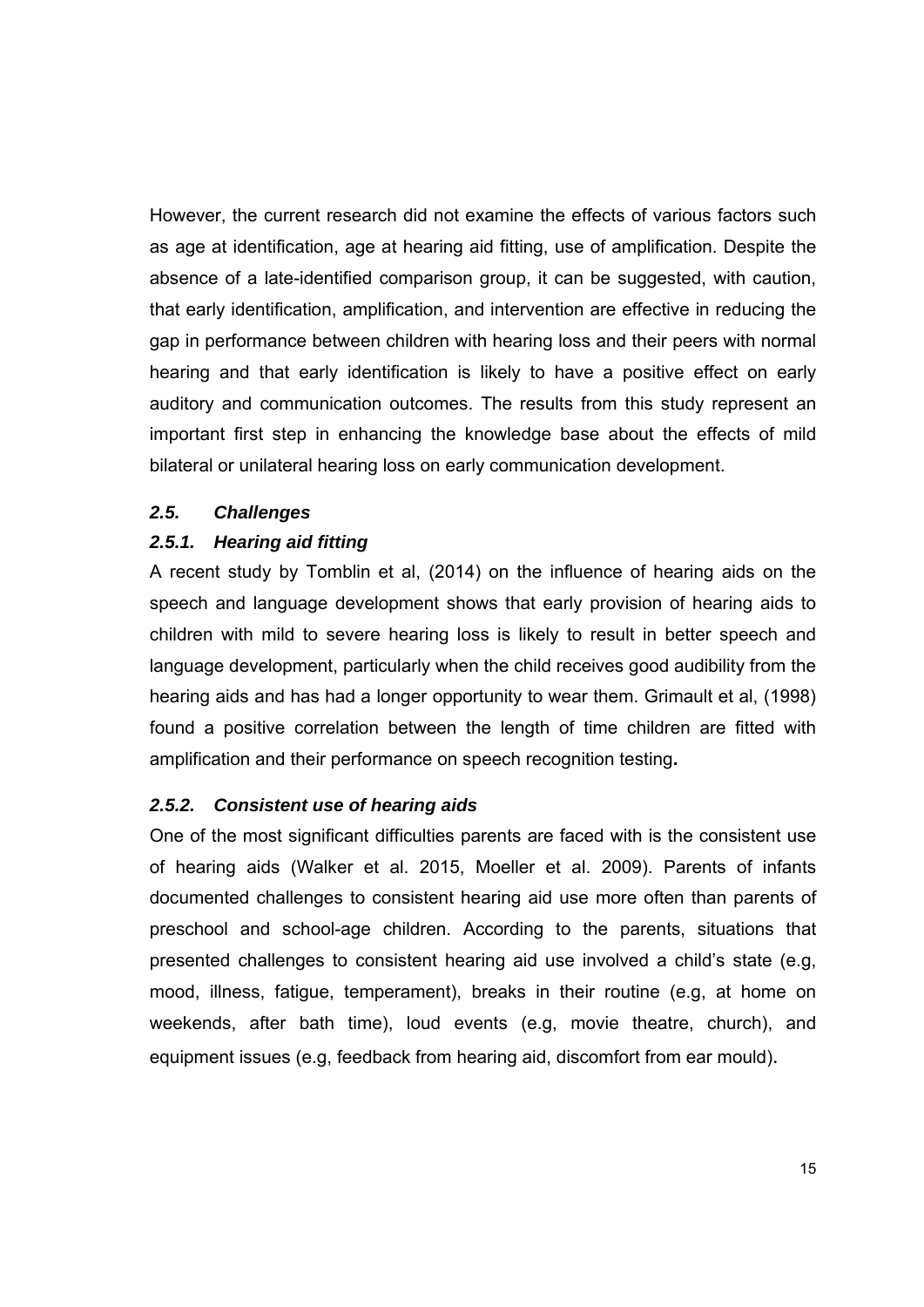#### *2.5.3. Emotional support and information*

Fitzpatrick et al, (2016) also conducted research to study the experiences of parents whose children had mild bilateral and unilateral hearing loss. The findings confirmed that parents, at early stages of the identification of their child's mild or unilateral hearing loss feel vulnerable and need considerable support and information about the meaning of hearing loss. These findings are in agreement with earlier studies (Holstrum et al, 2008, Fitzpatrick et al, 2008). The parents of children with mild hearing loss who were involved in the research were positive about screening and pleased to be aware early on of the presence of hearing loss in much the same way as parents of children with more severe losses (Fitzpatrick et al, 2007, Young & Tattersall, 2007). Professional communication and manner influenced the parent's perception of the early identification process. Some parents commented that technical expertise was of high quality but that emotional support was missing (Fitzpatrick et al, 2016). In some cases parents found professionals were not well informed on the consequences of mild hearing loss and, therefore, often interpreted the terms "mild" or "minimal" hearing loss to mean that the hearing loss is insignificant. Parents felt that their child was a lower priority because of the milder nature of the loss, especially when it was a unilateral hearing loss. The professionals' uncertainty about the auditory management, the different views about the potential benefits of hearing aids and the limited information about the risk of developmental delay lead professionals to a 'wait and see' approach and the belief that the family does not require early intervention (Fitzpatrick et al, 2016, Holstrum et al, 2008).

#### *2.5.4. Technical information*

Parents with children with mild hearing loss presented a similar need to those with children with more severe hearing loss to acquire technical information as well as information on choices about hearing technology and intervention, (Fitzpatrick et al 2008). Especially in the early stages of identification, support and clear guidance were crucial to the parents so as to empower them on a practical level and make them accustomed to procedures such as fine-tuning Tomblin et al, (2014).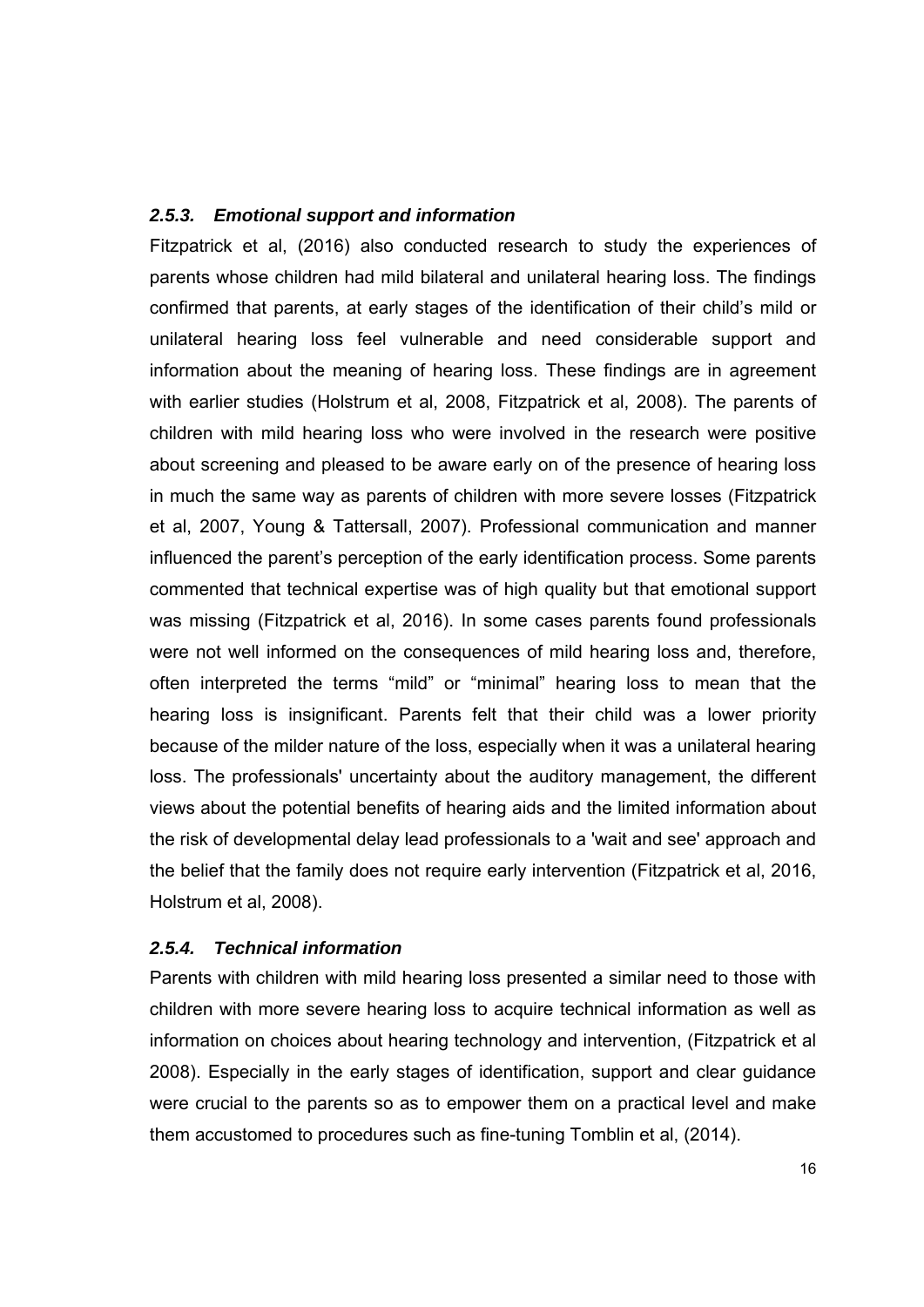#### *2.6. The experiences of parents whose children have mild bilateral and unilateral hearing loss*

#### *2.6.1. Access to early intervention services*

According to the latest research results, (Fitzpatrick et al, 2016, Holstrum et al, 2008), families with children with unilateral hearing loss and mild hearing loss are in need to gain access to early intervention services. The provision of intervention services, however, is further complicated by a lack of understanding about the factors associated with both typical and atypical developmental outcomes for infants and children with unilateral and mild bilateral hearing loss. Monitoring through a developmental diagnostic process, should include diagnostic tests that are standardized for children without hearing loss, and are norm referenced. They should also measure skills in multiple developmental domains related to hearing, including speech, language, and functional listening skills at home, in school as well as in the clinical environment. This should include teaching skills that can help parents observe and assess their child's progress and can provide early intervention activities that facilitate development.

#### *2.6.2. Services evaluation*

In the work of Fitzpatrick et al (2008) all parents assessed the audiology and therapy services as vital components of the service delivery regardless of the severity of hearing loss. In particular they valued the emotional support and the specific coaching in language development provided through the continuous contact with therapists.

Parents also highlighted the need for a coordinated system to lead to a clear pathway from the diagnosis process to early intervention so that cases can be addressed immediately and parents are not left without support until they access the therapy service.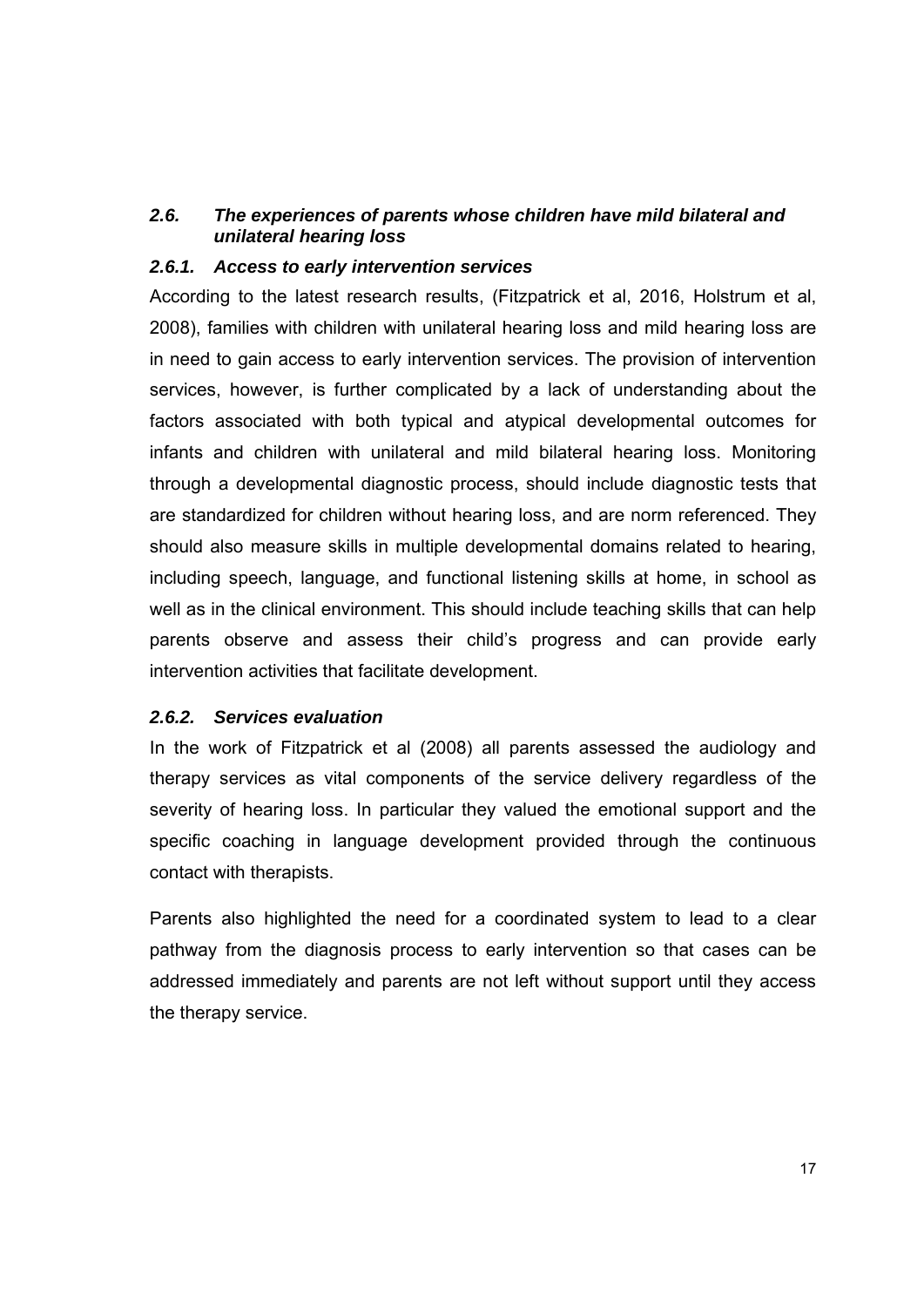#### *2.6.3. Parent support groups*

All families who were involved in the research valued parent support groups or access to parental input and suggested that parent support becomes an integral part of the health care system rather than it being the sole responsibility of a volunteer parents' group.

Parent support groups or access to parental input seemed to facilitate in the sharing of knowledge, practical information about hearing devices and community resources, prognostic information, and hope amongst parents; a fulfilment needed in the early stage of the management of their children's hearing loss. Moreover, for some parents, it also satisfied an emotional support need beyond that which could be offered by psychosocial providers in health care. A few parents commented that it supported healthy development of their child as children saw peers with the same type of communication disorder, (Fitzpatrick et al 2016, Holstrum et al, 2008).

#### *2.7. Justification of the current study*

Participants of the National Workshop on Mild and Unilateral Hearing Loss (Centers for Disease Control and Prevention, 2005) which aimed to increase awareness of the significance of unilateral and mild bilateral hearing loss among professionals and families, developed suggestions for intervention and future research, about the potential effect of these losses and gave information on available hearing technologies.

Although not all infants with mild or unilateral hearing loss in Cyprus, will be identified when newborn, the number of infants being diagnosed with mild or unilateral hearing loss early in infancy is increasing due to the implementation of the newborn hearing screening programme. Research reviewing the experiences of children with mild bilateral or unilateral hearing loss in Cyprus is very limited.

A qualitative research, by Hadjikakou & Stavrou (2016), examined the challenges that children with unilateral hearing loss face at school age in secondary schools. In general, in this study, student responses showed that their academic and social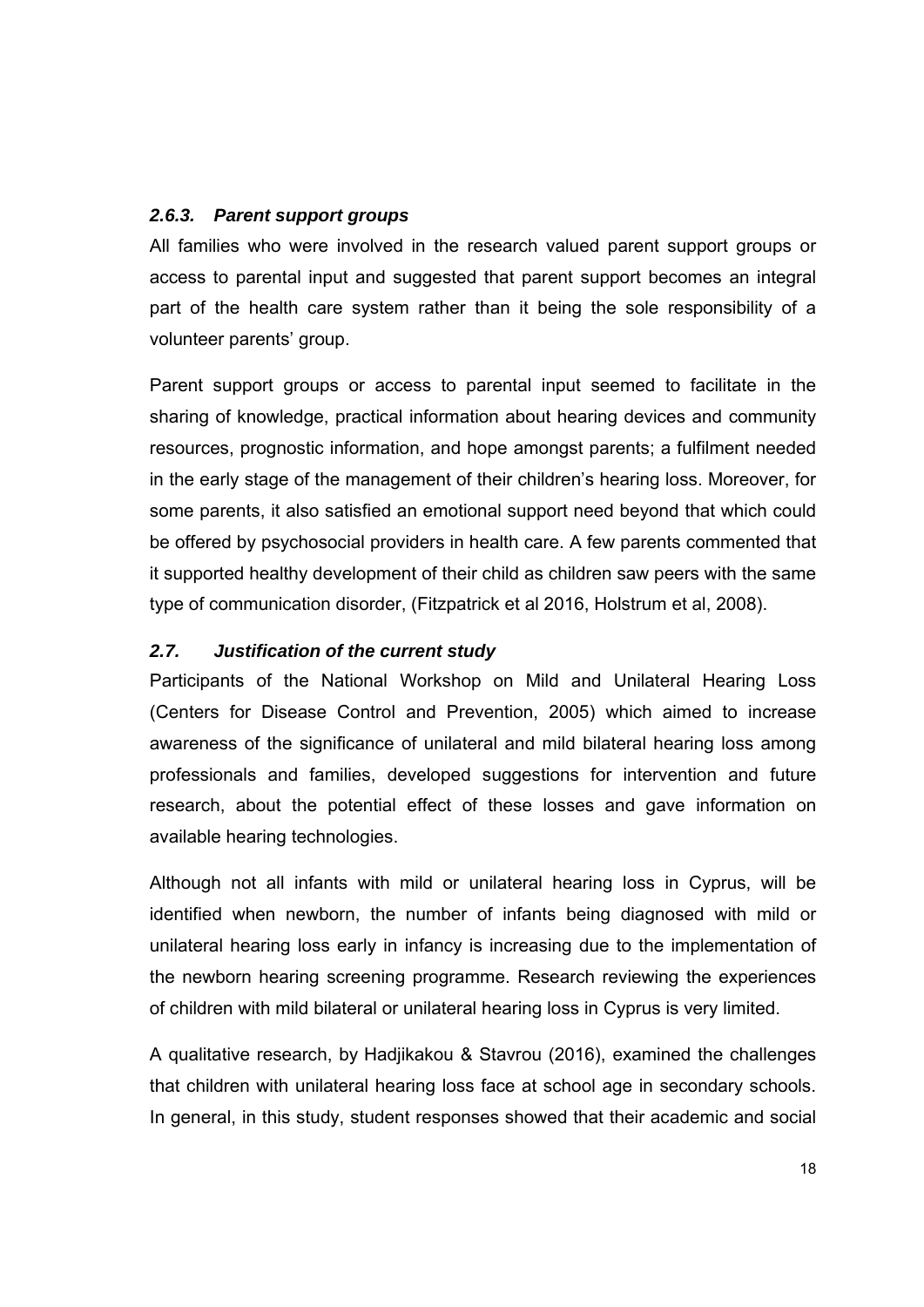experiences were positive, and there were only limited academic, communicational, and social challenges. The participants in that study emphasised that they get enough support through one-to-one sessions which facilitate them to be prepared for lesson content that will come up, and to cope with their homework. The participants also stated that their teachers modify normal classroom delivery, use appropriate teaching methods, and apply preferential classroom placement for their students. The majority of the students stated that they developed friendships with their hearing peers. However, the participants stressed that within the classrooms (despite the fact they are acoustically treated), they face difficulties in listening when there is noise, when there is group discussion, when the teachers or children speak in a low voice, when they do not have eye contact with the teachers or classmates, when the speech is directed to the impaired side, or during the breaks. They also identified difficulties for listening situations outside school, such as shopping malls, parties, cinemas, playgrounds and generally in noisy environments.

According to the participants, their unilateral hearing loss causes them various feelings of discomfort, frustration, nervousness, embarrassment and anger, since they cannot listen in all circumstances, cannot detect the sound source, and they have to ask for repetitions or to withdraw because they cannot follow the discussion.

The findings of the above research (the only one carried out in Cyprus on older children with unilateral hearing loss) highlighted the need for a research aiming to examine whether families with children with mild hearing loss and unilateral hearing loss have access to an Early Intervention Programme, to establish the needs of the families after the identification as well as to seek positive strategies for support. Currently there is no research in the country on this topic at all.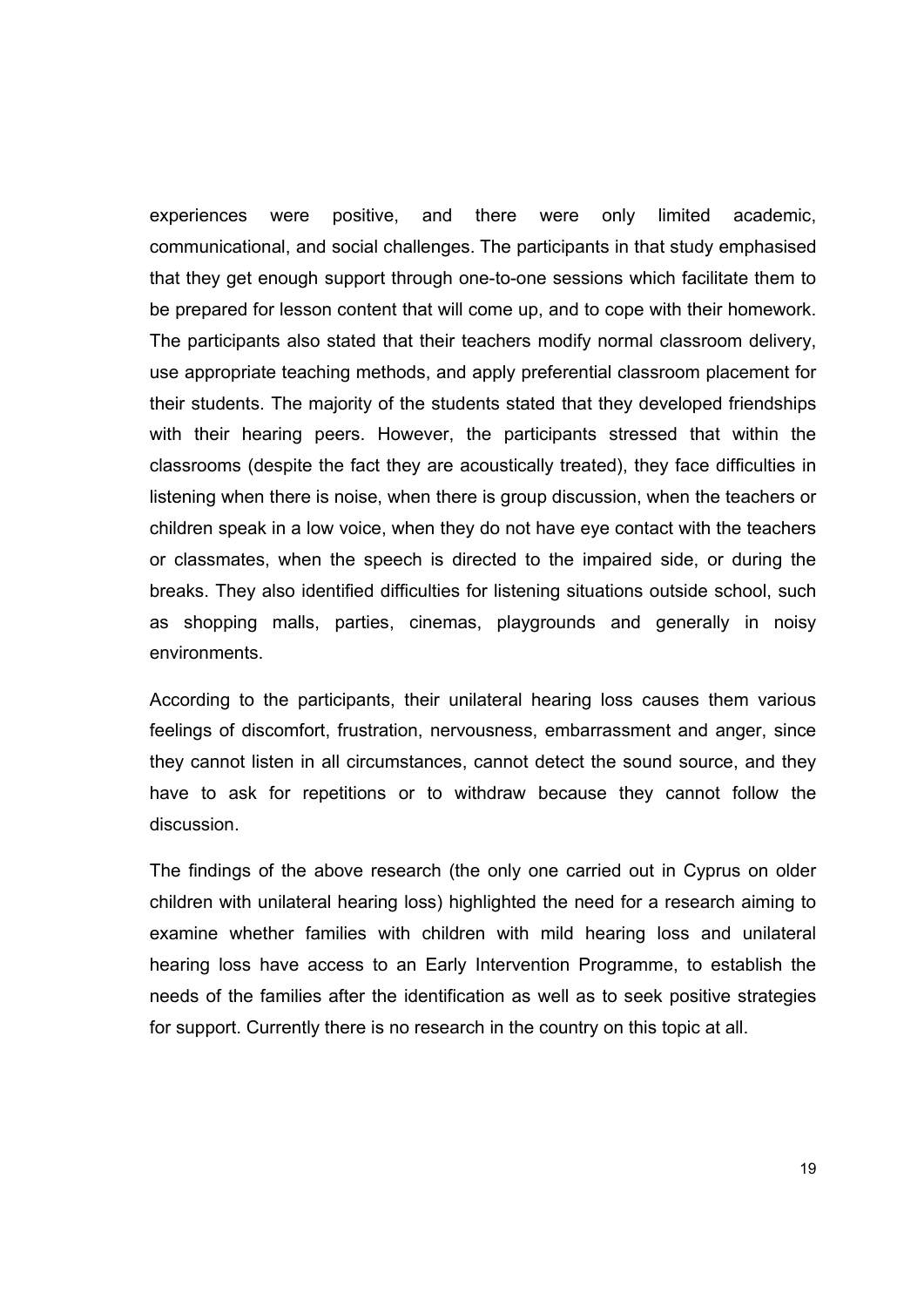# **3. Methodology**

#### *3.1. Introduction*

A qualitative research approach was applied to examine whether families with children with mild hearing loss have access to Early Support Services in Cyprus. The research also explores parent's experiences of the identification of hearing loss. Qualitative techniques were adopted to capture data that were meaningful to parents to express their feelings and needs at the very beginning of the diagnostic process. The qualitative approach identifies what is meaningful based on what emerges as meaningful from experience and not by what may be decided as meaningful by researchers when developing a closed set of quantitative questions (Silverman, 2005; Willig, 2001). The focus therefore in qualitative research is the "quality and texture" of experience and the meaning attributed to events by the research participants themselves and to describe and possibly explain events, but never to predict (Willig, 2001).

#### *3.2. Data collection*

A semi structured interview was set up with each family. One of the major advantages of the interview is its adaptability, where the interviewer can follow up ideas, probe responses and investigate motives and feelings which the questionnaire can never do. The way in which a response is made (the tone of voice, facial expression, hesitation, etc.) can provide information that a written response would not conceal (Bell, 2005). Furthermore, the benefits of using a semi structured interview are that it allows for the interviewer and the parents to develop "rapport" (Smith, 2003) during the interview process thus enabling parents to reflect on their experiences and share their personal needs after the identification of hearing loss.

Prior to the interview the parents were contacted by phone by the interviewer, an experienced teacher for the deaf, and were given information about the Early Intervention Programme, how it works in developed countries, its objectives, its distinction from the screening programme and the purpose of the intended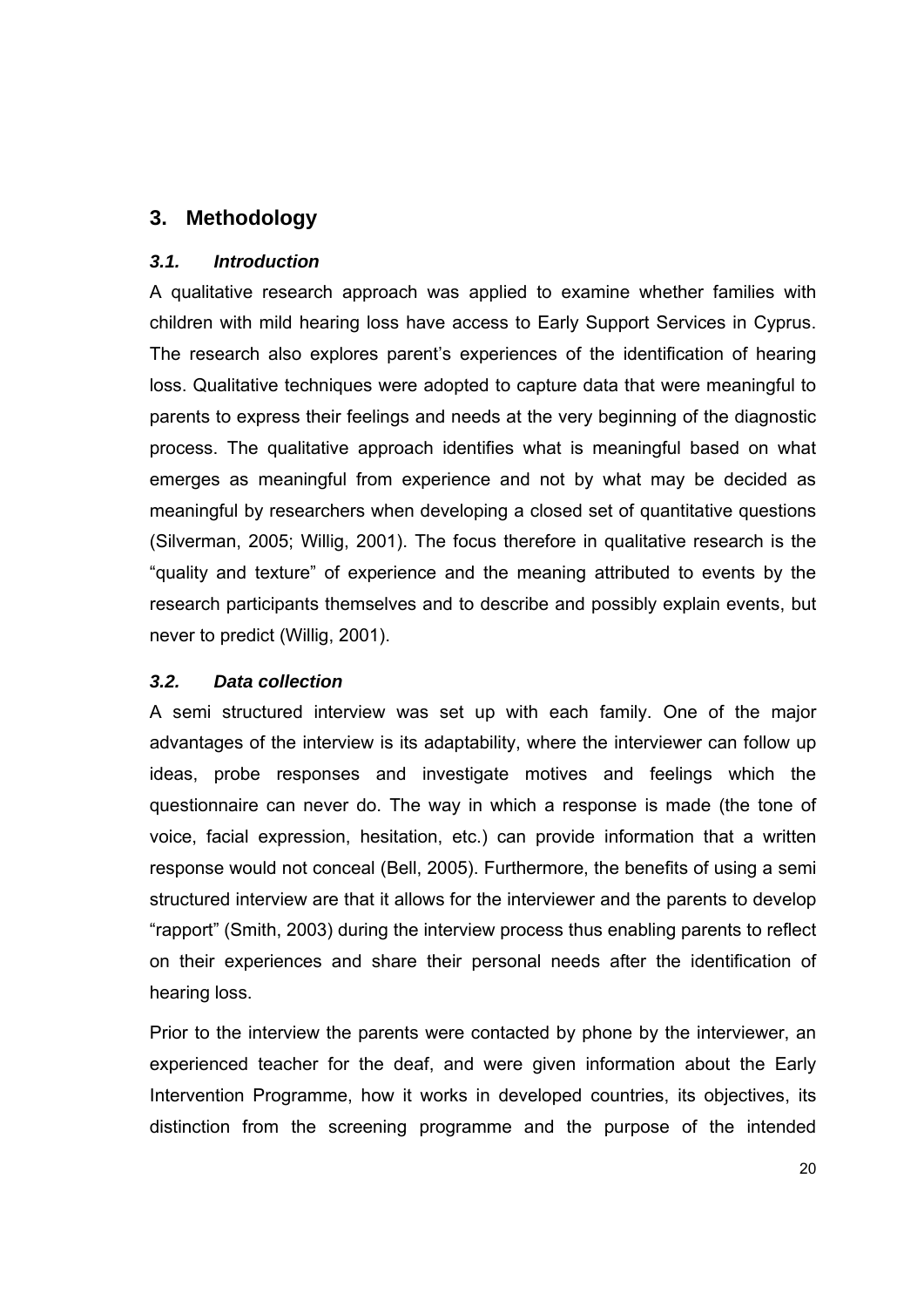research. The majority of parents showed great interest in familiarising themselves with the programme and a willingness to participate in the research. There were, however, two mothers who decided not to participate and were negatively disposed to getting support from the programme, as they felt they didn't have that need.

One of the weaknesses that qualitative research suffers from is that the interview is a very artificial situation as it involves a researcher talking to someone who is a complete stranger (Rubin and Rubin, 2005). This unfamiliarity can prevent parents from expressing their true feelings, sharing their experiences and can generally interfere with their behaviours.

At the home visit, the interviewer allowed time to generally get to know the parents, provide them with written information, play with the child, familiarise herself with their home setup in order to allow rapport to be built prior to the interview. Developing rapport, which is a fundamental concept of semi structured interviewing (Willig, 2001), was perceived to occur smoothly and parents were felt to be at ease during interviews. In two cases where the diagnosis was very recent and the mothers were very stressed, the interviewer became aware of the need for further rapport development and so changed the plan by allowing time to answer their questions rather than proceeding with the interview. She also made arrangements for support by other professionals (psychologist and social worker), arranged another support visit a week later and, when she felt that conditions were mature enough, she then proceeded with an interview visit.

The intention was that during the interview the respondents would be free to talk about what is of significance to them. It is important to focus on their concerns, rather than those of the interviewer. However some loose structure to ensure inclusion of all topics of the study's interest was adopted, which helped to eliminate some of the problems of straight forward interviews. Thus, in-depth semi-structured interviews were used to gather data for this study (Drever 2003; Wengraf 2001). The guided interview structure adopted fulfils the study's requirements, where specific information is of great importance (see Appendix C). A framework is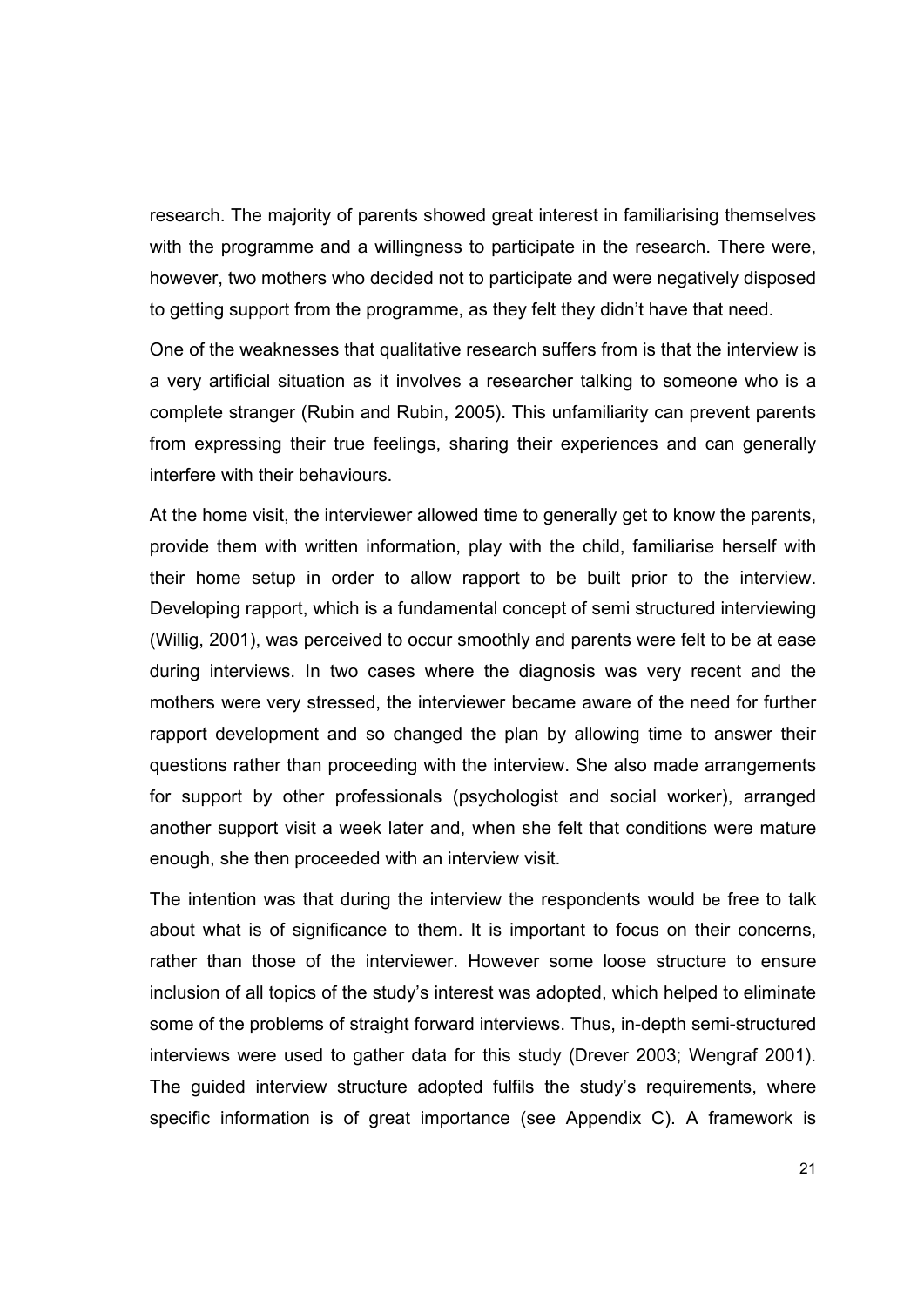established by selecting topics on which the interview is guided (Bell, 2005). The respondent is allowed a considerable degree of latitude within the framework. Certain questions are asked, but respondents are given freedom to talk about the topic and give their views in their own time.

#### *3.3. Procedure*

A total of nine semi structured interviews were conducted with parents. The contact data of the families relevant to the investigation were supplied by the clinical audiologists of the "Centre for Preventive Paediatrics". Information related to type of hearing loss, age at identification and hearing aid fitting details were also collected from the centre. Additional data related to parents education and child's language development as well as other professionals' involvement were obtained directly at the interviews. It was considered useful to select such data as other investigators pointed out parent's education level and the family's socioeconomic status as being contributing factors (Calderon 2000; Cole & Flexer 2011; Gilkerson & Richards 2009).

The meetings took place in the parent's home, except for one, which took place at the school for the deaf in a quiet place, where nobody could interrupt during the interview. All the interviews took place in the presence of a psychologist according to the "Ethics" approved procedure (see Appendices A and B). The general issues to be investigated were formulated in the interview guide. The questions in the interview guide (which was developed by the author) were based on current literature on children with mild bilateral and unilateral hearing loss (e.g, Fitzpatrick, et al. 2008; Kuppler, et al, 2013; Tharpe, 2007) with the main aim of covering the important topics. The interview guide was formed prior to the visits to structure the conversation with parents. In order to make participants feel free and comfortable to share their experiences, the conversation started with open ended questions. Questions aimed at addressing issues such as:

- Emotional impact on the family
- Parents views on their children's' development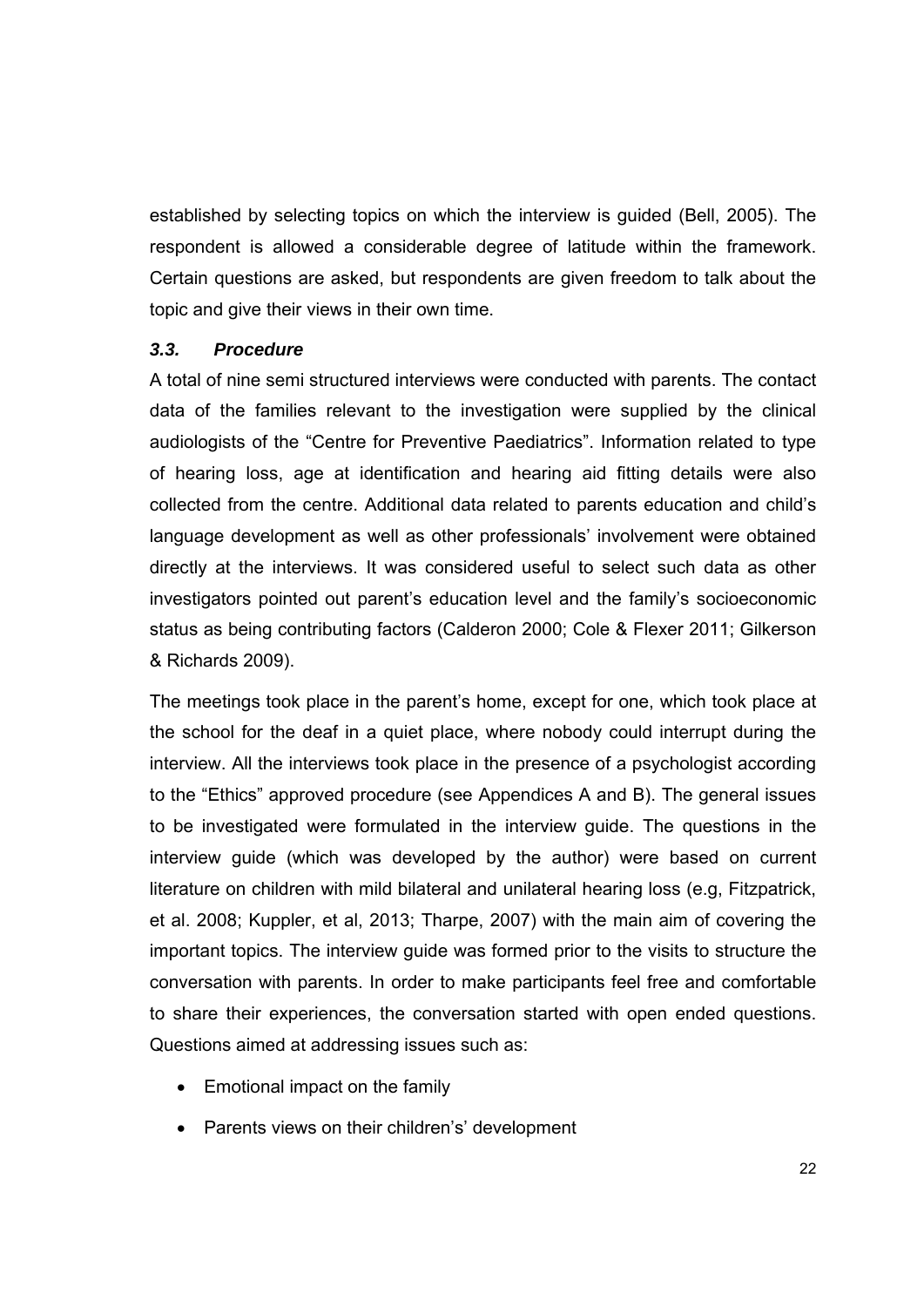- Parents experience on hearing aid wear ability and fitting
- Concerns about children's further educational progress
- Family's needs during the first years

Questions were added in response to parent's comments to engage in a conversation with them. The interviews were audio recorded with participants consent and brief notes were written after the interviews to summarise the outcomes of the interviews.

#### *3.4. Participants*

The sample frame for this inquiry was drawn from nine families who were recruited by the Paediatric Audiology Centre of the General Hospital. Three of the interviewed families were enrolled in the Early Intervention Programme during 2016.

Despite the fact that the early intervention programme supports families with children of ages from zero to three, the study included children beyond that age and up to six years, taking into account the fact that hearing loss is confirmed and hearing aid fitting for this group of children is taking place latter on in life, usually from 18 months to four years. Specifically, parents of children with the following characteristics were eligible to participate:

- (a) chronological age of the child with hearing loss less than six years at the beginning of the study
- (b) permanent mild bilateral or unilateral hearing loss
- (c) congenital or early onset hearing loss

Both parents, who could be hearing or deaf, were eligible to participate, whether they had Greek as their first language or not. The criteria had been developed by the researcher independently of the specific material analysed, and before its collection and analysis was defined for this study (Flick, 1998).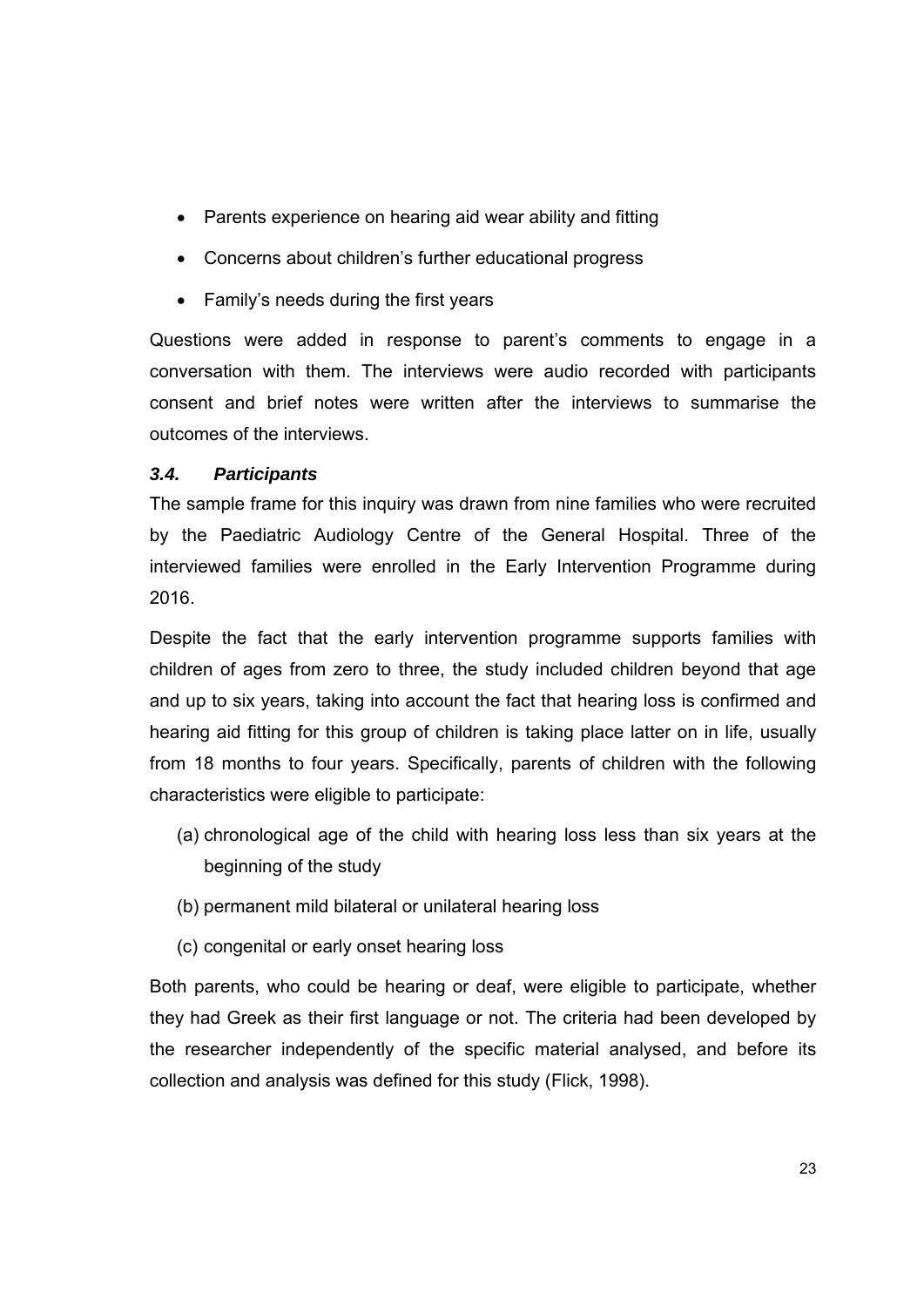A mother with hearing loss participated in the study. She was using a cochlear implant and was communicating orally. No interpreter was used during the interviews. Children with hearing loss and additional complex disabilities were not included in the study. For the purposes of the interviews, the researcher contacted the families who had been indicated by the Paediatric Audiology Centre of the General Hospital and via the consent form ensured their willingness to participate in an interview. Attention was given to include parents of children with different hearing characteristics (e.g. mild bilateral, unilateral hearing loss), identified at different ages across the island to allow a diverse range of perspectives and experiences.

For a qualitative educational study, Smith, (2003), it was anticipated that nine participants would constitute a sufficient number to provide adequate data that conclusions could be drawn from. The qualitative research was generally flexible so as to have the possibility of inviting more parents as the study progressed. Ethical approval for the research was obtained from the University of Hertfordshire and written informed consent was obtained from the participants prior to the initiation of data collection.

| <b>No</b>      | <b>Participant</b> | Age of child (years) | <b>Type of loss</b> |
|----------------|--------------------|----------------------|---------------------|
| 1              | Participant A      | $6$ and $4$          | mild bilateral      |
| $\overline{2}$ | Participant B      | 3.5                  | mild bilateral      |
| 3              | Participant C      | 3                    | mild bilateral      |
| 4              | Participant D      | 5.5                  | mild bilateral      |
| 5              | Participant E      | 5.5                  | mild bilateral      |
| 6              | Participant F      | 4.5                  | unilateral          |
| 7              | Participant G      | 5                    | mild bilateral      |
| 8              | Participant H      | $\overline{4}$       | unilateral          |
| 9              | Participant I      | 4.5                  | unilateral          |

Table 3.1: Description of children's age and type of loss.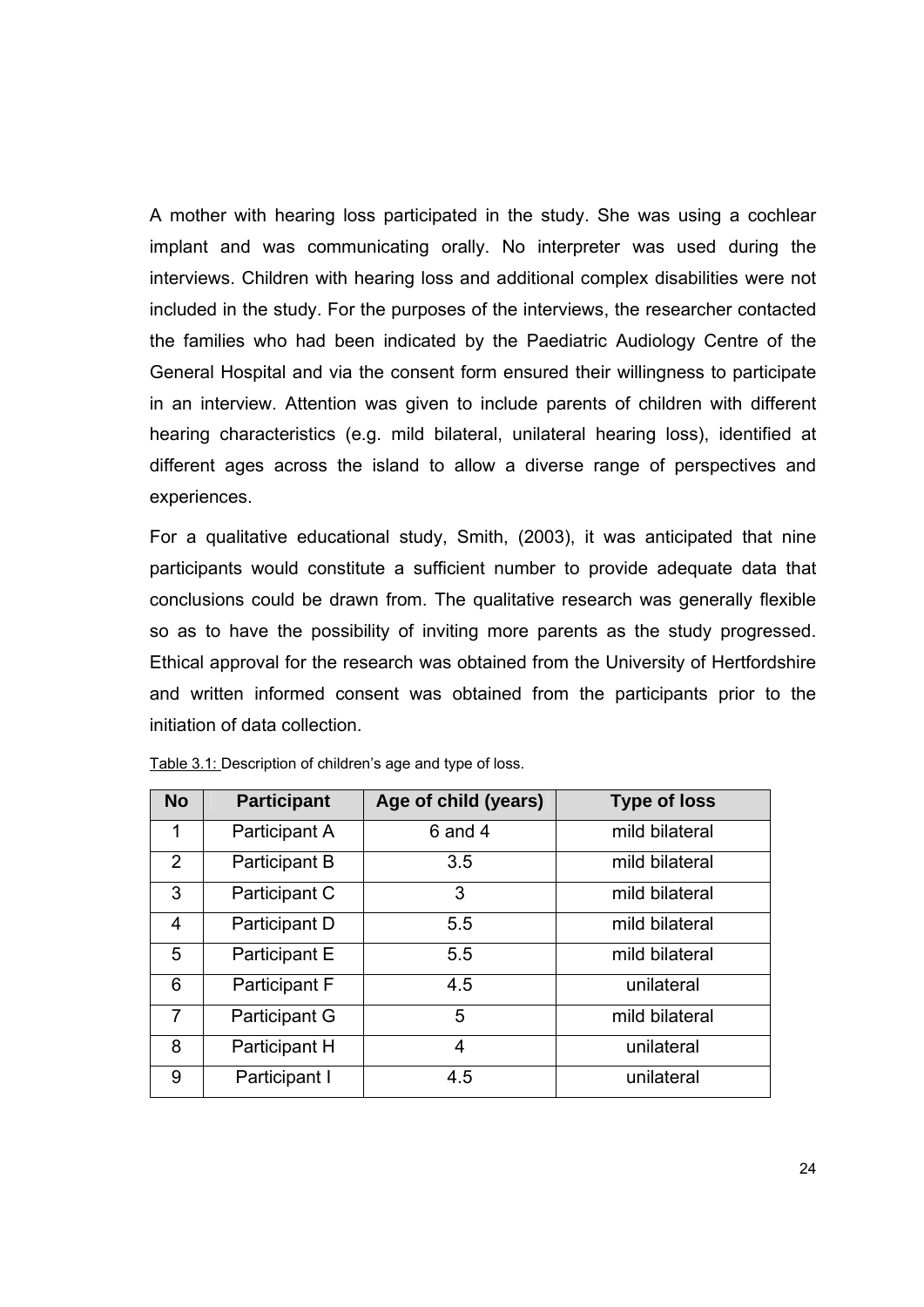## *3.4.1. Description of participants*

Nine parents of ten children (seven mothers alone, two both parents together) participated in the interviews. All families had one child with hearing loss with the exception of one family who had two children with mild bilateral hearing loss. Child and family characteristics are shown in Table 3.1. Participants came from all over the island. Seven children had mild bilateral hearing loss and three unilateral hearing loss. Mild hearing loss refers to a pure-tone average (PTA) from 20 to 40 dB hearing loss at two or more frequencies above 2000 Hz, and unilateral refers to  $a PTA \geq 20$  dB or thresholds  $> 25$  dB at two or more frequencies above 2000 Hz.

All 10 children underwent the neonatal screening programme with the following results:

- a) Eight children fall in the early identified group having a mean age of confirmation of hearing loss before six months of age
- b) One child initially passed the screening and four years later returned to the audiologist for a retest due to parental concerns and the hearing loss confirmed.
- c) One child had the first audiological assessment at 18 months and was confirmed with hearing loss.

|                             | <b>Characteristics</b>              | N              | $\frac{0}{0}$ |
|-----------------------------|-------------------------------------|----------------|---------------|
| Participants                |                                     | 10             |               |
| <b>Sex</b>                  | Male                                | 4              | 40            |
|                             | Female                              | 6              | 60            |
| Route to confirmation       | <b>Screened</b>                     | 9              | 90            |
| of hearing loss             | Not screened                        | 1              | 10            |
| Age of confirmation         | Before 6 months                     | 8              | 80            |
| hearing loss                | After 6 months                      | $\overline{2}$ | 20            |
| <b>Type of hearing loss</b> | Unilateral sensorineural            | 3              | 30            |
|                             | <b>Mild Bilateral sensorineural</b> | $\overline{7}$ | 70            |
| Hearing aids                | Fitted                              | 8              | 80            |
|                             | Non fitted                          | $\overline{2}$ | 20            |
| Age at Hearing<br>aid       | 3 months                            | 1              | 10            |
| fitting                     | Around 6 months                     | 3              | 30            |
|                             | $1.5-2$ years                       | $\overline{2}$ | 20            |
|                             | 3.5-4 years                         | $\overline{2}$ | 20            |
| <b>Maternal education</b>   | Secondary education                 | 3              | 33,33         |
|                             | College/University                  | 6              | 66,67         |

Table 3.2. Characteristics of children with mild bilateral and unilateral hearing loss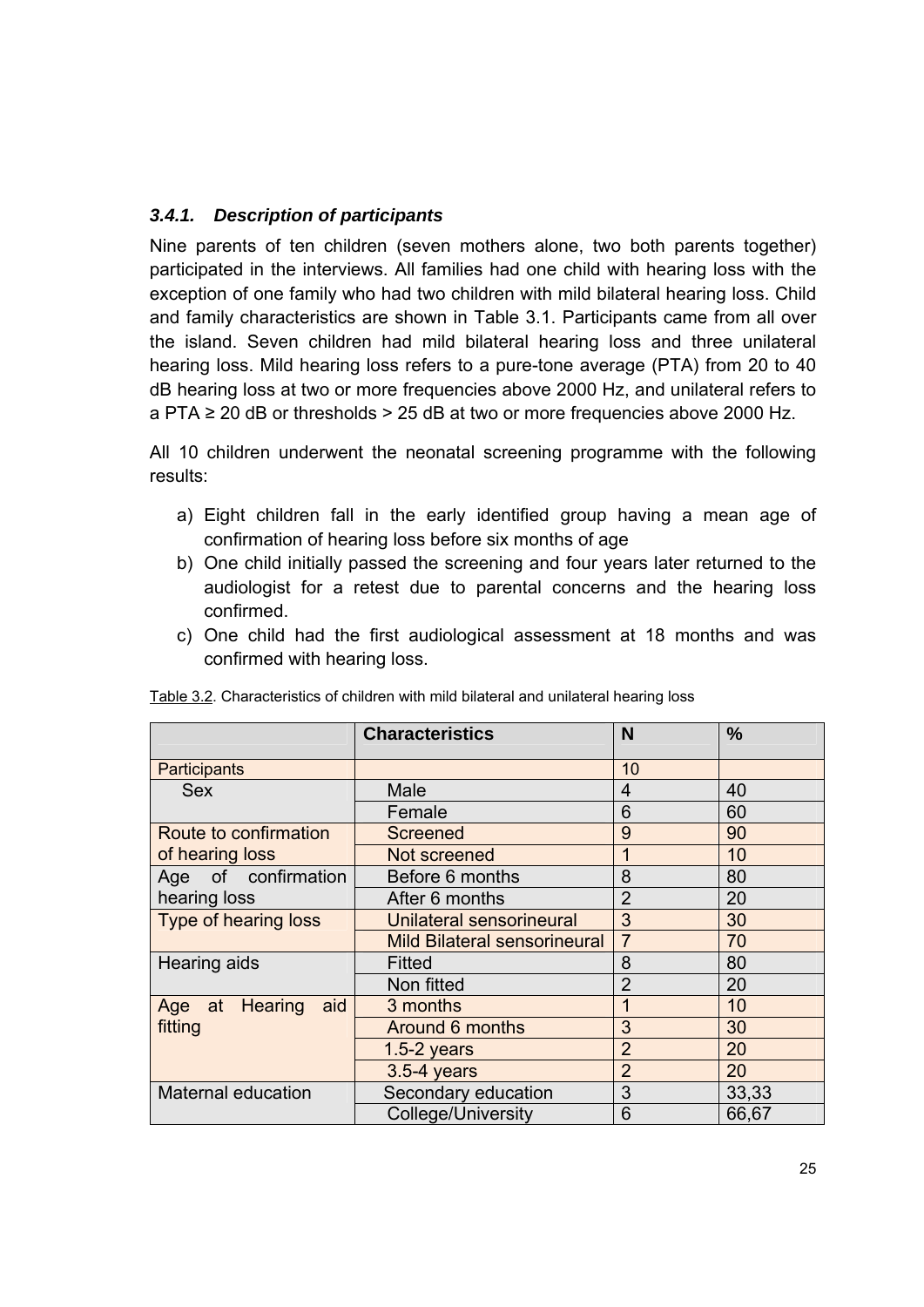In the unilateral group, all three children had severe hearing loss in the ear with the hearing loss. One child, with atresia was fitted around three months of age; three children were fitted with hearing aids at around six months, two children were fitted around two years old and two children were fitted with hearing aids after the age of three. Two of the children are in the process of hearing aid fitting. One of the children had a family history of hearing loss; two were siblings with unknown aetiology. Parents of three children reported that their children were enrolled in the early intervention programme, the rest of the children were not.

The mean age of hearing aid fitting was 20 months (S.D. 11,85). This was a welleducated group of parents with six mothers having completed post-secondary studies and the rest of them completing secondary school.

# *3.5. Data analysis*

The nine interviews were recorded, transcribed and translated from Greek to English. Thematic content analysis was then executed. Themes were formulated by the author and then discussed by the psychologist and the supervisor until a recursive iterative process led to the final set of themes. At the end some themes were capturing the same overall idea and therefore clustered together. Participants were labelled with Latin letters from "A" to "I" and tabulated in table 3.1 with the respective age of child in years and type of loss for easy reference. Reference to participants refers to the child's parents.

## *3.6. Reflexivity*

In order to acknowledge the researcher's contribution to the research process, referred to in the literature as "reflexivity", Willig, (2001), Nightingale & Cromby (1999), the following can be stated: The researcher, who is a teacher for the deaf with vast experience in preschool, primary and secondary education, has been actively involved with the Early Intervention Programme in recent years. Her main activities involve the support and guidance of families at the early stage of the identification of hearing loss. The practice followed was based on family needs formed over a long period of time. Advances in technology and audiology allow the screening and identification of mild and unilateral hearing loss at a very early stage. Therefore she has an interest in the fine tuning of early support, responding to family and children needs. In addition the researcher wishes to explore support strategies mentioned in the latest research in order to evaluate the extent to which such challenges exist in local communities.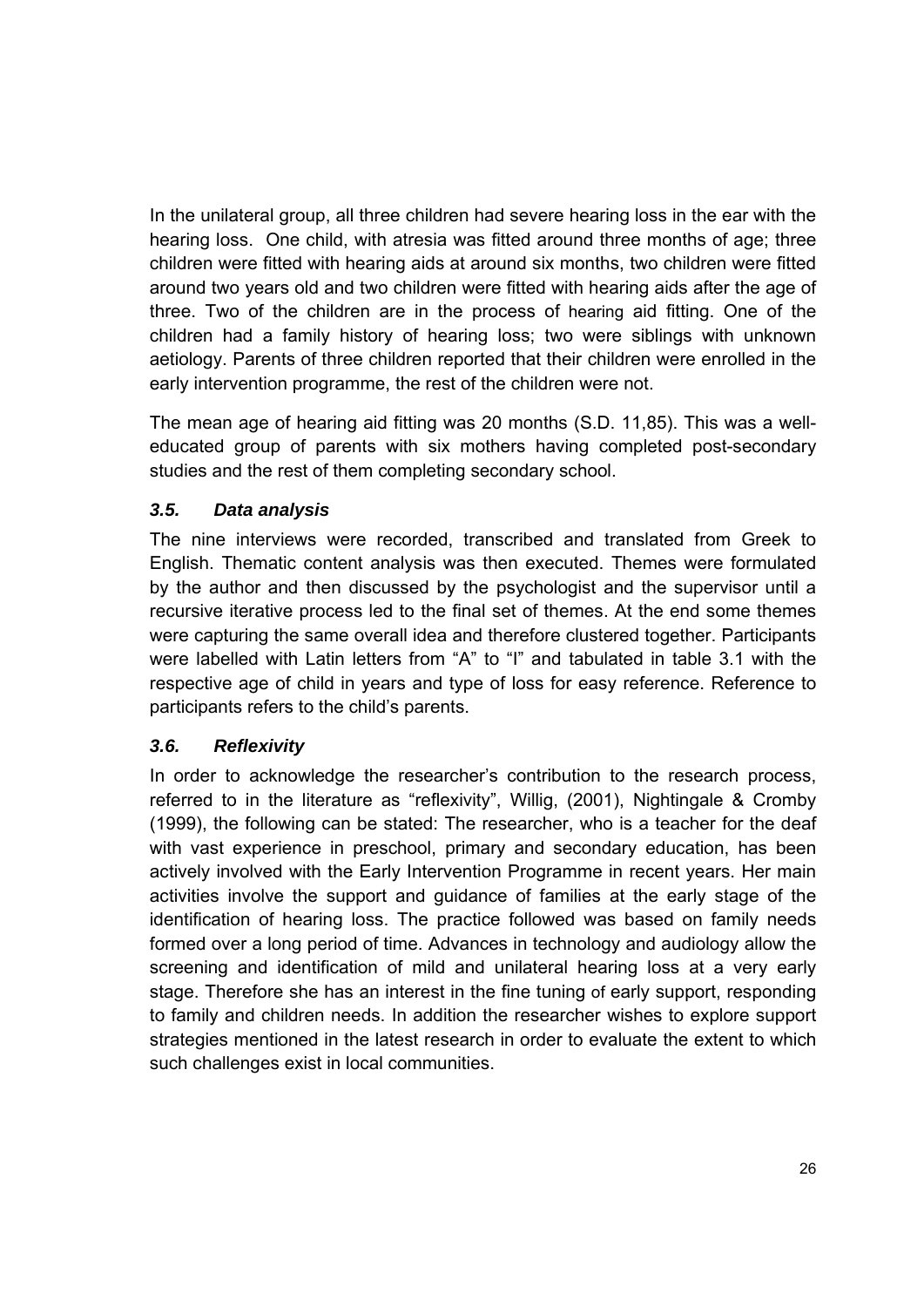## *3.7. Context*

Due to a lack of organised follow up services in Cyprus the so called "Centre for Preventive Paediatrics undertook a follow‐up procedure in 2008, and has been completing the screening process with a diagnostic assessment of the referred infants. As a result, complete hearing status data only exists for infants screened after 2008. The age of diagnosis is under one month, whereas the age of verification and intervention is around 2‐5 months.

For completeness, the current framework with respect to the early intervention services in the country is described briefly. An Early Intervention Programme is ran by the School for the Deaf with the aim of supporting families with children with hearing loss from 0-3 years old. The current legal framework related to mainstreaming education of deaf children does not include an Early Support programme for deaf children under the age of three. The School for the Deaf took the responsibility, back in 1990, to informally guide and support parents of children under the age of three with hearing loss. An experienced teacher of the Deaf was appointed and trained to deliver the Service. When the teacher is informed about new cases he/she immediately contacts the parents but the responsibility for taking action to receive services lies with the parents. Unfortunately this leads to a lot of cases being left behind and never getting the appropriate guidance until the child reaches three years of age and attends a public nursery. Due to lack of formal protocols regarding interdisciplinary work between health and educational agencies, the audiologist is relied upon to undertake the initiative of informing parents about the existence of the early support programme.

With respect to children with mild hearing loss and unilateral hearing loss who do not pass screening, they are referred for a diagnostic audiology assessment to the Centre for Preventive Paediatrics. Most of these children are diagnosed earlier than six months of age; however the hearing aid fitting is taking place at a much later stage. Because of the lack of supportive studies, determining which children are at risk of developing speech and language delays and later academic or social – emotional problems, as well as which are the best practices for early intervention support to families with children with mild hearing loss and unilateral hearing loss, the audiologists usually adopt a failure based approach. Families and children with mild hearing loss and with unilateral hearing loss are not given attention until significant delays are evident.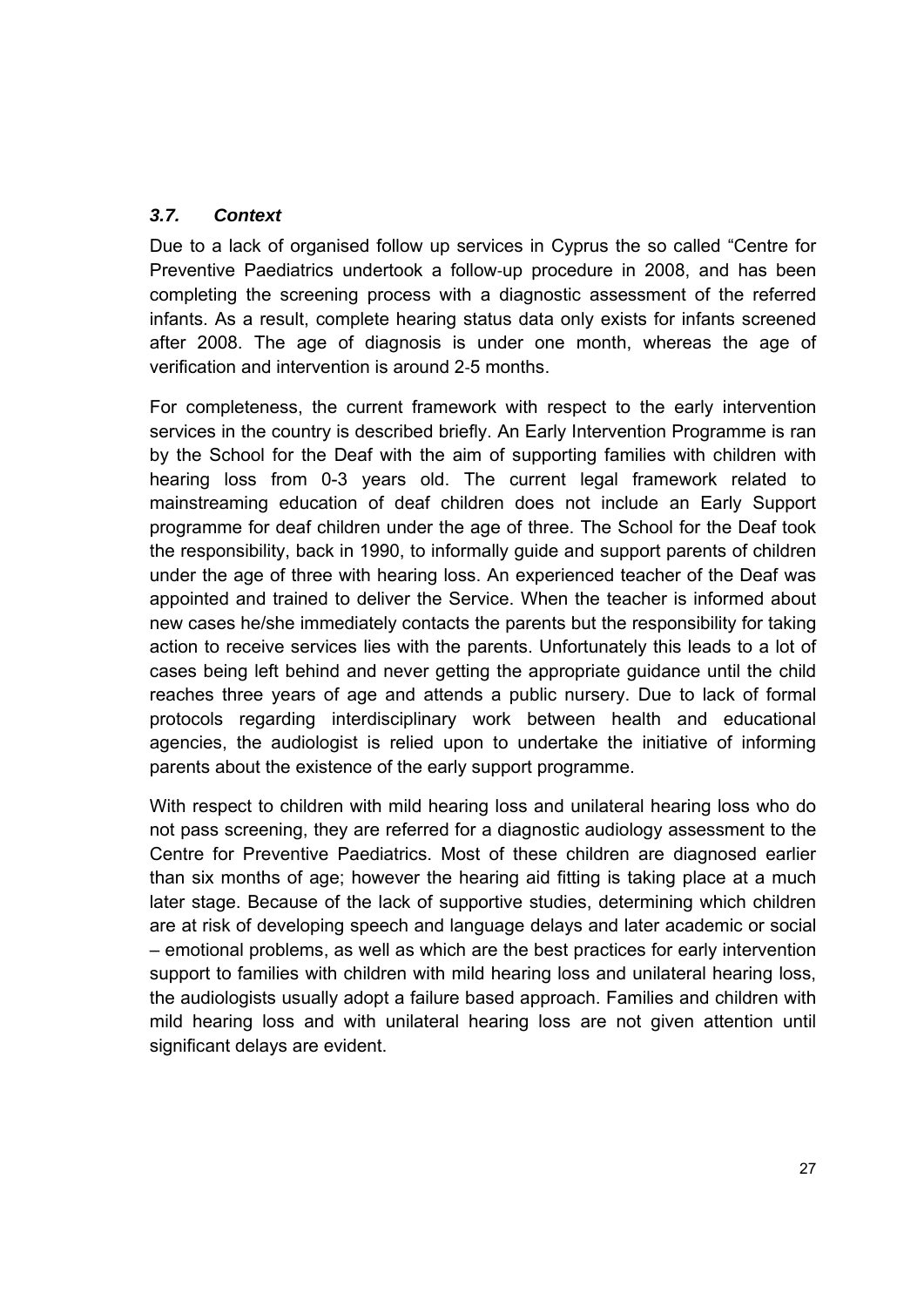# **4. Results**

Limited research has been carried out on parent's experiences following the identification of mild and unilateral hearing loss and very limited focus was placed on the impact on the broader family. This research thesis explores the complex emotional and varied experiences the parents encounter from the initial process of assessment of their child's hearing loss up to the identification and the final audiological management. Although the participants in this study constitute a small sample, the themes that have arisen might be used to understand the issues that a family with a child with mild hearing loss might experience. Interviews produced a narrative which enabled deeper understanding of parent's experiences. These parents were able to recall issues related to the identification and management of their child's hearing loss. Responses from the interviews were thematically analysed and five main themes were identified:

- Impact on the family
- Referral to the Early Intervention Programme
- Professional's uncertainty about the management of the mild hearing loss
- Child's development
- Parent's needs after identification

The first theme was of great importance to parents as they tended to describe many experiences relating to family impact including issues such as the advantages of early identification, the impact of early identification on the mother – child bonding, parents' feelings of helplessness and lack of support. Impact on the extended family and parents' feelings of disappointment and guilt were also mentioned. Time spent in the interviews for the various codes can be easily divided into two main parts, one being related to the different aspects of family impact and the other to the remaining themes. The researcher, having in mind the lack of literature related to the impact of mild and unilateral hearing loss on the family, purposely allowed the extended discussion of this theme.

## *4.1. Impact on the family*

Recent studies have shown that parents of children with mild or unilateral hearing loss, at the initial stage of their child's hearing loss identification and monitoring, feel vulnerable and need considerable support and information. They are also positive about screening and early identification, regardless of whether the loss is mild or severe. (Fitzpatrick, 2005; Holstrum, 2008; Fitzpatrick, 2008).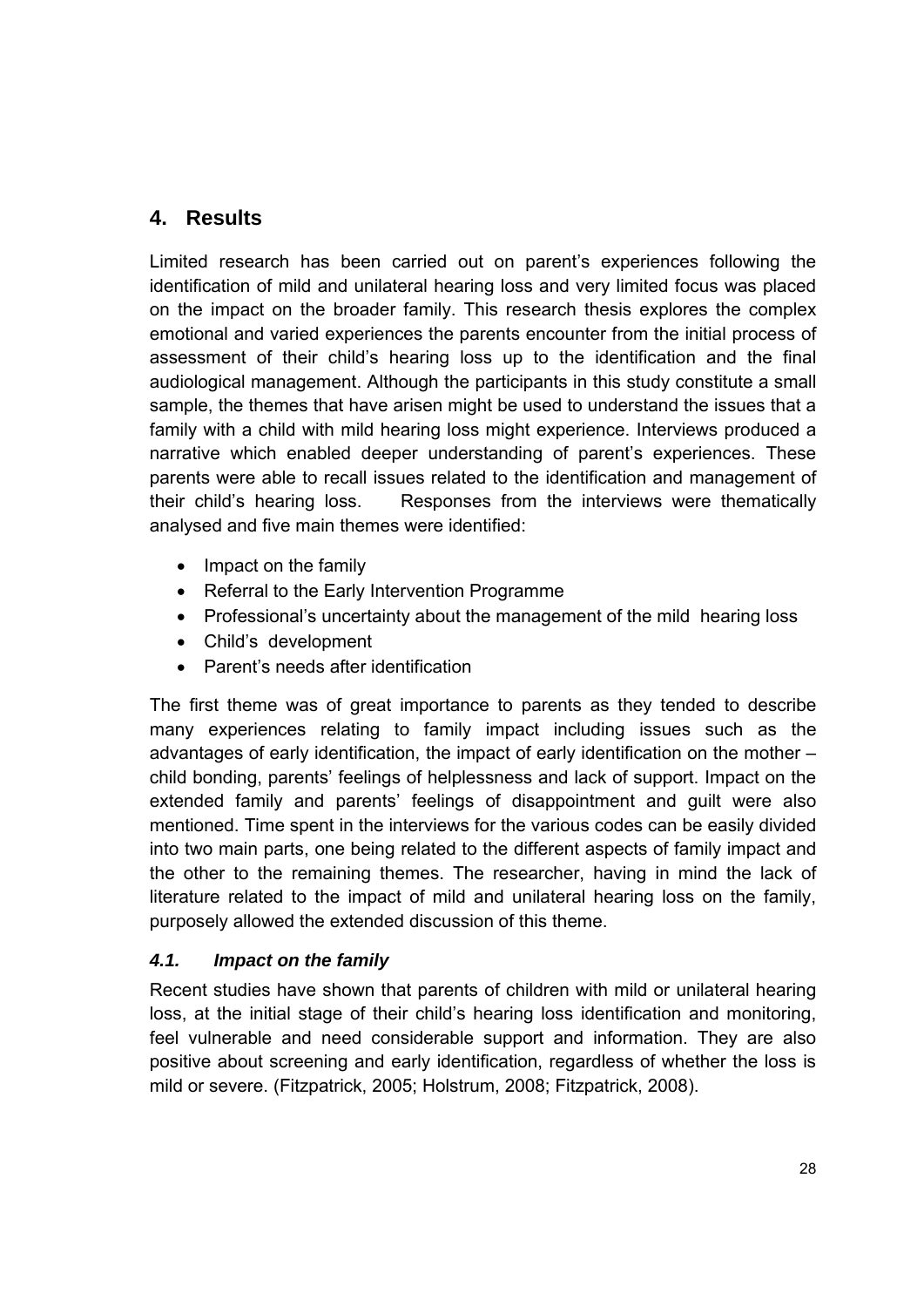## *4.1.1. The advantages of early identification*

The majority of the participants expressed appreciation that their child's hearing loss was identified early. This however, does, not imply that it reduced the level of considerable stress they experienced during the screening process and until the final identification. Specifically, this had to do with their frequent visits to the audiologists, uncertainty about the auditory management of their child's mild hearing loss and therefore caused insecurity. Parents of children with more than three years experience, looking back, suggested that families should have been further supported and more properly guided at the initial stage of the diagnosis.

The statements from the parents illustrate this clearly:

*"Even though I was used to hearing loss, I was still upset... I am glad that we found out about her hearing loss early in life as I know the benefits of hearing aids and Ι want her to have every benefit to develop her language".*  (Participant C).

"Stress!!! A very stressful situation...But it is good that they offer it *(screening) early because parents are aware that it may be a possibility and they are suspicious. If we weren't told, we would have not realised it on our own" (*Participant I).

*"Of course screening is positive, but it is hard! I was very shocked by the sight of the missing ear. I used to cry all day. I tried to find out why this had happened and I was sent for genetic testing. I needed support, but of course it is good to know early." (*Participant B)

*"Stress!!! A very stressful situation! We are worried about what is going to happen and what challenges she will have to face." (*Participant E)

*"It was a shock that she needed a hearing aid. The earth fell out from under us. We locked ourselves away as we could not accept this. All through the summer we went from doctor to doctor, hoping we would get a different picture. I spent hours searching on the internet and felt all I found was negative and depressing."* (Participant F).

## *4.1.2. The impact of early identification on mother – child bonding*

Young & Tattersall (2007) showed that when parents demonstrated a positive view towards early screening this was based on the fact that they could promptly take any necessary actions, such as fitting hearing aids or obtaining a referral for a cochlear implant, without delay. This issue has also been identified in the current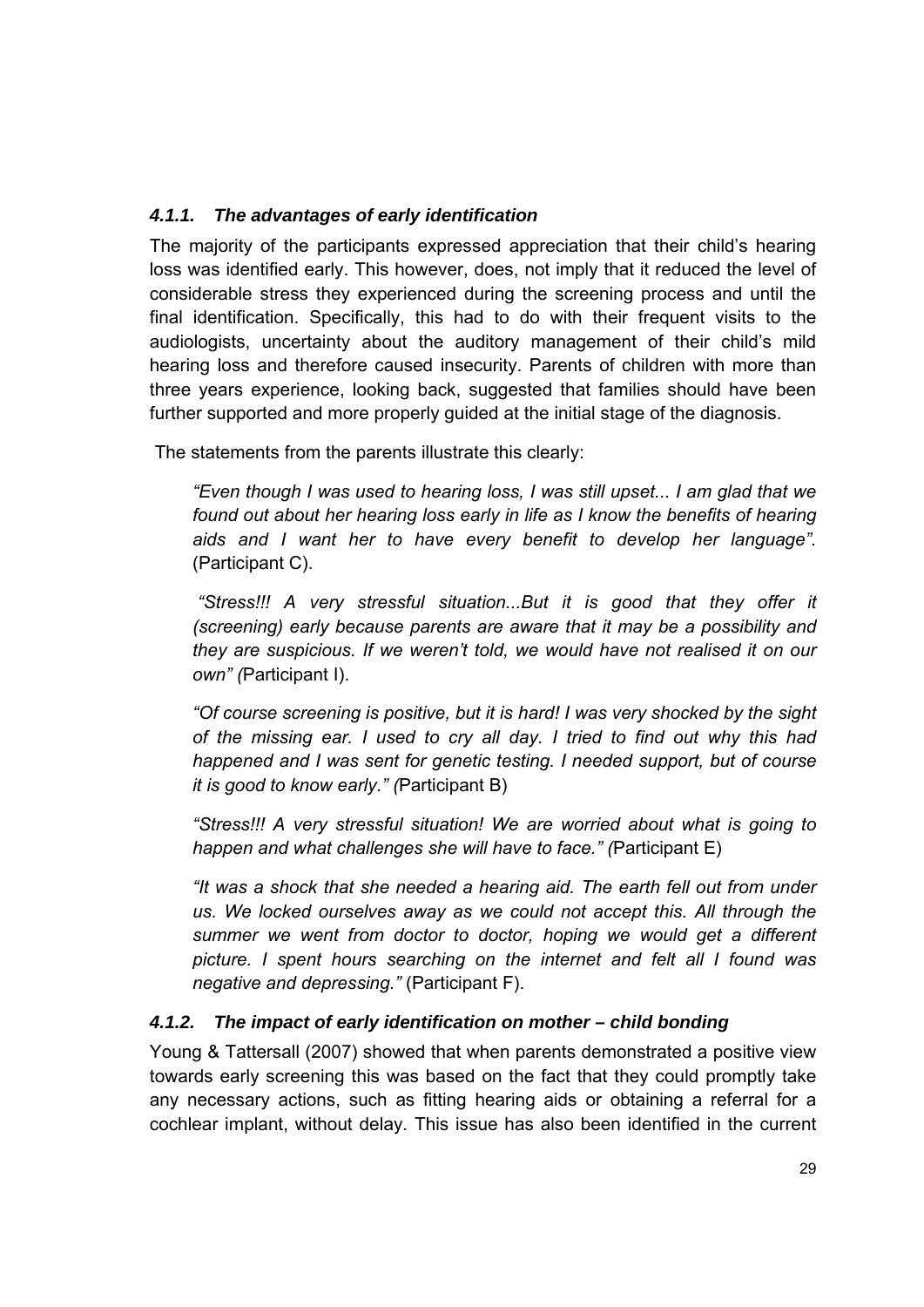study, looking at the views of parents with mild and unilateral hearing loss, with a mother stating that there is a significant difference depending on whether the child has mild or severe hearing loss, as with mild loss, the professionals do not suggest anything other than monitoring the child's hearing loss every month.

*"I realise that it is important to screen early but as there is no action that can be taken, a couple of weeks delay would not make any difference… As it was just a few days after the birth I was very vulnerable and felt desperate. Perhaps it would have been better not to undertake the screening so early on so that the mother has time to recover and enjoy her baby…"* (Participant A).

The background issues for this mother were numerous hospital visits and ongoing uncertainty about how, audiologically, to manage her daughter's hearing loss. Her daughter was finally fitted with hearing aids at 4.5 years

*"I used to cry all day. I tried to find out why this had happened and I was sent for genetic testing. I needed support!" (*Participant B).

## *4.1.3 Parents' feeling of helplessness and lack of support*

Young & Tattersall (2007) also showed that for parents in their study, the essence of knowing early lay in not feeling helpless. They as parents could do something about it. Many talked in terms of preparation for the job ahead. A significant number of parents in our research, felt helpless and unsupported at the very beginning of their journey.

*"It was a difficult time for the family. We felt lost and unsupported. We did not know where to go to get help. We asked what we could do but the audiologist informed us that nothing could be done at that stage but that we should continue to monitor her hearing as hearing aids might be required in the future. When we returned home we realised we had many questions and wanted to investigate further. We did not know who to approach." (*Participant A).

*"My husband and I both needed psychological support but felt very alone."* (Participant D).

*"I would have preferred to have received more information and guidance from the beginning… I would have liked more guidance how to look after the hearing aids, or how to check whether they were working properly. "(*Participant E).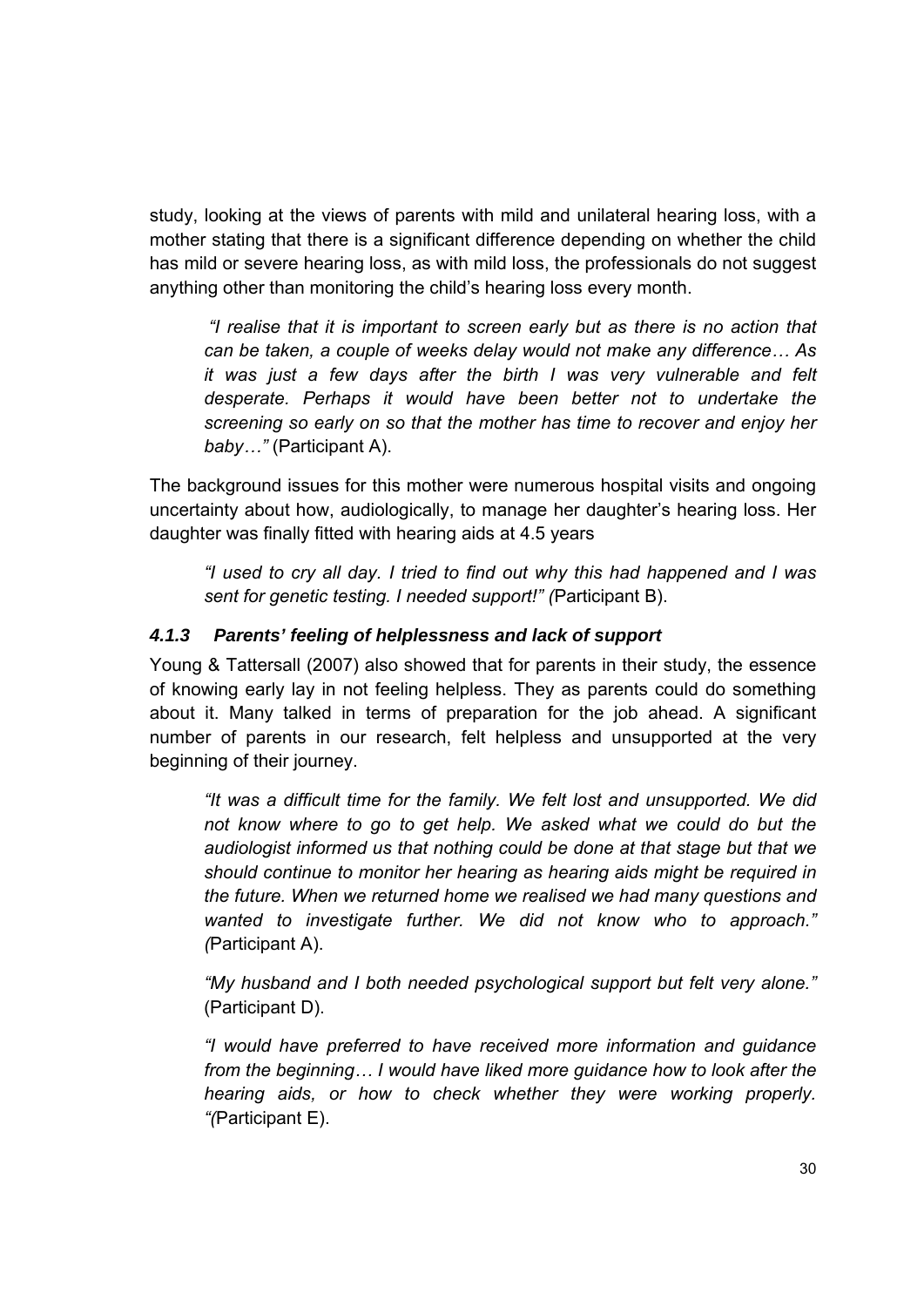*"We just want to know everything there is to know about this situation; how it might progress, what consequences there will be for her development, what I can do to help her. I need help with the hearing aid, and how to explain to her that she has to wear it!" (*Participant I).

*"My main complaint is that no one came to support us. I had to find information by myself on the internet…" (*Participant D).

#### *4.1.4 Shock for the extended family*

Within Cyprus, the extended family relationships are very strong. The majority of participants' encountered difficulties when trying to keep the family informed of what was happening with their child, when trying to explain why they needed to visit the audiologist so often, and explaining why they should proceed with hearing aid fitting. Particular comments were made regarding grandparents and coping with the grandparent's limited understanding of what was happening.

*"It was also a shock for the rest of the family, especially our parents, as we ourselves did not know and therefore we could not explain the implications or what was happening*." (Participant A).

*"The first time my daughter's hearing aid was fitted was very traumatic for me. I was very upset. I found it difficult to cope with questions from the (extended) family as I did not know the answers*." (Participant D).

*"My parents who are hearing were very sad. My father still finds it hard to accept and to convince himself that his granddaughter can hear well. He does not want me to proceed with hearing aids*." (Participant C).

*"Guidance on how to explain to our child and her brother, that she needs the hearing aids. She still does not understand why she needs to wear them. We do not know how to explain it to her. It is also hard for us to explain to our son and our parents. We still have not told the (extended) family." (*Participant F)

## *4.1.5 Parents' feelings of disappointment and guilt*

In general parents experience disappointment and retrospective guilt from not understanding the consequences of hearing loss and not taking action to reinforce their child to accept the hearing aids. They insist that at this stage they should have had practical advice on how to assess their child's hearing and on how to make their child accept the hearing aids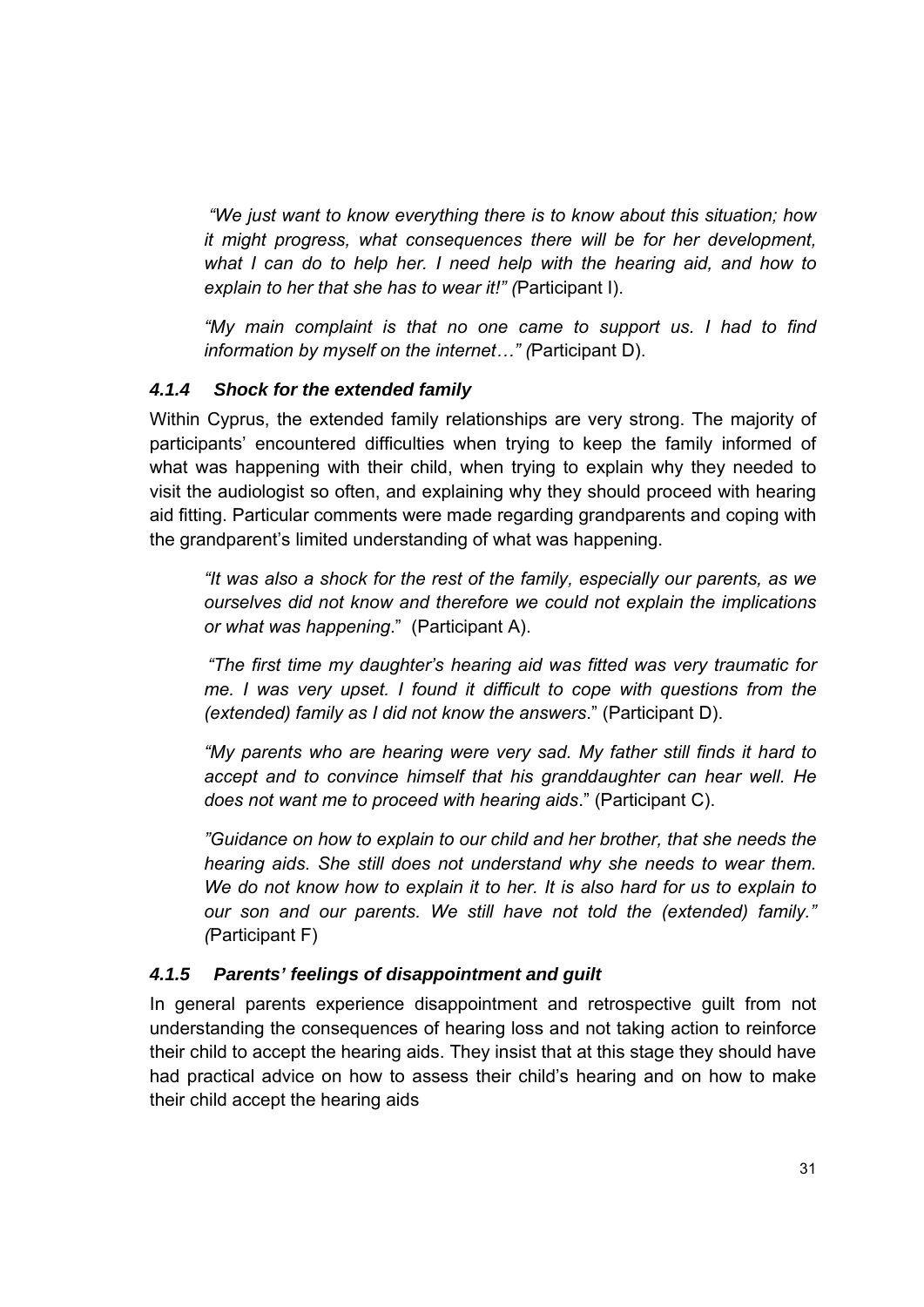*"… we did not know what we should be observing and just thought that keeping an eye meant going to regular appointments. My child started to speak early on and responded to our instructions. I have video where we ask her to point to the different parts of the body which she did correctly. We did not realise we should be observing specifics at home. It was only when I finally got practical advice from the Early Intervention Teacher for the Deaf that I was able to observe when my child could not hear properly" (*Participant A).

*He is now three years old and I still cannot tell when he is wearing the hearing aid and when he is not. No one could help me understand what he could and could not hear." (*Participant *B).* 

*"When she was four years old we proceeded with the hearing aid fitting on her left ear, however, she has not accepted it yet. I need help with the hearing aid." (*Participant I).

*"... This would have helped me to realise that my child should wear her hearing aids. Nobody stressed this to us. It was not made clear to me exactly what my child could and could not hear. If I was told that it was important to make her wear the hearing aid at that time, we would have made more of an effort." (*Participant E).

*"Over the first few days I would have really needed support from a psychologist. I was ashamed of my child's appearance and had difficulty explaining what had happened to anyone who came to visit. I should have had support at that time!" (*Participant B).

*"We have still not told the family. We have not told the nursery either as we do not want our child to be labelled. We must begin to accept the reality. Our friends get in touch but we avoid them as we do not want to tell them what is happening. In crowded or noisy situations we can see that our daughter cannot hear properly but my wife still resists giving her the hearing aid as she feels sorry for her." (*Participant F).

#### *4.2. Referral to the Early Intervention Programme*

A 'wait and see' approach is still visible in Cyprus, for children with mild hearing loss, where, the professionals are undecided whether children should be referred to the Early Intervention Programme. In recent years, audiologists suggest that hearing aid fitting should take place early on, but they do not refer the families to the Early Intervention Programme. In the research for this thesis, three of the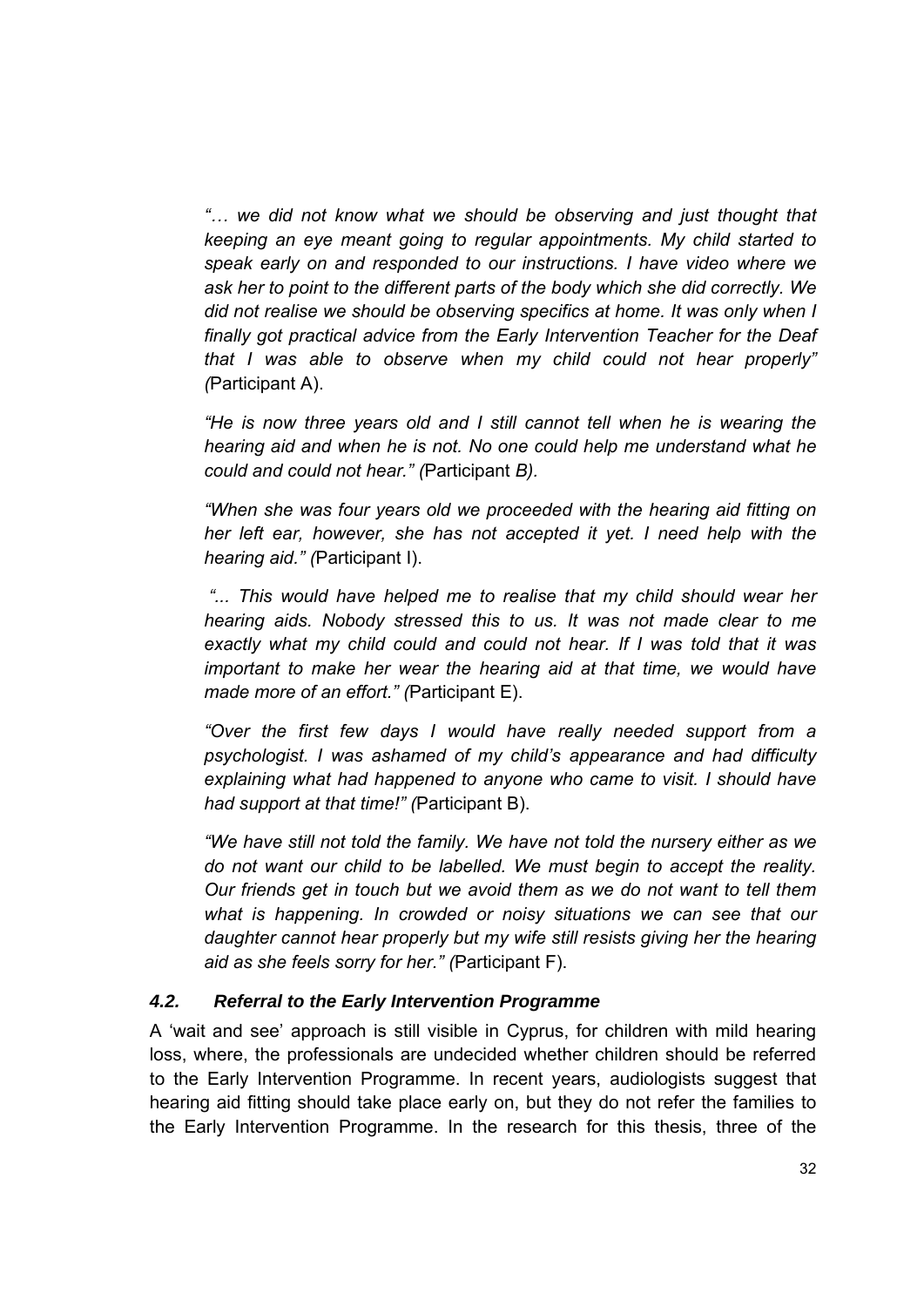families had entered the Early Intervention Programme one year before the interviews took place. The other six families were only informed that there was a Programme, when they were approached to take part in the research.

All these nine families unanimously stressed the positive value of Early Intervention.

*"I would have enjoyed the opportunity to visit someone who could provide me with further details. When the diagnosis was confirmed, we should have had access to information on the Early Intervention Programme offered by the School of the deaf so that we could have received greater support and advice. It was only when I finally got the advice from the early year's teacher for the deaf that I was able to observe when my child could not hear properly." (*Participant A).

*"I believe all families should be referred to the Early Intervention Programme. We need to know why our child needs a hearing aid. We need help with the baby until he uses the hearing aid. We need help on how to talk to him. Any written information would have been very helpful – especially if we were given of specialists' contact numbers." (*Participant B).

*"When my child was ten months old, a teacher for the deaf came to the house and gave me written guidelines and practical suggestions for activities that would help my child. This was very helpful. She also gave me attainment targets for different age ranges which helped me enormously."(*Participant C*).* 

*"At the hospital they gave me the telephone number of the early year's teacher so I could contact her. She visited us at home and left us written information about the unilateral hearing loss. She was good and when she was here we managed to put the hearing aids on and the child liked her and cooperated. However, when I was alone I could not manage to persuade him to keep the hearing aid; he took it off… I needed help to put the hearing aids on. Even now he does not accept it at home but he does wear it at school." (*Participant H).

*"Nobody told us that there was such a Programme, and I am really surprised… I am relieved to know that I will have somebody to support and to guide me for the next steps! I am really worried about what will happen when she starts at nursery. I have a lot of questions to ask and I believe that*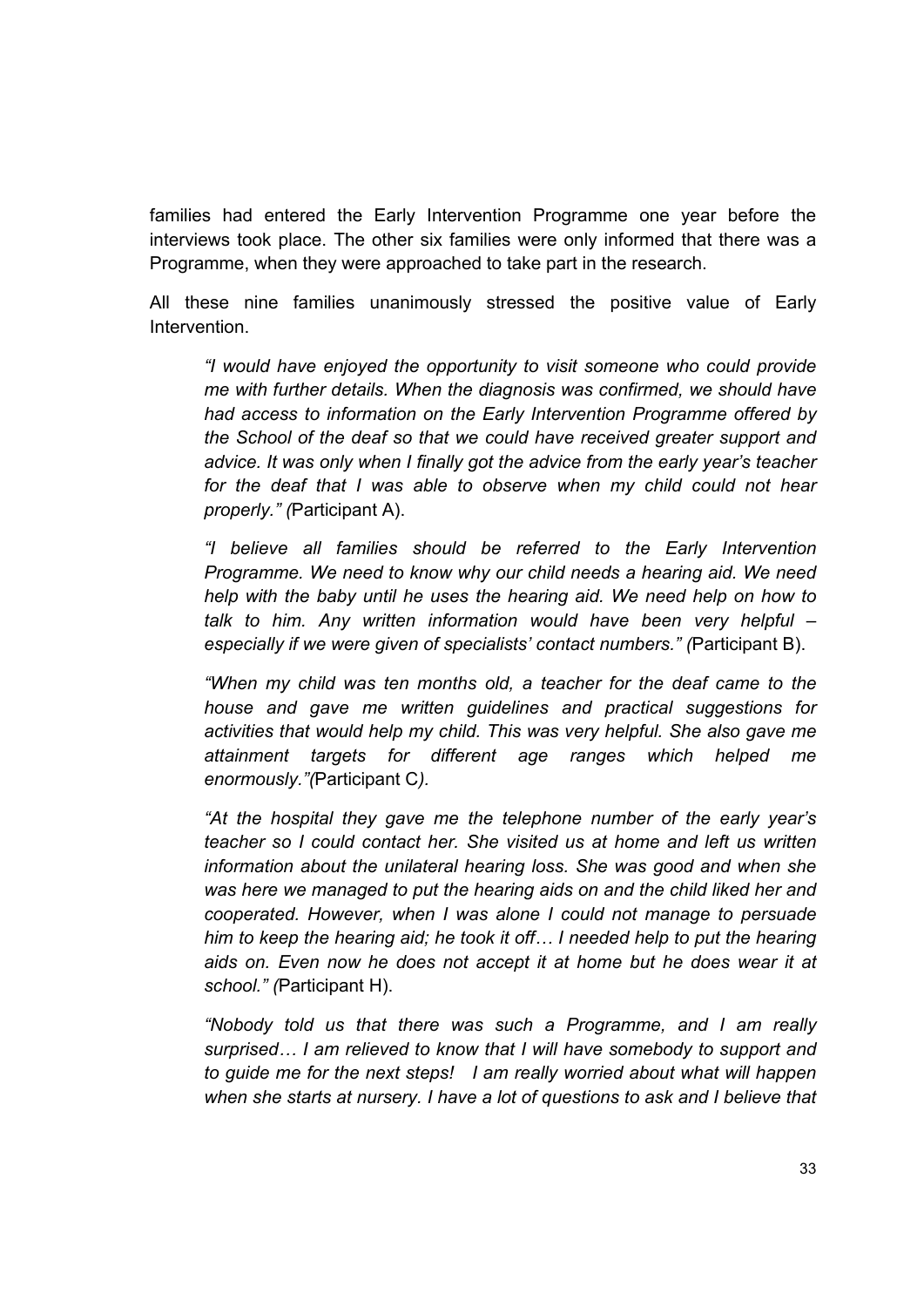*since we will be in contact with her, we will have the opportunity to discuss about these issues further when the time comes." (*Participant I)

#### *4.3. Uncertainty about the management of the hearing loss*

Research, (Fitzpatrick et al, 2010, 2014), has also illustrated the considerable uncertainty and variation in practice relative to management options including amplification and intervention for this population — an issue that has previously concerned investigators (McKay et al, 2008).

#### *4.3.1 Uncertainty about the benefits of hearing aids*

Lack of clear and decisive guidance from the professionals led to parent uncertainty about the benefit of the hearing aids.

Some of the parents characterised the behaviour of some specialists as unprofessional as they left them to make the final decision about hearing aid fitting on their own. The fact that there was no consistency in the approach of different professionals, led the parents to experience confusion.

"*We asked what we could do but the audiologist informed us that nothing could be done at that stage, but we should continue to monitor her hearing as hearing aids might be required in the future*. *The results were given to us in a dry manner and we were just told to repeat the tests – no consideration for our feelings or explanations about the hearing loss were given and no explanation of what this would mean for our child's development... Two months later, our paediatrician recommended an ENT specialist ...When we saw this specialist, he shouted loudly at the child. Both the child and I were startled and my child began to cry. From this he concluded that there was no hearing loss. We felt relieved at this, and did not pursue the matter*  further. But we now know that this delayed us as we did not take further *action." (*Participant A).

*"We were told that the decision regarding hearing aids was up to us. My husband insisted we wait as our son could hear without the aids. However, by the time he was three and a half it was clear that there was hearing loss in certain situations – when we were in a crowded room, or when he was far away from us. We then got the aids even though my husband is still unsure that they are necessary. The school, however, insists that they help.* 

*I feel sorry for my husband who still cannot accept that our son needs a hearing aid. As we were told the hearing loss was borderline for hearing aids and the decision was up to us, it made it hard for my husband to*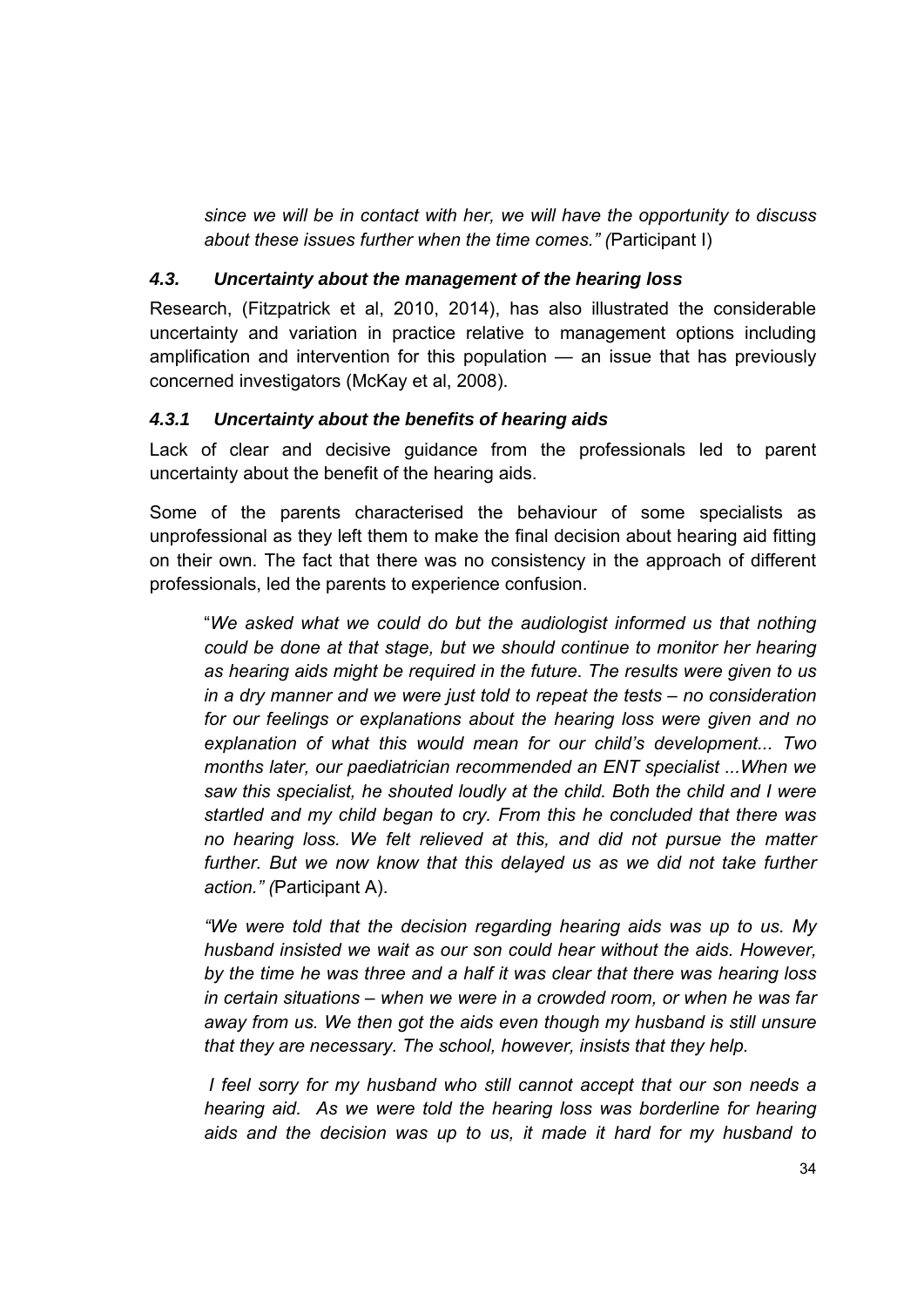*accept. If we had full information and guidance, it would enable us to understand and better accept the situation." (*Participant G).

*"There is a need for clear and consistent diagnosis. Some doctors told us our daughter needed a hearing aid. Others disagreed." (*Participant F).

#### *4.3.2 Need for support to understand the consequences of hearing loss*

The vast majority of the mothers stated that they did not understand the consequences of mild hearing loss, as nobody explained it to them in a simple manner that they could follow.

*"My daughter had her first hearing aids at the age of two. Up until then the hearing loss was mild and we were advised to 'wait and see'. However, she did not actually wear them until she was four. We did not make her wear them as we saw that she was responding without them, and we were not really convinced that they helped. It was not made clear to me exactly what my child could and could not hear. I was informed about high and low frequencies but I did not know what that meant. It could have been explained in more layman terms." (*Participant E).

*"I was just told he had mild hearing loss, and would benefit from a hearing aid. It was only the teacher of the deaf appointed at the Early Intervention Programme, who gave me specific examples of what to look for, and I started understanding, and telling the difference. Once when he was confusing two similar words 'Valitsa' (Bag) and 'Balitsa' (Ball) , I asked him to put on the hearing aid and also watch how I articulated the words. On doing this both he and I could see the difference with the hearing aid." (*Participant B*).* 

*"I needed someone to explain the audiogram to me. I needed to know how much she could hear. I wanted to know whether her hearing would deteriorate." (*Participant C).

## *4.3.3 Impact of Cyprus' cultural issue of loud voice*

Within Cyprus, as in other Mediterranean cultures, people tend to speak loudly and to be very telling in their facial expressions. This behaviour usually tends to help people with a hearing loss understand speech better. However, in cases of mild or unilateral hearing loss this can create a misleading situation as due to the use of a loud voice by the people addressing them, children may not exhibit very prominent signs of a hearing loss. As a result, parents don't realise that their children have a difficulty to hear.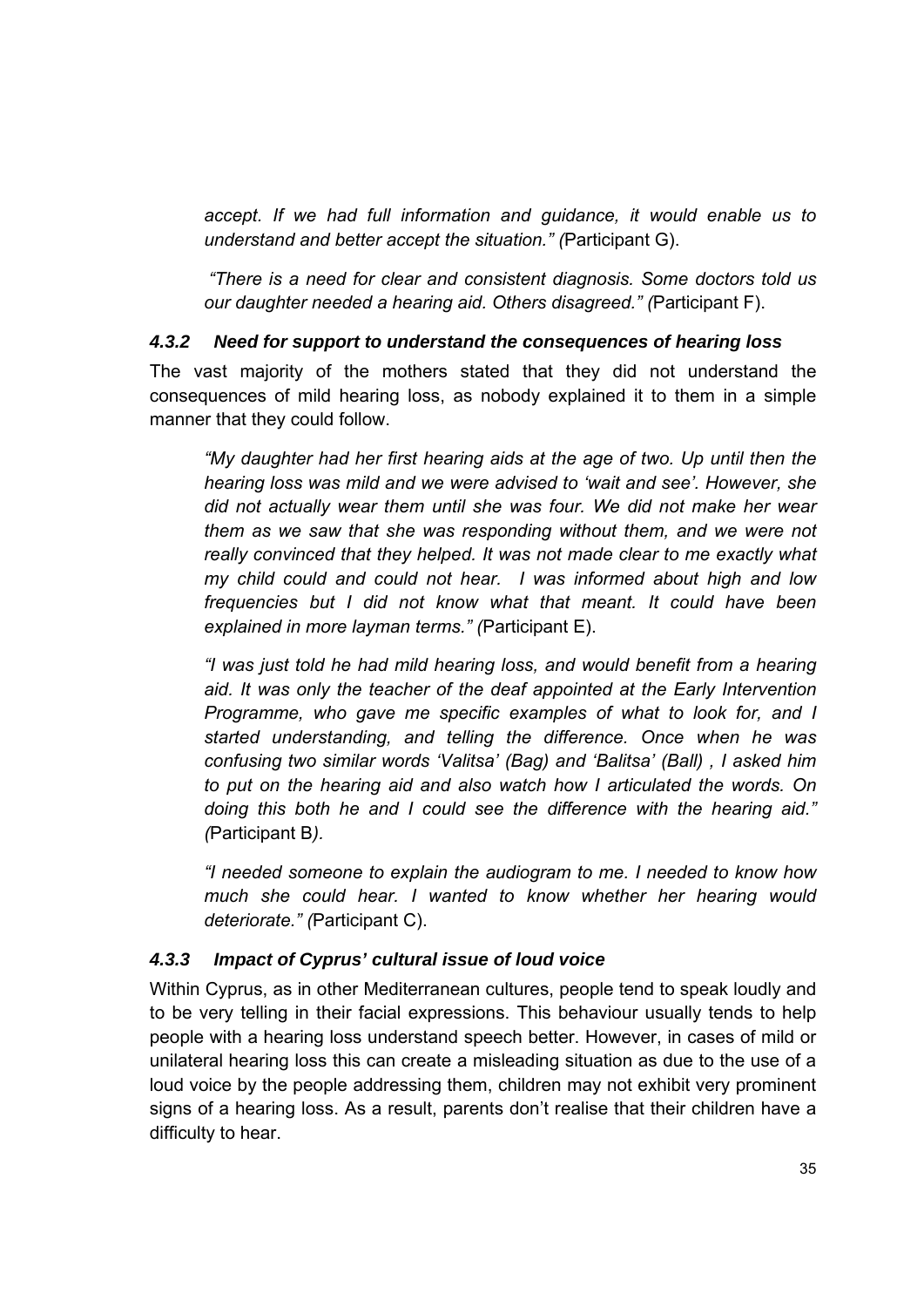*"We did keep a close eye on the child and it seemed she was reacting normally. However, we now realise that in our family culture we used to talk loudly. My mother who was a nursery teacher used to sing songs to her all the time and she used to copy the words and the actions. We did not realise this was because it was all done loudly and that we should have tested her in other situations such a speaking softly or in large groups." (*Participant A).

*"We would have liked to have information to help me evaluate his progress*  and development. As he spoke early we did not think there was a problem. I *do realise that we spoke louder than normal when we knew he had a problem." (*Participant G*).*

*. "However, it was really difficult when the grandparents kept asking why their granddaughter had hearing aids when she could hear without them as they spoke to her loudly. I did not have answers for them and did not know how to explain everything to them "( Participant D).* 

#### *4.4. Child's development*

In contradiction to Moeller et al's (2007) findings, Dokovic et al (2014) showed that children with mild hearing loss do not manifest more significant difficulties in the domain of vocabulary compared to their peers with normal hearing but they do however achieve significantly lower results in the domain of morphology and syntax than their peers with normal hearing younger school-age children.

The parents of younger children, up to three years old, felt that their children's development was similar to that of hearing children. The majority of them believe that their children started vocalizing early, something that made it harder to believe that there was hearing loss. Parents of older children, from three to six years old, started noticing that their children began to have difficulties in syntax and articulation.

*"As this was my third child, I could tell that he was developing well. His speech was not clear but I thought that would improve as he grew. It was only when the Teacher for the Deaf explained to me that he possibly could not hear certain sounds that I became concerned about his speech." (*Participant B).

*"I did not feel this need so much – mainly because I am a teacher and also because they were twins. I felt that their development was normal. She was always slightly behind her twin with regards development but not so far behind to be of concern. We could see that her speech was not very clear*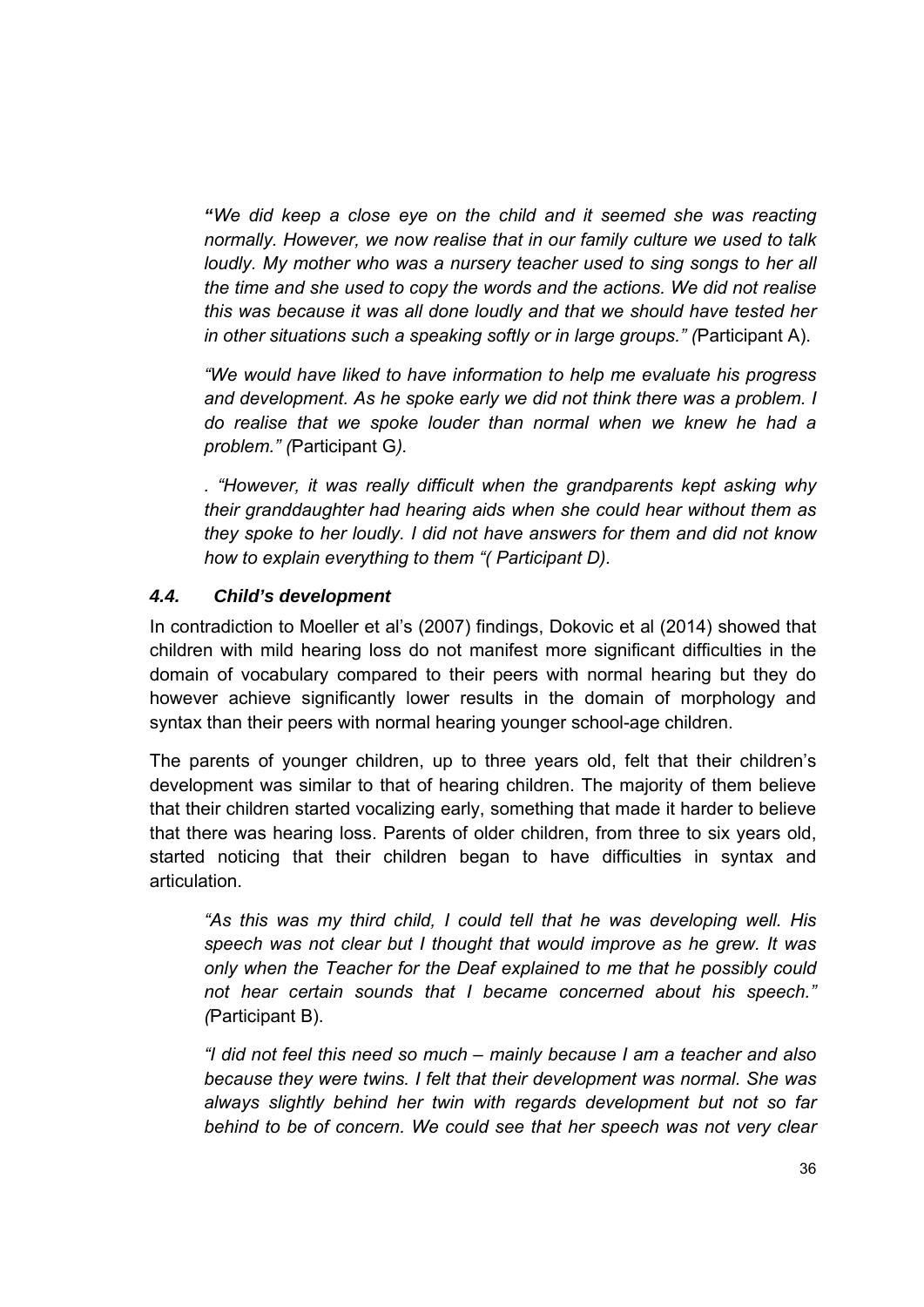*and she had problems with word structure but we saw that her twin had the same issues so did not put it down to being a consequence of the hearing loss. As they grew, we saw that she lagged behind her twin in her speech development and expression." (*Participant E).

*"We did not require this information because I felt she was developing typically at this stage." (*Participant F).

Even though these parents did not see a difference in their child's development in the early years, they did worry about their child's future development and had many unanswered questions.

## *4.5. Parent's needs after identification*

In our case, parents who had three or more years experience with their child's mild or unilateral hearing loss were very pleased that they could contribute with their suggestions for the establishment of a service for the families and they had interesting suggestions. Similar with Fitzpatrick's et al, (2008) findings, parents stress the need for written information and guidelines. They also stressed the need for support from other professionals, such as a social worker or psychologist. As there were not concerned about the language development, it is not surprising that they did not emphasize the need for a speech therapist. Parents of older children, did visit a speech therapist for assessment

The actual suggestions from the parents:

## *(i) Referral to the Early Intervention Program*

*"I would suggest that it is compulsory that audiologists are informed of the Early Intervention Programme so that they can pass on the information. I would also suggest that all paediatricians are aware of the Programme ."* (Participant A).

*"I believe all families should be referred to the Early Intervention Programme. We need to know why our child needs a hearing aid. We need help with the baby until he is used to the hearing aid. We need help on how to talk to him."*  (Participant B).

*"I find it of great benefit that someone comes to the house and can answer questions face to face".* (Participant H).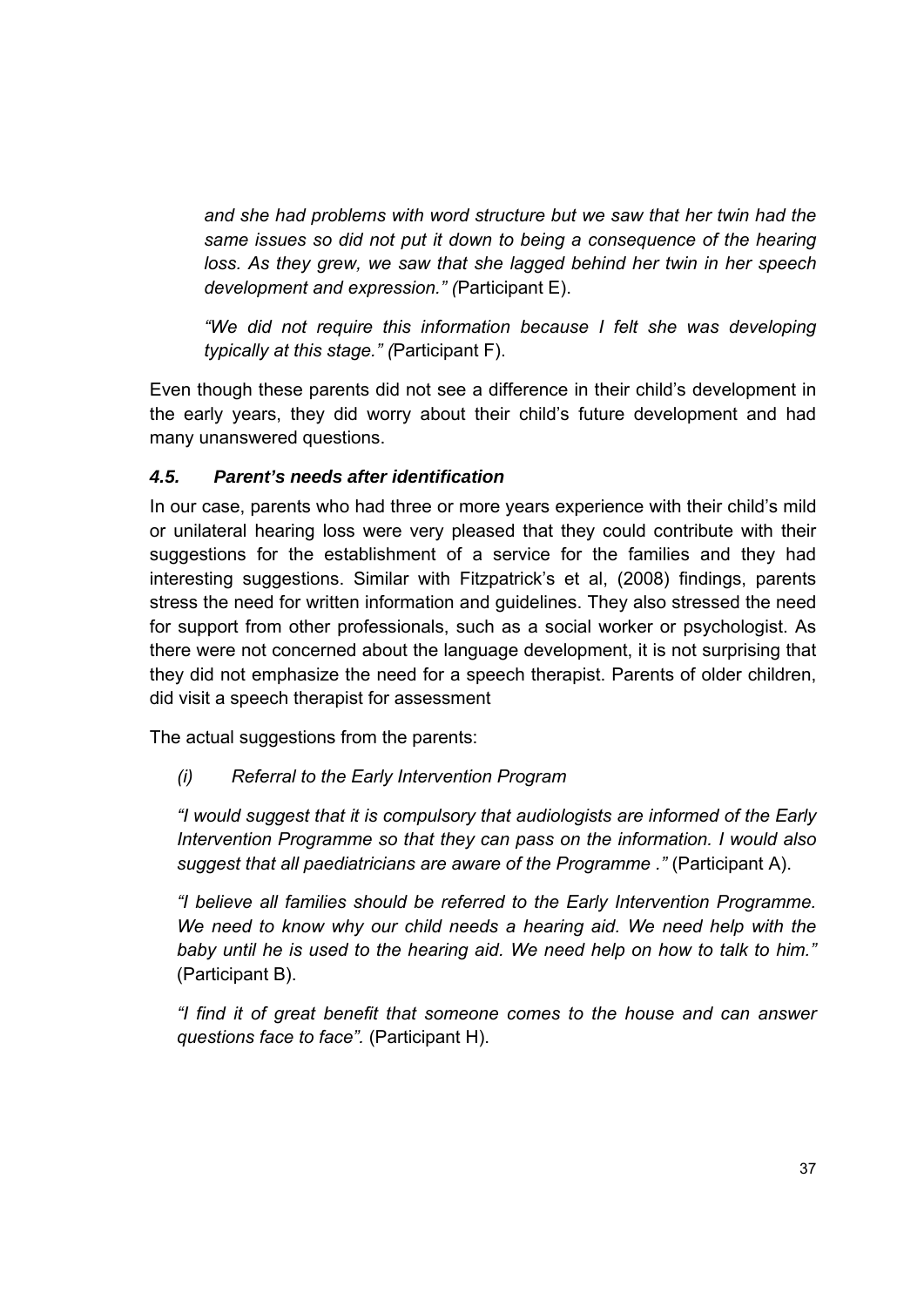#### *(ii) Written information*

*"... I would also propose that all paediatricians are aware of the Programme and have leaflets with written information to give pass on to any family in which they believe the child may have hearing loss."* (Participant A)*.* 

*"If we could get a written leaflet with information and contact details at the time of diagnosis it would really help."* (Participant H)*.* 

*"Any written information would have been very helpful – especially if it contained contact numbers for specialists we could contact."* (Participant I)

*(iii) Multi Agency approach for support* 

*"I found the multi-agency team to be really helpful and I believe it should be strengthened. It is difficult to get appointments as the School for The Deaf does not have psychologists and social workers who work for them full time."*  (Participant A)*.* 

*"An organized support system involving all specialists."* (Participant F).

*"I suggest the School for The Deaf should have their own specialist psychologists and social workers to support the family from the onset and throughout the school career."* (Participant D).

*(iv) Meetings with other parents* 

*"Meeting with other parents and their children was invaluable. We would like more meetings like this to be arranged on a regular basis. We would also like to meet older children with mild hearing loss who can share their experiences with us. This was arranged once and it was of great interest."* (Participant A)*.* 

*"I think it would be helpful to meet other families and other older children with hearing difficulties."* (Participant H)*.* 

*"We would welcome opportunities to meet other families and other older children with hearing difficulties. "* (Participant F)*.* 

*(v) Training for the parents* 

*"It would be beneficial to have compulsory training for all parents to help us understand the need for and the workings of the hearing aids, with guidelines on how to help the child accept them. Parents need to have all the important information from the word go."* (Participant E)*.*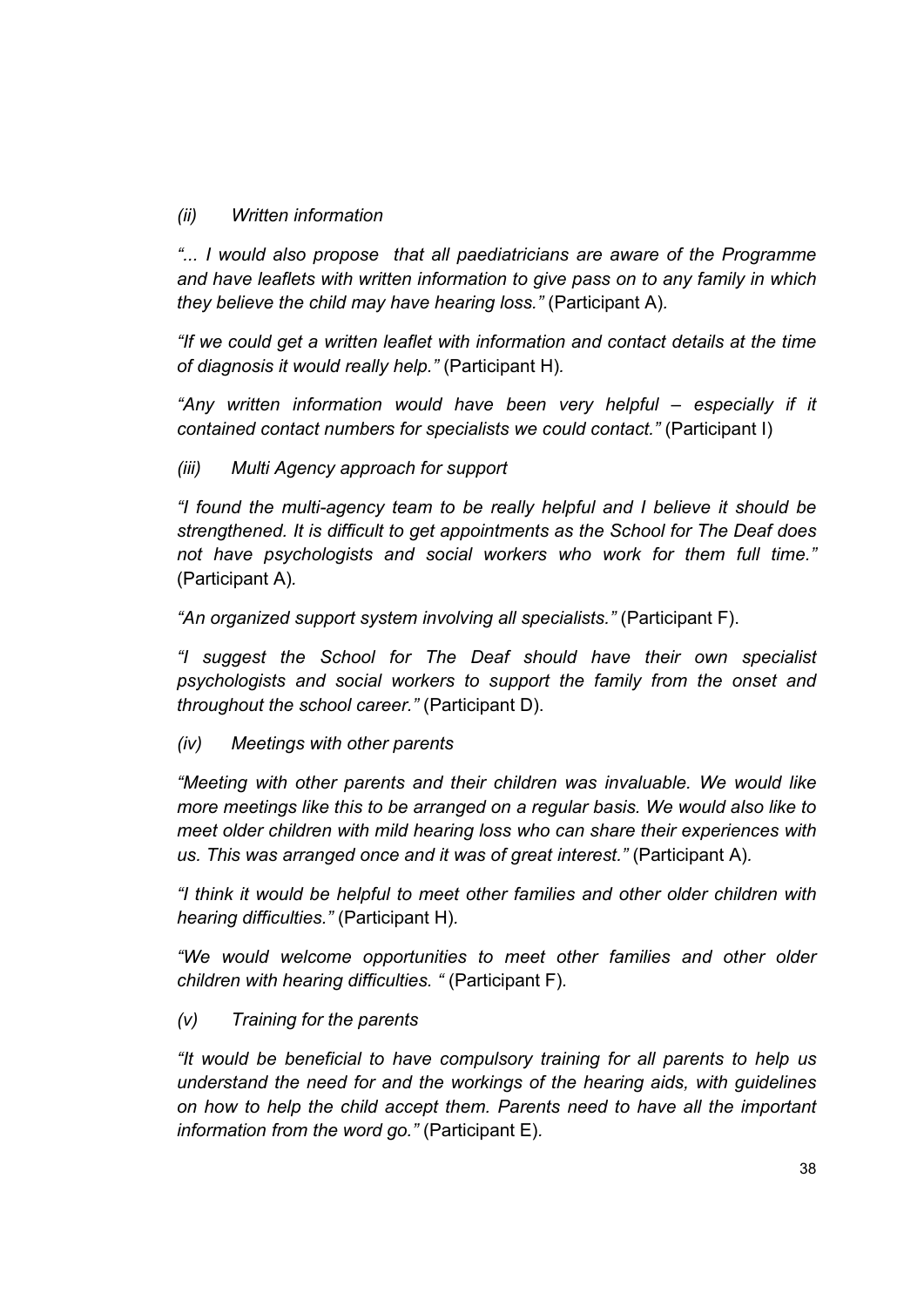# **5. Discussion**

The above study was carried out to qualitatively explore the experiences of families regarding early identification of mild and unilateral hearing loss. The interviews were recorded and the analysis of the quotes allowed for five themes to be detected enabling a deeper understanding of issues that a family with a new diagnosis of mild or unilateral hearing loss might face. The interview findings of the study will be discussed in the following sections. The first section will explore the impact of the diagnosis on the family. The second section will discuss the challenges that parents face during the audiological management of their child's hearing loss and the third section will address the parents' suggestions about their needs after the identification and positive actions that can be taken by the service providers in order to support the families.

# *5.1. The impact of the diagnosis on the family*

Fitzpatrick et al, (2007) and Young & Tattersall (2007) found that all parents, irrespective of whether their child was diagnosed with mild or severe hearing loss were positive about screening and pleased to know about the presence of hearing loss early. However, all the mothers in our interviews stressed that it had been a stressful period and they needed support.

The fact that the professionals demonstrated varying and conflicting attitudes towards mild and unilateral hearing loss added to the stress for the parents. The professionals also neglected to provide further details which could have helped the families. The parents felt unsure on how to proceed. Mothers of older children demonstrated retrospective guilt about not persuading their child to wear the hearing aid. Professional communication and manner influenced the parents' perception of the early identification process. Similar to the findings from Fitzpatrick et al, (2016) in some cases parents found professionals seemed not to be well informed about the consequences of mild hearing loss and therefore often interpreted the terms "mild" or "minimal" hearing loss as insignificant.

Research by Gregory (1999, 2001) and Yoshinaga- Itano & de Uzcategui (2001) has shown that identification might be too early for some parents, as it can have a negative effect on the normal process of bonding with their children

Almost all the mothers stressed the emotional support they needed after identification, with two mothers questioning whether the test should be done so early. These mothers' comments suggest that the relationship between a child and his/her mother may be negatively affected by her stress and preoccupation with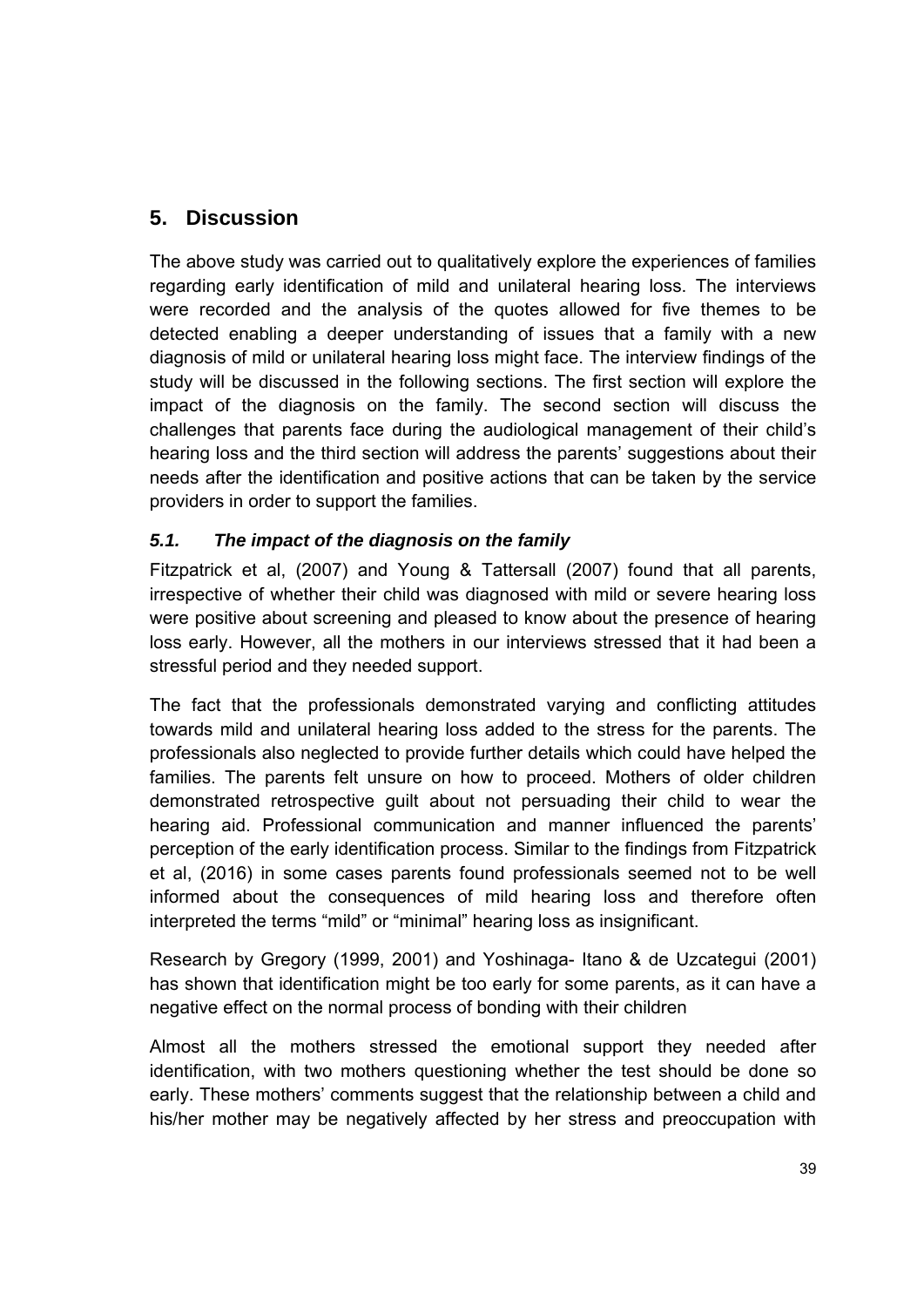prolonged visits to doctors, audiologists and other professionals until the route to the child's audiological management is confirmed. According to the attachment theory developed by Bowlby, (1969, 1973, 1980), human infants need a consistent, warm, intimate, and continuous relationship with their mother to develop into healthy individuals. Parental unavailability due to the engagement with the child's hearing assessment or detachment due to the stress and shock brought about by the diagnosis may hinder the formation of such healthy relationships. It has been observed that children without such attachments are fearful and are less willing to seek out and learn from new experiences. Robertson & Bowlby (1952) also showed that short term separation from an attachment figure leads to distress.

#### *5.2. Parents challenges with the audiological management of their child's hearing loss and language development*

The mothers also noted that one of the most significant difficulties parents are faced with is the consistent use of hearing aids as similarly suggested by Walker et al, (2013). However, parents in our study admitted that they had not appreciated the benefits of the hearing aids as in the quiet environment of the home where their children seemed to respond adequately to speech, it was difficult for them and the extended family to be convinced there was a hearing loss. This is an area they now feel they needed more prominent support on and looking back, they feel guilty that they had not strongly encouraged and persuaded the children to wear the hearing aids consistently. Families of children with mild degrees of loss should be educated about recent studies pointing to the consequences of minimal hearing loss (Moeller, 2010). The mothers mentioned above felt that they had lost time, because they, as mothers, could not understand the need and the benefits of the hearing aids. Although professionals insisted on the hearing aid fitting, they did not manage to explain to them what their child could and could not hear. They stated that the announcement of the type and the degree of hearing loss did not mean anything to them until they found the Teacher for the Deaf, who explained it to them with real life examples of what their child could and could not hear.

The fact that parents felt helpless due to the lack of support is a wakeup call for professionals to appreciate that it is vital for the parents to receive clear and practical guidance so they can deal with the issues and procedures facing them. This needs to be provided early on to be of most benefit (Tomblin, et al, 2014).

Lederberg & Golbach (2002) suggest that the lack of high levels of parenting stress they found during preschool is a measure of the success of intensive early intervention. They further remark that these findings reinforce the importance of early identification and consequent enrolment in early intervention programmes.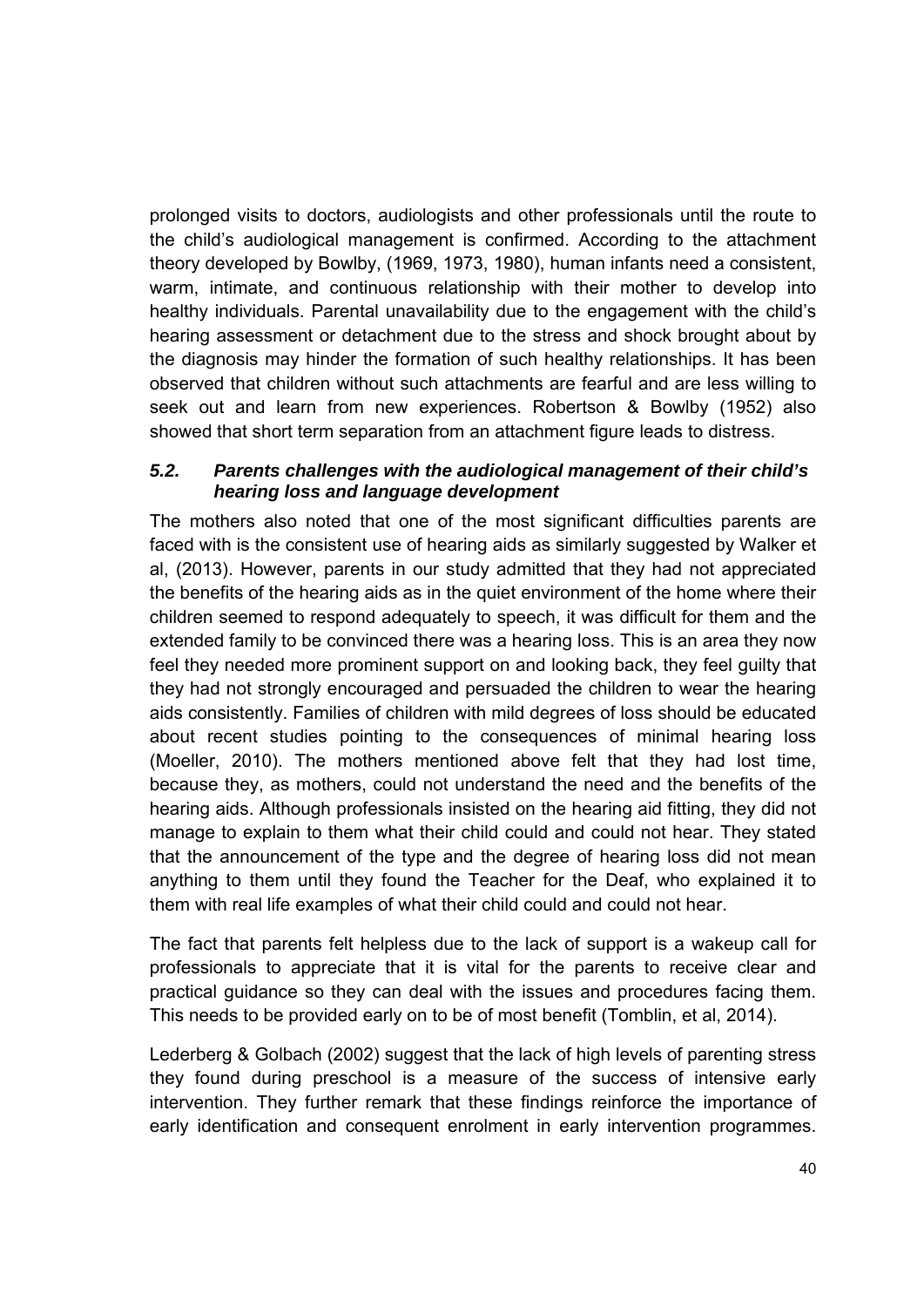The professionals' uncertainty about auditory management , the differing views about the potential benefits of hearing aids, and the limited information about the risk for developmental delay lead professionals to a 'wait and see approach', and the belief that the family does not require early intervention (Holstrum et al. 2008; Fitzpatrick et al, 2016). All parents stressed the positive value of early intervention and feel that they could have benefitted from it to an even greater extent had they been referred to it from the beginning.

#### *5.2.1. Language development*

Fitzpatrick et al, (2015) examined the Communication Development in Early-Identified Children with Mild Bilateral and Unilateral Hearing Loss. The findings of that study suggest that early-identified children with mild bilateral or unilateral hearing loss develop early communication skills comparable to those of their peers with normal hearing in the preschool years.

Parents of older children over three years of age, however, started to identify some delays in language development, such as, using simple phrases to express themselves, morphological and syntactic abnormalities which they believed would improve in time and were not related to hearing loss. As the child could speak at a young age, the parents did not realise that the hearing loss may result in difficulties with their language development later on. However, these observations cannot be generalised as they merely arise from the parents' views and no professional assessment has taken place. Tharpe (2008) showed that pre- school children with mild and unilateral hearing loss achieved significantly lower results in the domain of morphology and syntax than their peers with normal hearing.

Prior to the current study, in Cyprus, cases of mild or unilateral hearing loss were not being referred to the early intervention programme of the School of the Deaf with the exception of three children. At that point in time the programme ran with fourteen families while during the study another eleven families with children with mild or unilateral hearing loss were admitted to the programme. The estimated percentage for children with mild and unilateral hearing loss, mentioned by professionals in secondary education is 40% of the whole population with hearing loss of that age. Thus, this is an indication that the current numbers in Cyprus, although not formally recorded through statistical research, are mostly in line with the findings of the population-based research by Fitzpatrick et al, (2010, 2014), which has suggested that 40% to 50% of children identified with permanent hearing loss present with mild bilateral or unilateral hearing loss. This is, therefore, a substantial percentage which creates the need for professionals to dedicatedly work with children with mild or unilateral hearing loss.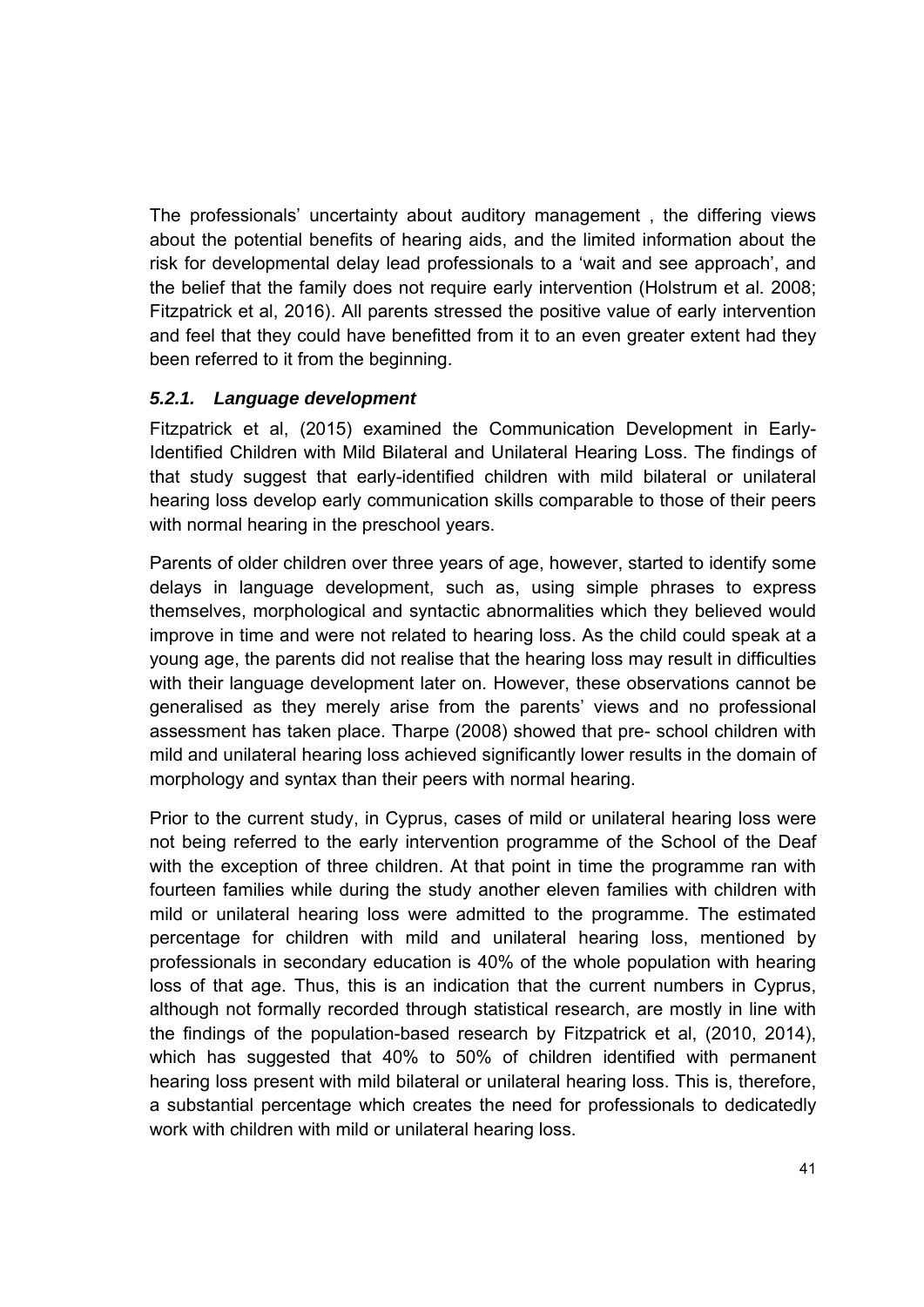## *5.3. Parent's suggestions about monitoring the needs of the families*

Parents were willing to take part in the study as they felt it was a forum for them to express the belief that all families whose children are diagnosed with hearing loss, irrespective from the type and the severity of hearing loss, should have access to the Early Intervention Programme. They believe that such a Programme should offer the family clear guidelines and practical support to enable them to understand and assess their child's hearing. As families value contact with other families with older children with hearing loss so that they can learn from their experiences, it was felt that the Early Intervention Programme should arrange this. They also suggested a coordinated system with a multi-agency approach for support would be invaluable.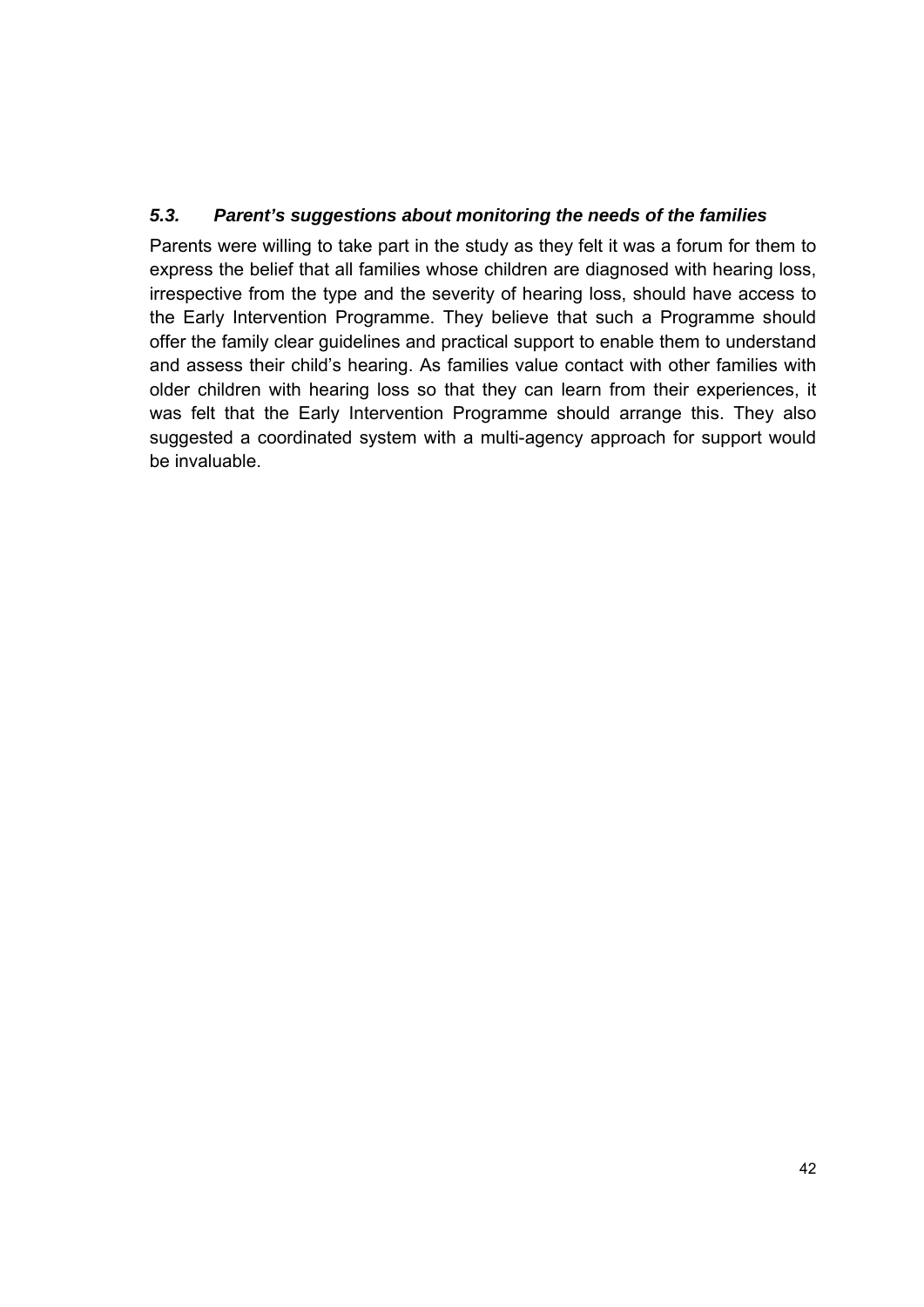# **6. Conclusions**

The study has shown that mild or unilateral hearing losses have been of minimal interest for the professionals in this country but this is slowly changing. In recent years audiologists have been informed about the benefits of hearing aid fitting at an early age and they make recommendations for this to the family. However, the parents need greater support to go through the process and cope with the situation. It is highlighted that the parents of children with mild and unilateral hearing loss experience high levels of stress in the same way as parents of children with more severe hearing loss. The process of hearing assessment and audiological management can take longer, and require more frequent visits to the audiologist than for a child with severe loss, where it is more evident. Parents stated that during this period they felt vulnerable and unsupported.

It is important that audiologists are well informed so as to understand that hearing aid fitting on its own may not have the expected benefit, either because the parents do not understand the consequences of hearing loss on their child's development, or because the child is older and does not accept the hearing aids. In either case parents need support and therefore professionals need to work together with the teacher of the deaf of the early intervention program in order for the fitting to have the desired results and be successful.

The extended family is also affected and parents feel unable to explain and support siblings or grandparents. A referral to the Early Intervention Programme with a multi-agency approach of supporting the wider family would contribute to the earliest management of the child's hearing loss and the well-being of the family.

In conclusion the Early Intervention Programme has so far been of great benefit to many families of children with severe hearing loss, but there is a compelling need for it to include families of children with mild or unilateral hearing loss. The Programme therefore has room for improvement. In order to provide the best service and support for families of children with mild hearing loss it is essential that stakeholders proceed with informing health professionals and support workers of the existence and benefits of the Programme. It is also important to establish a Programme with multi-agency practitioners (e.g. speech therapists, psychologists, social workers, audiologists etc) as throughout the research parents seemed to place significant emphasis on the emotional and psychological impact the diagnosis has had on their families, which calls for a co-ordinated approach between professionals. The early years practitioners should assist in the establishment of regular meetings and discussion groups for parents to enable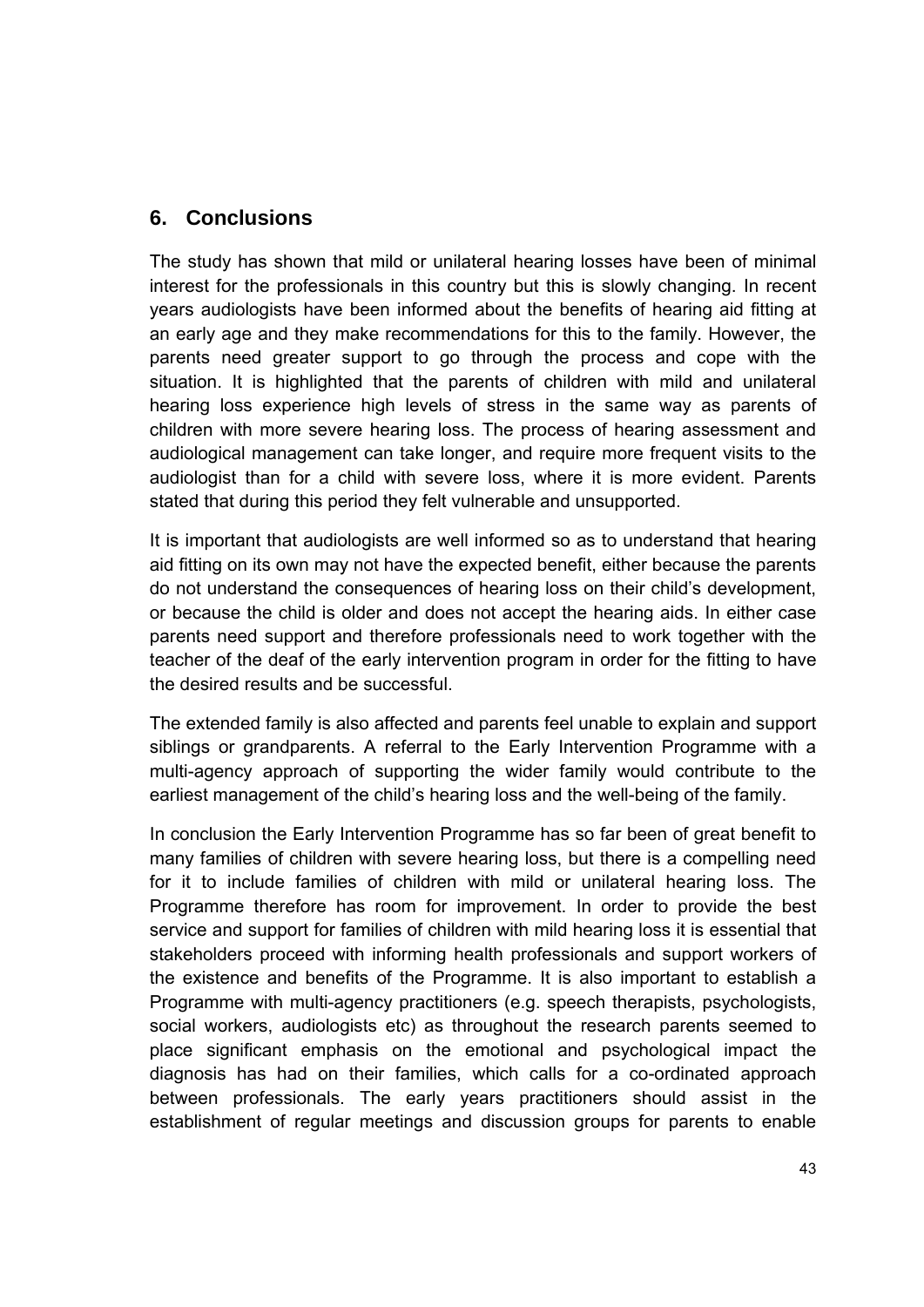them to share their experiences. Furthermore, the practitioners should work on the creation and update of written guidelines and information for parents. Additionally, it would be of great benefit to run a training course for the new families in order to provide the information and empower the parents to deal with the hearing aids and the management of their child's hearing loss.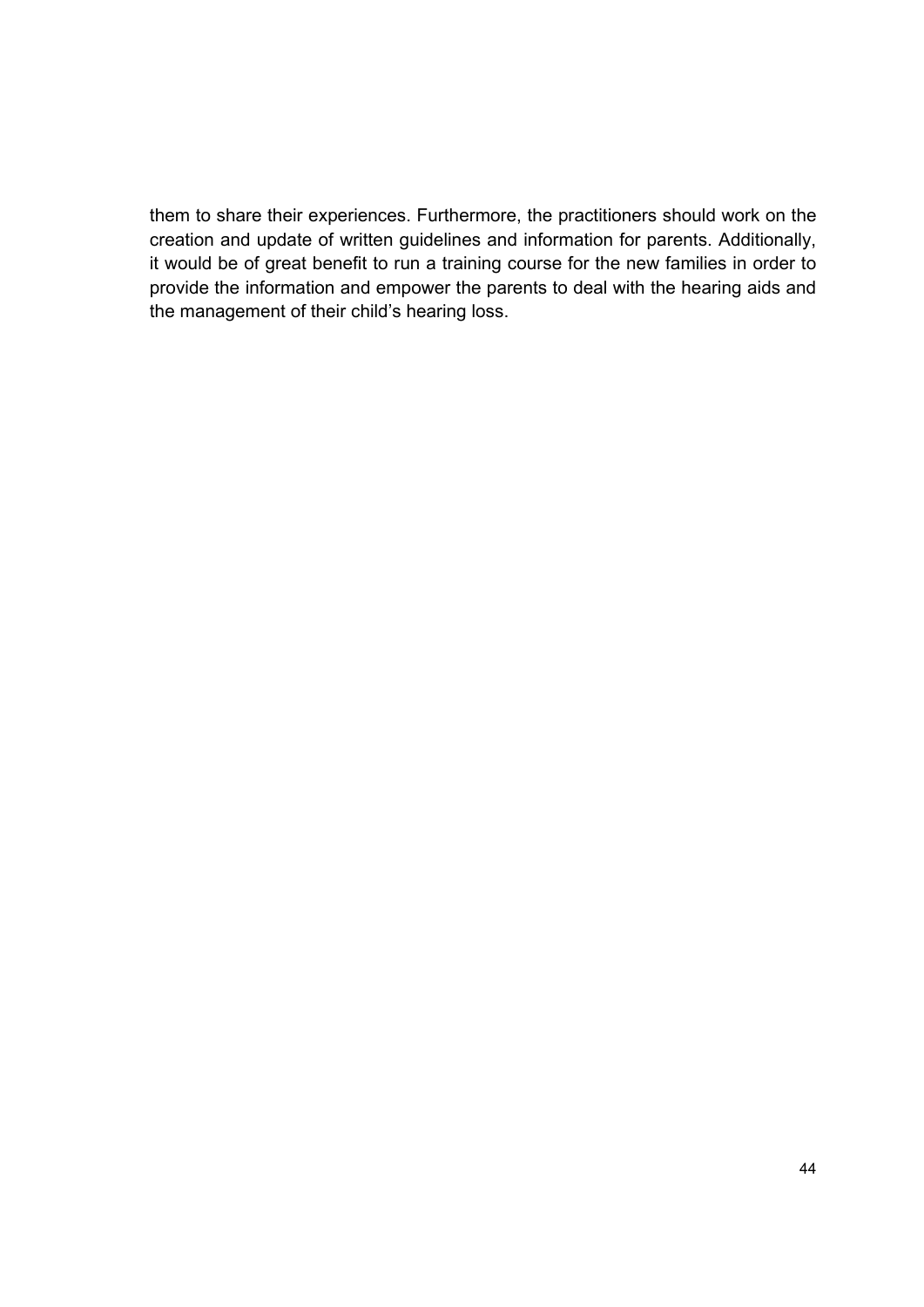## **7. References**

Bell, J. (2005) *Doing your Research Project: A Guide for First-time Researchers in Education and Social Science*, 4<sup>th</sup> edition, Open University Press, McGraw-Hill Education, England

Bess, F.H. (1985) 'The minimally hearing-impaired child', Ear and Hearing, 6 (1), pp. 43- 47.

Bess FH, Tharpe AM, Gibler AM. (1986) 'Auditory performance of children with unilateral hearing loss'. Ear Hear; 7:20-26

Bess, F.H., Dodd-Murphy, J., Parker, R.A. (1998) "Children with minimal sensorineural hearing loss: Prevalence, educational performance, and functional status" Ear and Hearing, 19 (5), pp. 339-354.

Bess FH, Tharpe AM. (1984) Unilateral hearing impairment in children. Pediatrics 74(2): 206–216

Blair JC, Peterson ME, Viehweg SH. (1985) 'The effects of mild sensorineural hearing loss on academic performance of young school-age children'. Volta Rev.;87:87-93

Boney S, Bess F. (1984) Noise and reverberation effects in minimal bilateral sensorineural hearing loss. Paper presented at: American Speech-Language-Hearing Association annual convention; November 1984; San Francisco, CA

Bowlby, J. (1969), Attachment and loss, Vol. 1: Attachment. New York: Basic Books.

Bowlby, J. (1973). Attachment and loss, Vol. 2: Separation. New York: Basic Books.

Bowlby, J. (I980). Attachment and loss, Vol. 3: Loss, sadness and depression. New York: Basic Books.

Calderon, R. (2000). Parental Involvement in deaf children"s education programs as a predictor of child"s language, early reading, and social-emotional development. Journal of Deaf Studies and Deaf Education, 5(2), 140-155.

Centers for Disease Control and Prevention, (2005) National Workshop on Mild and UnilateralHearing Loss. Available at: www.cdc.gov/ncbddd/ehdi/unilateralhi.htm.

Cole, E. B., & Flexer, C. (2011). Children with Hearing Loss Developing Listening and Talking. San Diego: Plural Publishing.

Crandell, C.C. (1993) Speech recognition in noise by children with minimal degrees of sensorineural hearing loss Ear and Hearing, 14 (3), pp. 210-216.

Davis, J.M., Elfenbein, J., Schum, R., Bentler, R.A. (1986) Effects of mild and moderate hearing impairments on language, educational, and psychosocial behavior of children Journal of Speech and Hearing Disorders, 51 (1), pp. 53-62.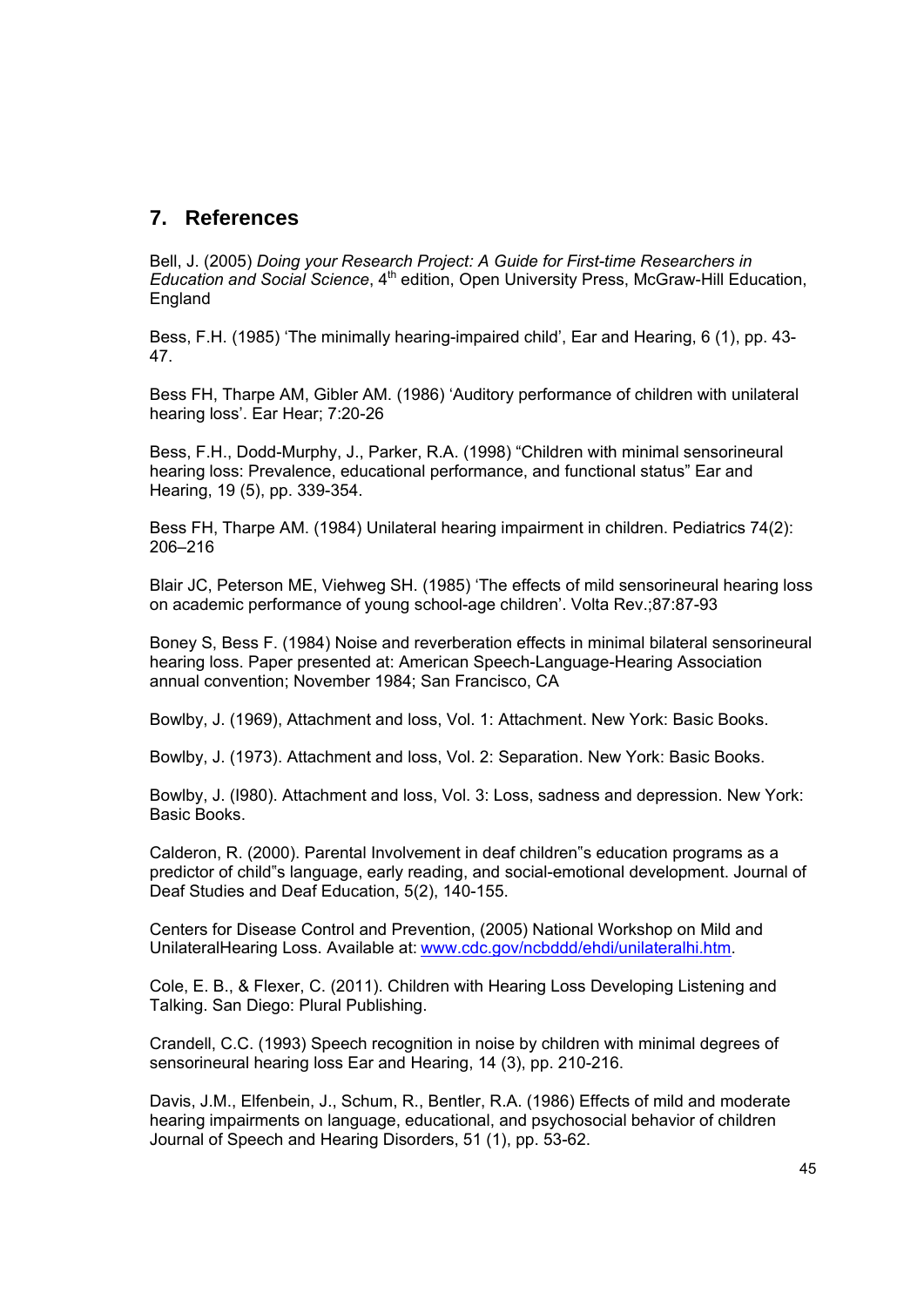Downs, D. W. (1982). Effect on hearing aid use on speech discrimination and listening effort. Journal of Speech and Hearing Disorders, 47, 114-122.

Dockreill, J.E., Shield, B.M. (2006) "Acoustical barriers in classrooms: The impact of noise on performance in the classroom" British Educational Research Journal, 32 (3), pp. 509- 525.

Dokovic, S., Gligorovic, M., Ostojic, S., Dimic, N., Radic-Sestic, M., Slavnic, S. (2014) "Can mild bilateral sensorineural hearing loss affect developmental abilities in younger school-age children?" Journal of Deaf Studies and Deaf Education, 19 (4), pp. 484-495.

Drever, E. (2003). Using semi-structured interviews in small-scale research: A teacher's guide. Glasgow, Scotland: The University of Glasgow.

Fitzpatrick, E., Graham, I. D., Durieux-Smith, A., Angus, D., & Coyle, D. (2007). Parents' perspectives on the impact of the early diagnosis of childhood hearing loss. International Journal of Audiology, 46, 97–106.

Fitzpatrick, E., Angus, D., Durieux-Smith, A., Graham, I.D., Coyle, D. (2008) Parents' needs following identification of childhood hearing loss, Am J Audiol. Jun;17(1):38-49.

Fitzpatrick, E.M., Durieux-Smith, A., Whittingham, J. (2010) "Clinical practice for children with mild bilateral and unilateral hearing loss" Ear and Hearing, 31 (3), pp. 392-400.

Fitzpatrick, E.M., Whittingham, J., Durieux-Smith, A. (2014), "Mild bilateral and unilateral hearing loss in childhood: A 20-year view of hearing characteristics, and audiologic practices before and after newborn hearing screening", Ear and Hearing, 35 (1), pp. 10-18.

Fitzpatrick, E.M., Durieux-Smith, A., Gaboury, I., Coyle, D., Whittingham, J. (2015) "Communication development in early-identified children with mild bilateral and unilateral hearing loss", American Journal of Audiology, 24 (3), pp. 349-353.

Fitzpatrick, E., Grandpierre, V., Durieux-Smith, A., Gaboury, I., Coyle, D., Na, E., Sallam, N. (2016) "Children With Mild Bilateral and Unilateral Hearing Loss: Parents' Reflections on Experiences and Outcomes", Journal of Deaf Studies and Deaf Education, 21 (1), pp. 34-43.

Flick, O. (1998). An introduction to qualitative research. London, England: Sage.

Gilkerson, J., & Richards, J. (2009). LTR-01-2: The Power of Talk 2nd Edition: Impact of Adult Talk, Conversational Turns and TV During the Critical 0-4 Years of Child Development.

Gregory, S. (1999) 'Cochlear implantation and the under 2's: Psychological and social implications', Nottingham Paediatric Implant Programme International Conference, Cochlear implantation in the under 2's: Research into Clinical Practice, Nottingham.

Gregory, S. (2001) 'Consensus on auditory implants', Ethical Aspects and Counseling Conference, Padova, Italy.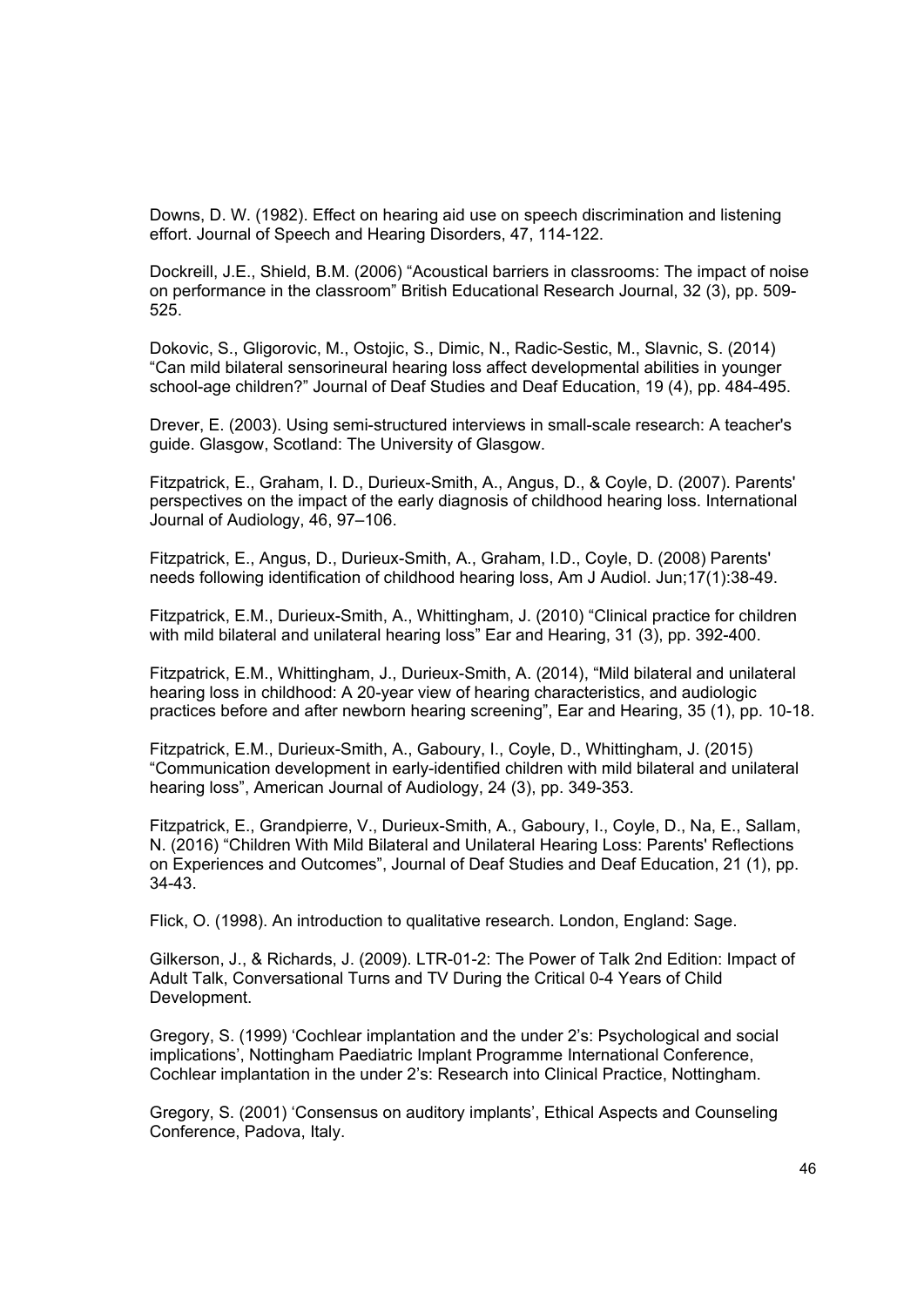Hadjikakou, K., Stavrou, C. (2016) 'Academic and social experiences of school-aged Cypriot children with unilateral hearing loss'. Hellenic Journal of Psychology, Vol. 13, pp. 13-46.

Hicks, C.B., Tharpe, A.M. Listening effort and fatigue in school-age children with and without hearing loss (2002) Journal of Speech, Language, and Hearing Research, 45 (3), pp. 573-584.

Holstrum, W.J., Gaffney, M., Gravel, J.S., Oyler, R.F., Ross, D.S. Early intervention for children with unilateral and mild bilateral degrees of hearing loss (2008) Trends in Amplification, 12 (1), pp. 35-41.

Klatte, M., Hellbrück, J., Seidel, J., Leistner, P. (2010) "Effects of Classroom Acoustics on Performance and Well-Being in Elementary School Children: A Field Study", Environment and Behavior (SAGE Publications), 42(5) 659– 692.

Kuppler, K., Lewis, M., Evans, A (2013) 'A review of unilateral hearing loss and academic performance: Is it time to reassess traditional dogmata?', International Journal of Pediatric Otorhinolaryngology 77, 617–622.

Lederberg, A. R., Golbach, T (2002) 'Parenting Stress and Social Support in Hearing Mothers of Deaf and Hearing Children: A Longitudinal Study', Journal of Deaf Studies and Deaf Education, 7(4), 330 -345.

Lieu, J. E. (2004). Speech-language and educational consequences of unilateral hearing loss in children. JAMA Otolaryngology– Head & Neck Surgery , 130, 524–530.

Lieu, J. E., Tye-Murray, N., & Fu, Q. (2012). Longitudinal study of children with unilateral hearing loss. The Laryngoscope, 122, 2088–2095.

Maxwell L, Evans G (2000). The effects of noise on pre-school children's pre-reading skills. Journal of environmental Psychology 20 (1), 91-97.

McFadden, B., Pittman, A. Effect of minimal hearing loss on children's ability to multitask in quiet and in noise (2008) Language, Speech, and Hearing Services in Schools, 39 (3), pp. 342-352.

McKay, S., Gravel, J.S., Tharpe, A.M. Amplification considerations for children with minimal or mild bilateral hearing loss and unilateral hearing loss, (2008) Trends in Amplification, 12 (1), pp. 43-54.

Moeller, M.P., Hoover, B., Peterson, B., & Stelmachowicz, P. (2009). Consistency of hearing aid use in infants with early-identified hearing loss. American Journal of Audiology, 18(1), 14–23.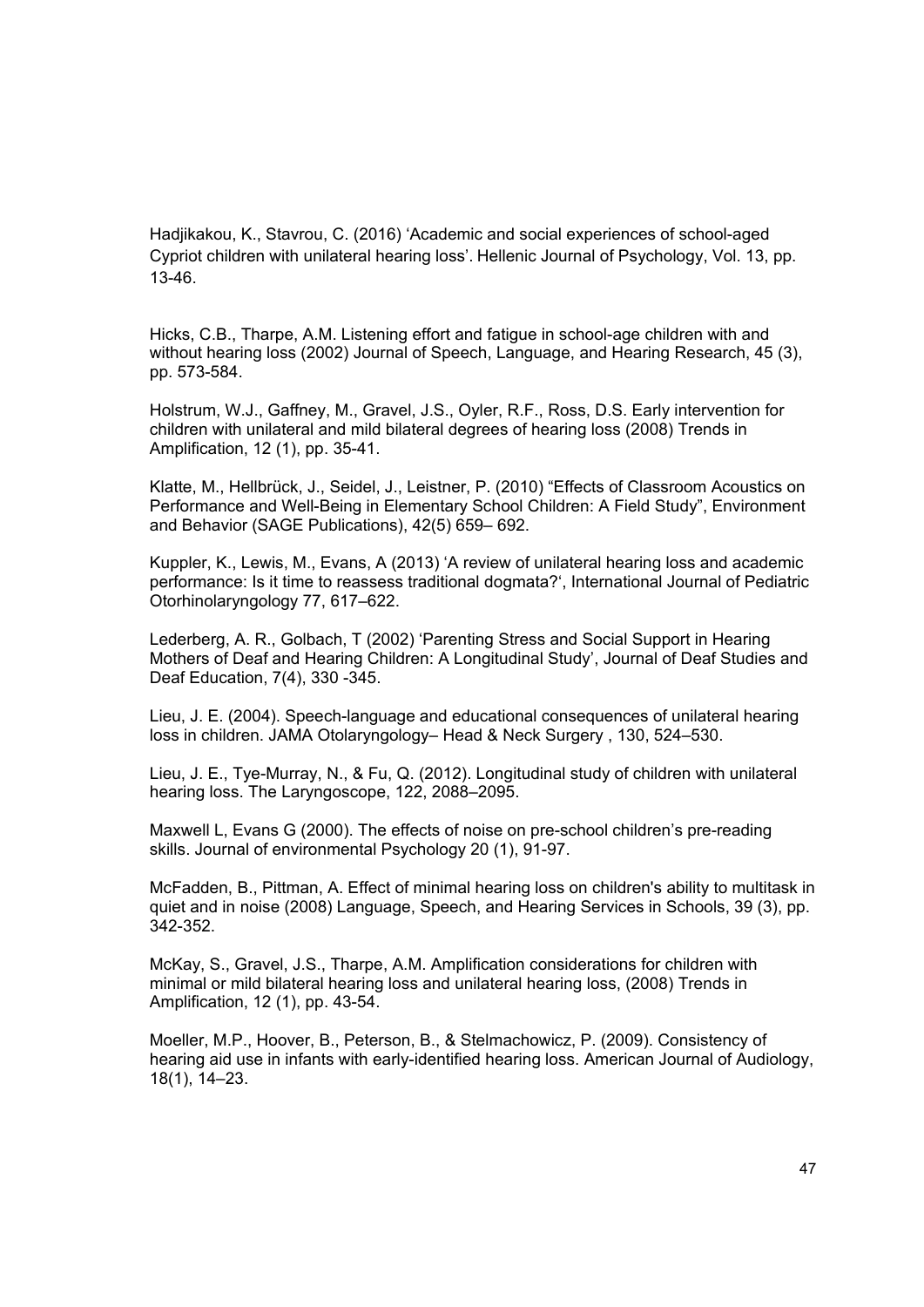Moeller, M. P., Tomblin, J. B., Yoshinaga-Itano, C., Connor, C. M., Jerger, S. (2007). 'Current state of knowledge: Language and literacy of children with hearing impairment'. Ear and Hearing, 28, 740–753.

Moeller, M. P. (2010). Optimizing early word learning in children with hearing loss: Summary of 2010 Marian Downs lecture. Audiology Today, 22, 19–27.

Moeller, M.P., McCleary, E., Putman, C., Tyler-Krings, A., Hoover, B., Stelmachowicz, P. (2010) "Longitudinal development of phonology and morphology in children with lateidentified mild-moderate sensorineural hearing loss" Ear and Hearing, 31 (5), pp. 625-635.

Most, T. (2004). The effects of degree and type of hearing loss on children's performance in class. Deafness and Education International, 6, 154–166.

Most, T. (2006). Assessment of school functioning among Israel Arab children with hearing loss in the primary grades. American Annals of the Deaf, 151, 327–335.

Nightingale, D. Cromby, J. (Eds) (1999) *Social constructionist psychology*, Buckingham: Open University Press.

Oyler, R.F., Oyler, A.L., Matkin, N.D. (1988) Unilateral hearing loss: demographics and educational impact. Lang Speech Hear Serv Sch 1988;19: 201–210

Robertson, J. Bowlby, J. (1952), 'Responses of young children to separation from their mothers'. Courrier of the International Children's Centre, Paris, II, 131-140. Ross M, Giolas T. (1971) Effects of three classroom listening conditions on speech intelligibility. Am Ann Deaf, 116:580–584

Ross, D.S., Holstrum, W.J., Gaffney, M., Green, D., Oyler, R.F., Gravel, J.S. (2008) Hearing screening and diagnostic evaluation of children with unilateral and mild bilateral hearing loss, Trends in Amplification, 12 (1), pp. 27-34.

Rubin, H. J., & Rubin, I. S., (2005). Qualitative interviewing: The art of hearing data (2nd ed.). Thousand Oaks, CA: Sage

Shield, B.M., Dockrell, J.E. (2008) The effects of environmental and classroom noise on the academic attainments of primary school children Journal of the Acoustical Society of America, 123 (1), pp. 133-144.

Silverman, D. (2005). Doing Qualitative Research Second Edition. London: Sage.

Smith, J. A. (Ed.). (2003). Qualtitative Psychology A Practical Guide to Research Methods. London: Sage.

Tharpe, A.M. (2008) Unilateral and mild bilateral hearing loss in children: Past and current perspectives Trends in Amplification, 12 (1), pp. 7-15.

Tharpe, A.M., Sladen, D.P., Dodd-Murphy, J., Boney, S.J. (2009) "Minimal hearing loss in children: Minimal but not inconsequential" Seminars in Hearing, 30 (2), pp. 80-93.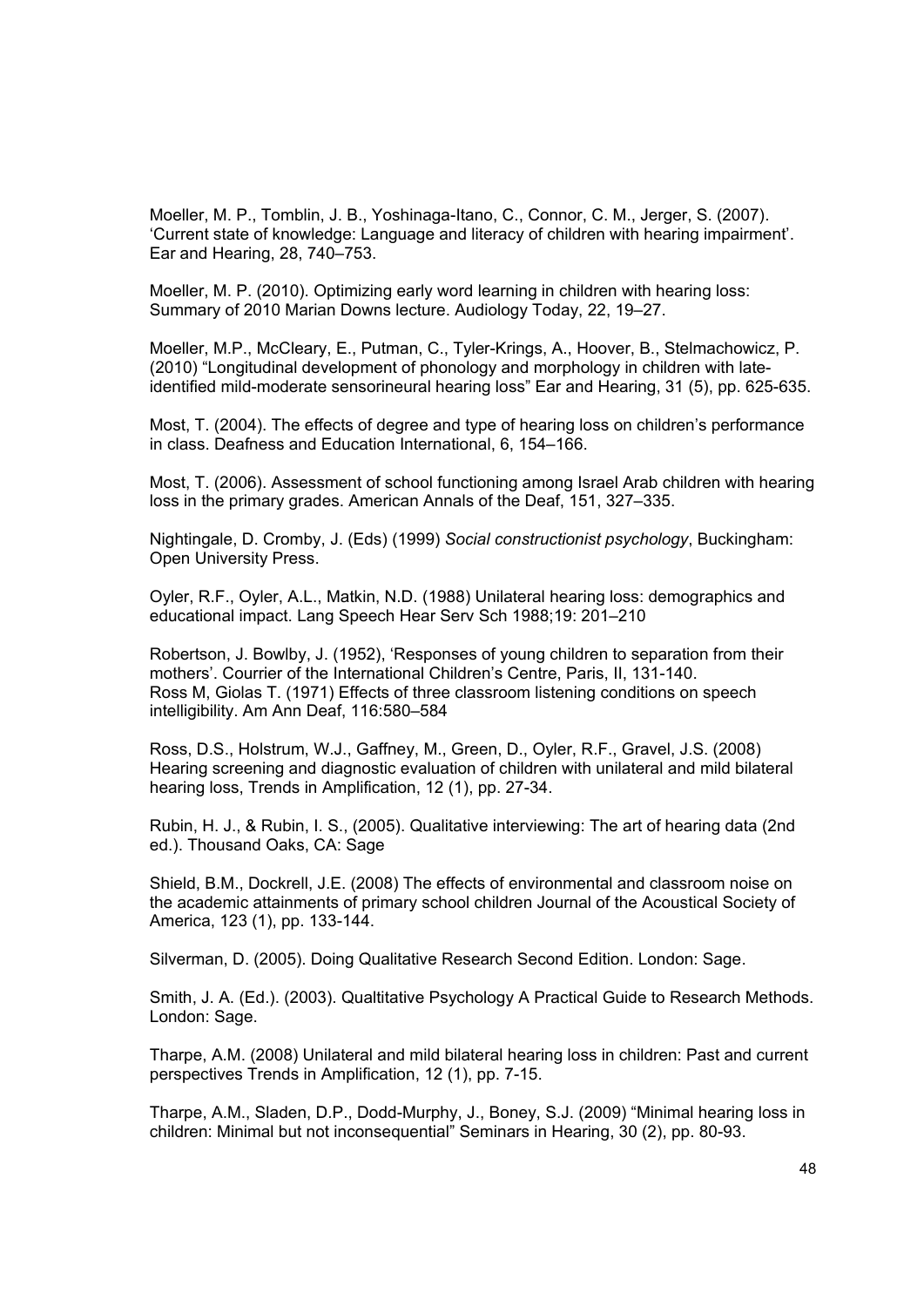Tomblin, B. J., Oleson, J.J., Ambrose, S.E., Walker, E., Moeller, M.P. (2014) "The influence of hearing aids on the speech and language development of children with hearing loss" JAMA Otolaryngology - Head and Neck Surgery, 140 (5), pp. 403-409.

Vohr, B., Jodoin-Krauzyk, J., Tucker, R., Johnson, M.J., Topol, D., Ahlgren, M. (2008) "Early language outcomes of early-identified infants with permanent hearing loss at 12 to 16 months of age" Pediatrics, 122 (3), pp. 535-544.

Wake M, Hughes EK, Poulakis Z, Collins C, Rickards FW. (2004) Outcomes of children with mildprofound congenital hearing loss at 7 to 8 years: a population study. Ear Hear, 25:1–8

Wake, M., Tobin, S., Cone-Wesson, B., Dahl, H.-H., Gillam, L., McCormick, L., Poulakis, Z., Rickards, F.W., Saunders, K., Ukoumunne, O.C., Williams, J. (2006) Slight/mild sensorineural hearing loss in children Pediatrics, 118 (5), pp. 1842-1851.

Walker, E.A., Spratford, M., Moeller, M.P., Oleson, J., Ou, H., Roush, P., Jacobs, S. (2013) "Predictors of hearing aid use time in children with mild-to-severe hearing loss" Language, Speech, and Hearing Services in Schools, 44 (1), pp. 73-88.

Walker, E.A., Holte, L., McCreery, R.W., Spratford, M., Page, T., Moeller, M.P. (2015) "The influence of hearing aid use on outcomes of children with mild hearing loss" Journal of Speech, Language, and Hearing Research, 58 (5), pp. 1611-1625.

Wengraf, T. (2001). Qualitative research interviewing: Biographic narrative and semistructured methods. London, England: Sage.

Willig, C. (2001). Introducing Qualitative Research in Psychology: Adventures in theory and method. Buckingham: Open University Press.

Yoshinaga-Itano, C., & de Uzcategui, C. A. (2001). Early identification and socialemotional factors of children with hearing loss and children screened for hearing loss. In E. Kurtzer-White & D. Luterman (Eds.), Early childhood deafness (pp. 13–28). Baltimore (MD): York Press.

Young, A., Tattersall, H. (2007). Universal Newborn Hearing Screening and Early Identification of Deafness: Parents' Responses to Knowing Early and Their Expectations of Child Communication Development. Journal of Deaf Studies and Deaf Education 12(2):209-220.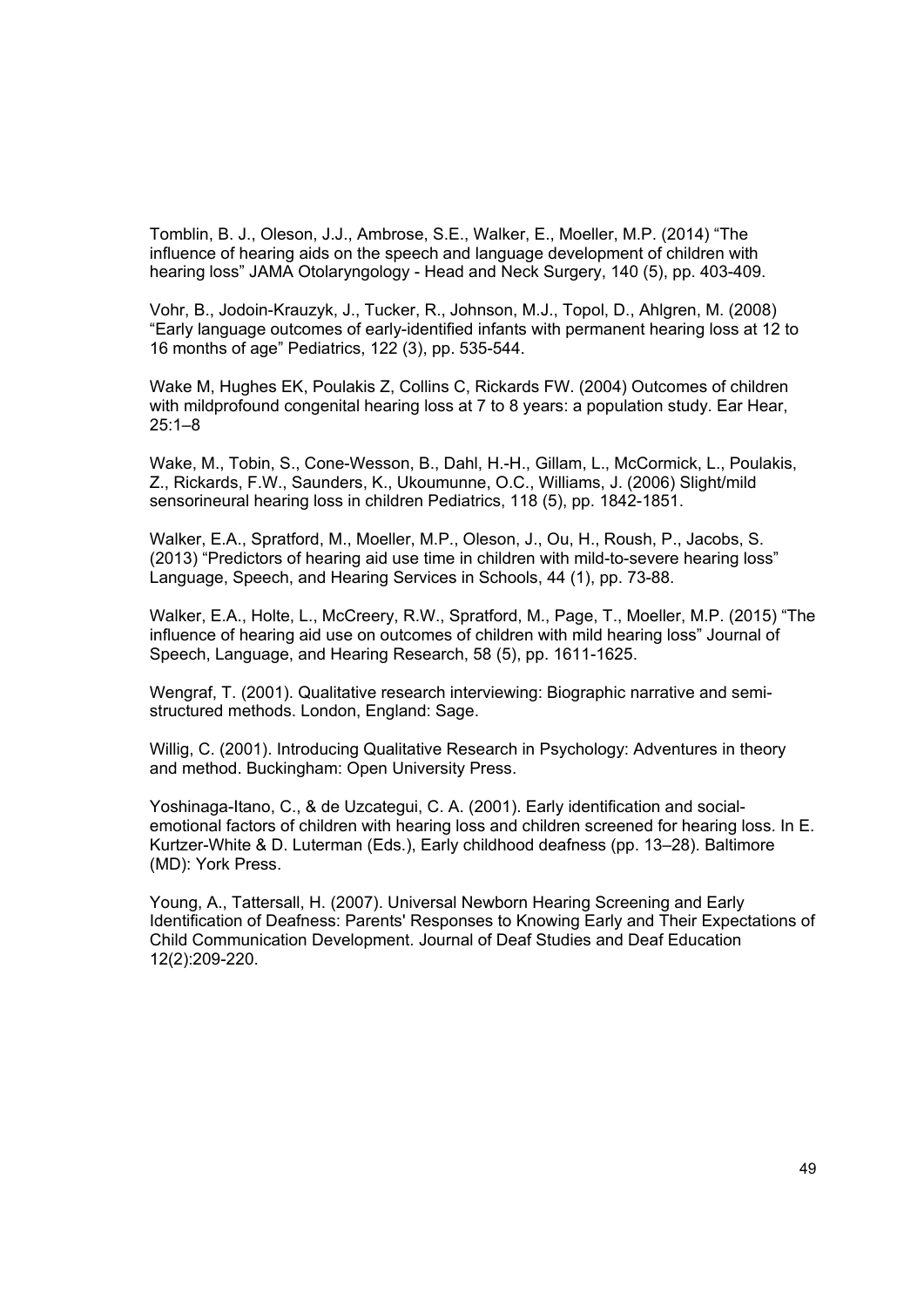#### **APPENDIX A**

# University of UH

#### SOCIAL SCIENCES, ARTS AND HUMANITIES ECDA

#### **ETHICS APPROVAL NOTIFICATION**

|  | TO: | Chryssanthie Demetriou Stavrou |
|--|-----|--------------------------------|
|--|-----|--------------------------------|

CC: Jane Peters

**FROM** Ms Caroline Large, Social Sciences, Arts and Humanities ECDA Vice Chairman

DATE: 05/12/16

Protocol number: **EDU/PGT/CP/02760** 

Title of study: Do families with children with mild hearing loss have access to the Early Intervention Program in Cyprus

Your application for ethics approval has been accepted and approved by the ECDA for your School.

This approval is valid:

| From: | 05/12/16 |
|-------|----------|
|-------|----------|

To: 28/02/17

#### Please note:

Approval applies specifically to the research study/methodology and timings as detailed in your Form EC1. Should you amend any aspect of your research, or wish to apply for an extension to your study, you will need your supervisor's approval and must complete and submit form EC2. In cases where the amendments to the original study are deemed to be substantial, a new Form EC1 may need to be completed prior to the study being undertaken.

Should adverse circumstances arise during this study such as physical reaction/harm, mental/emotional harm, intrusion of privacy or breach of confidentiality this must be reported to the approving Committee immediately. Failure to report adverse circumstance/s would be considered misconduct.

Ensure you quote the UH protocol number and the name of the approving Committee on all paperwork, including recruitment advertisements/online requests, for this study.

Students must include this Approval Notification with their submission.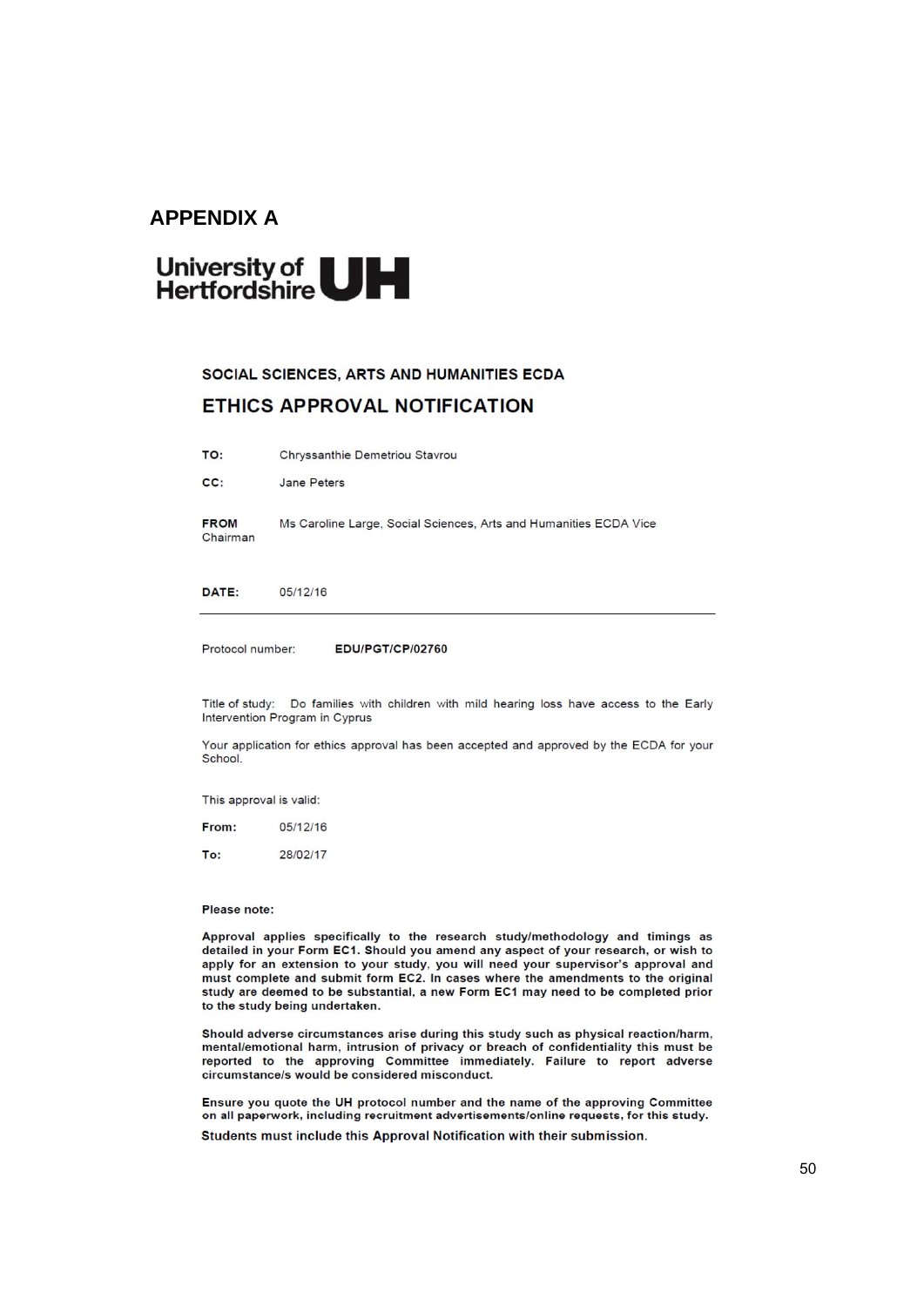# **APPENDIX B**

**UNIVERSITY OF HERTFORDSHIRE** 

**ETHICS COMMITTEE FOR STUDIES INVOLVING THE USE OF HUMAN PARTICIPANTS ('ETHICS COMMITTEE')** 

# **FORM EC6: PARTICIPANT INFORMATION SHEET**

**Do families with children with mild hearing loss have access to the Early Intervention Program in Cyprus** 

#### **Introduction**

You are being invited to take part in a study. Before you decide whether to do so, it is important that you understand the research that is being done and what your involvement will include. Please take the time to read the following information carefully and discuss it with others if you wish. Do not hesitate to ask us anything that is not clear or for any further information you would like to help you make your decision. Please do take your time to decide whether or not you wish to take part. The University's regulations governing the conduct of studies involving human participants can be accessed via this link:

#### http://sitem.herts.ac.uk/secreg/upr/RE01.htm

Thank you for reading this.

#### **What is the purpose of this study?**

Recent studies showed that there was no statistically significant difference in overall achievements (general score) on the Acadia test of developmental abilities between students with mild hearing loss and those with normal hearing. However .according to the age-norm deviation criterion in 1 and 2 SD, statistically significant difference was determined on the subtest that assesses auditory discrimination. Antia et al. (2009) found that although they may not be achieving their full potential, mainstreamed students with MMHL make adequate academic progress compared to typical hearing peers. Researchers suggest technological, environmental and educational modifications for school-aged children enabling them to reach their full potential. Only a few researches have addressed the issue of providing support for the families in the early stages of diagnosis of their children with mild hearing loss Fitzpatrick (2015) Holstrum et.al.(2008).

The current study will focus on addressing the needs of the family with a child with mild hearing loss right after diagnosis and identifying positive supportive practices, such as:

- parents' need for written information on learning about and managing their child's hearing loss
- support during the hearing aid fitting
- providing a monitoring and assessing protocol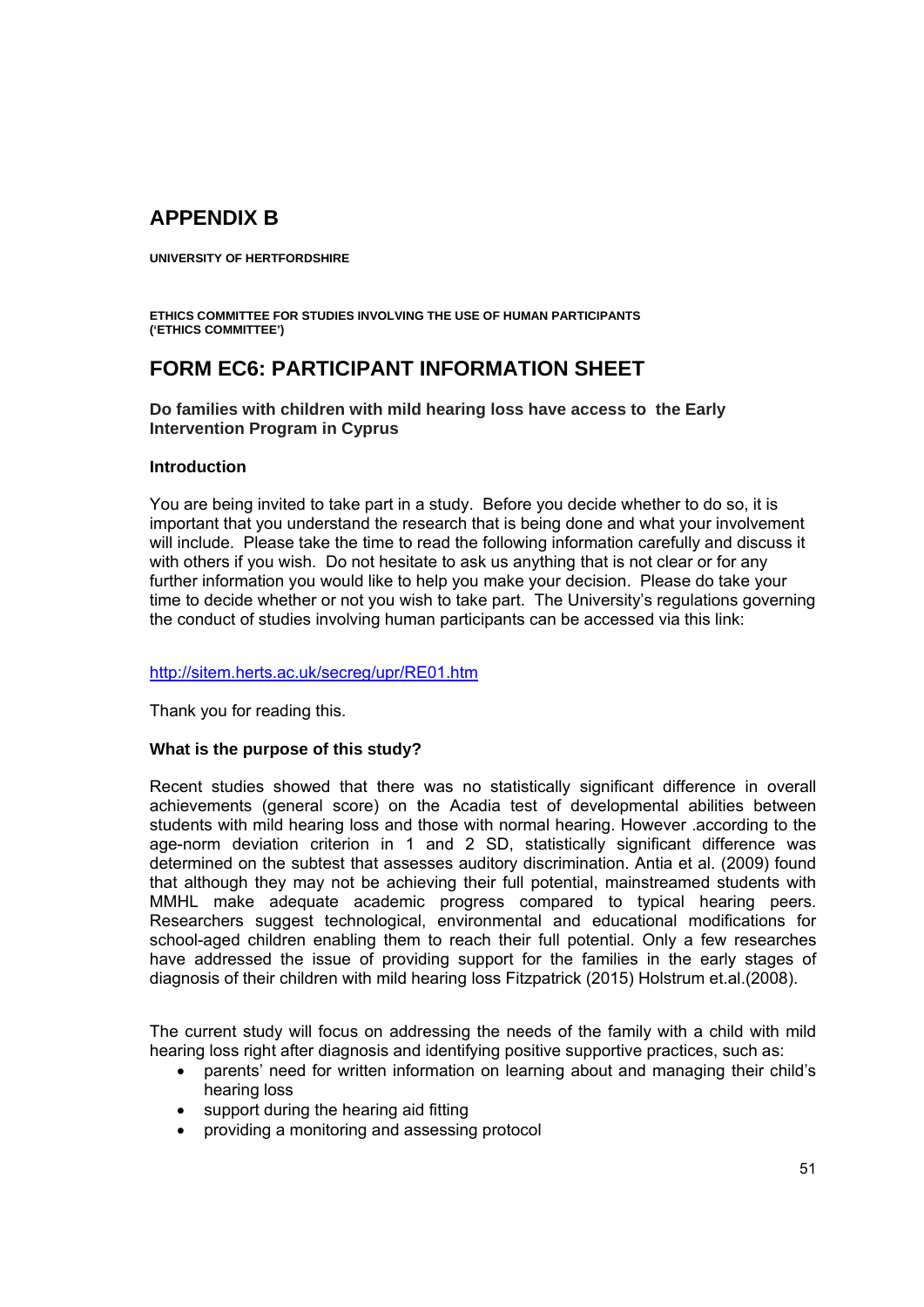• family group support

#### **Do I have to take part?**

It is completely up to you whether or not you decide to take further part in this study. If you do decide to take part you will be given this information sheet to keep and be asked to sign a consent form. Agreeing to join the study does not mean that you have to complete it. You are free to withdraw at any stage without giving a reason. A decision to withdraw at any time, or a decision not to take part at all, will not affect any treatment/care that you may receive (should this be relevant).

#### **How long will my part in the study take?**

If you decide to take part in this study, there will be a 2 hours meeting for an interview which will be recorded.

#### **What are the possible disadvantages, risks or side effects of taking part?**

No risks.

#### **What are the possible benefits of taking part?**

I will share my findings with you and you will be able to make use of them when your child will go to nursery.

#### **How will my taking part in this study be kept confidential?**

Data collected via recorded questionnaires will be anonymised before being used in the dissertation.

#### **What will happen to the data collected within this study?**

Data will be anonymised and stored in accordance with the data protection procedures. All materials will be kept on a computer with security password or within a locked cupboard.

#### **Will the data be required for use in further studies?**

No, the data will not be used in any further studies.

#### **Who has reviewed this study?**

This study has been reviewed by: The University of Hertfordshire Social Sciences, Arts and Humanities Ethics Committee with Delegated Authority

The UH protocol number is <**EDU/PGT/CP/02760***>* 

#### **Who can I contact if I have any questions?**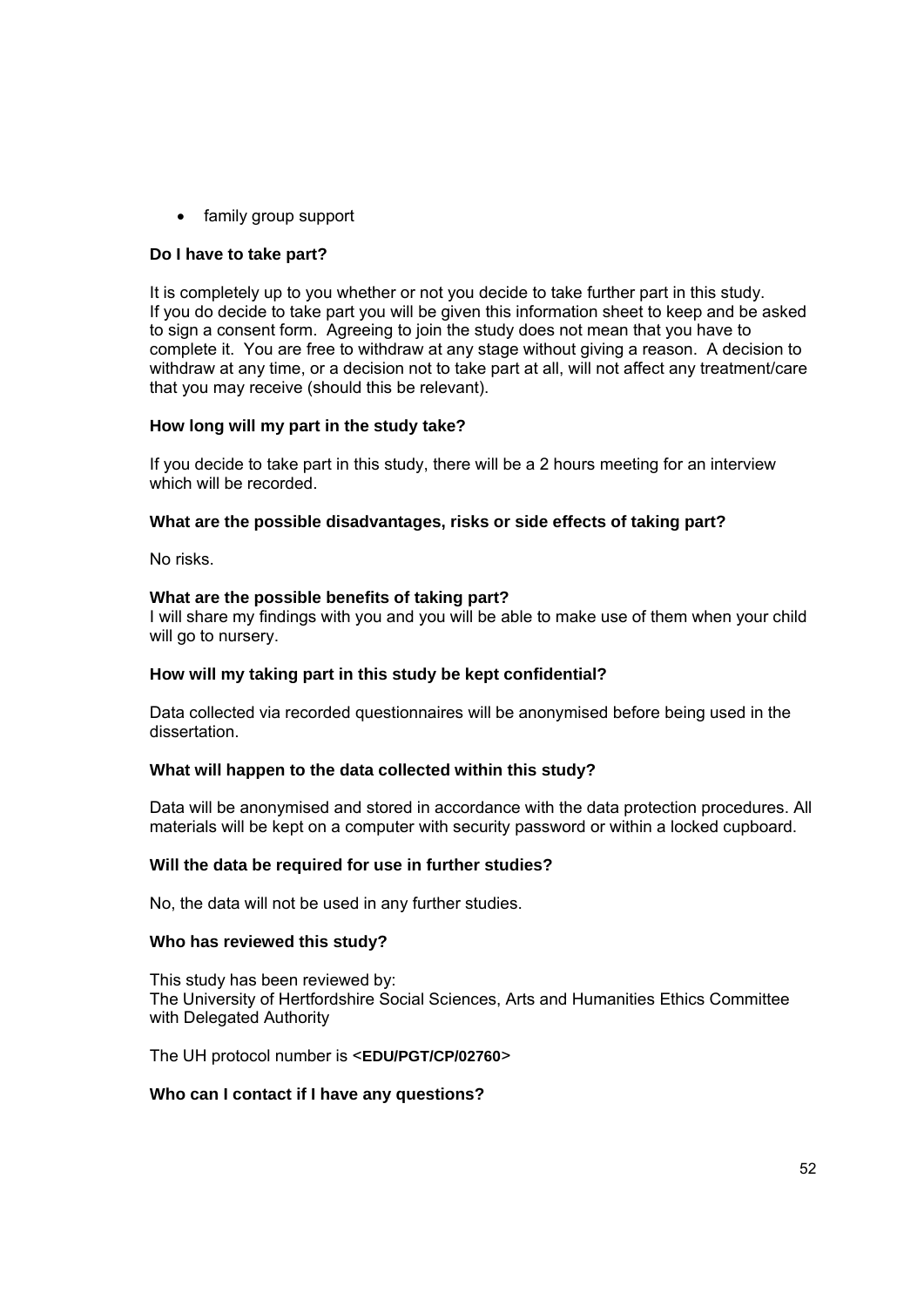If you would like further information or would like to discuss any details personally, please get in touch with me, in writing, by phone or by email:

#### **Chryssanthie Stavrou**

Specialist Teacher for the Deaf School for the Deaf in Cyprus a.stavrou@cytanet.com.cy TEL 99740349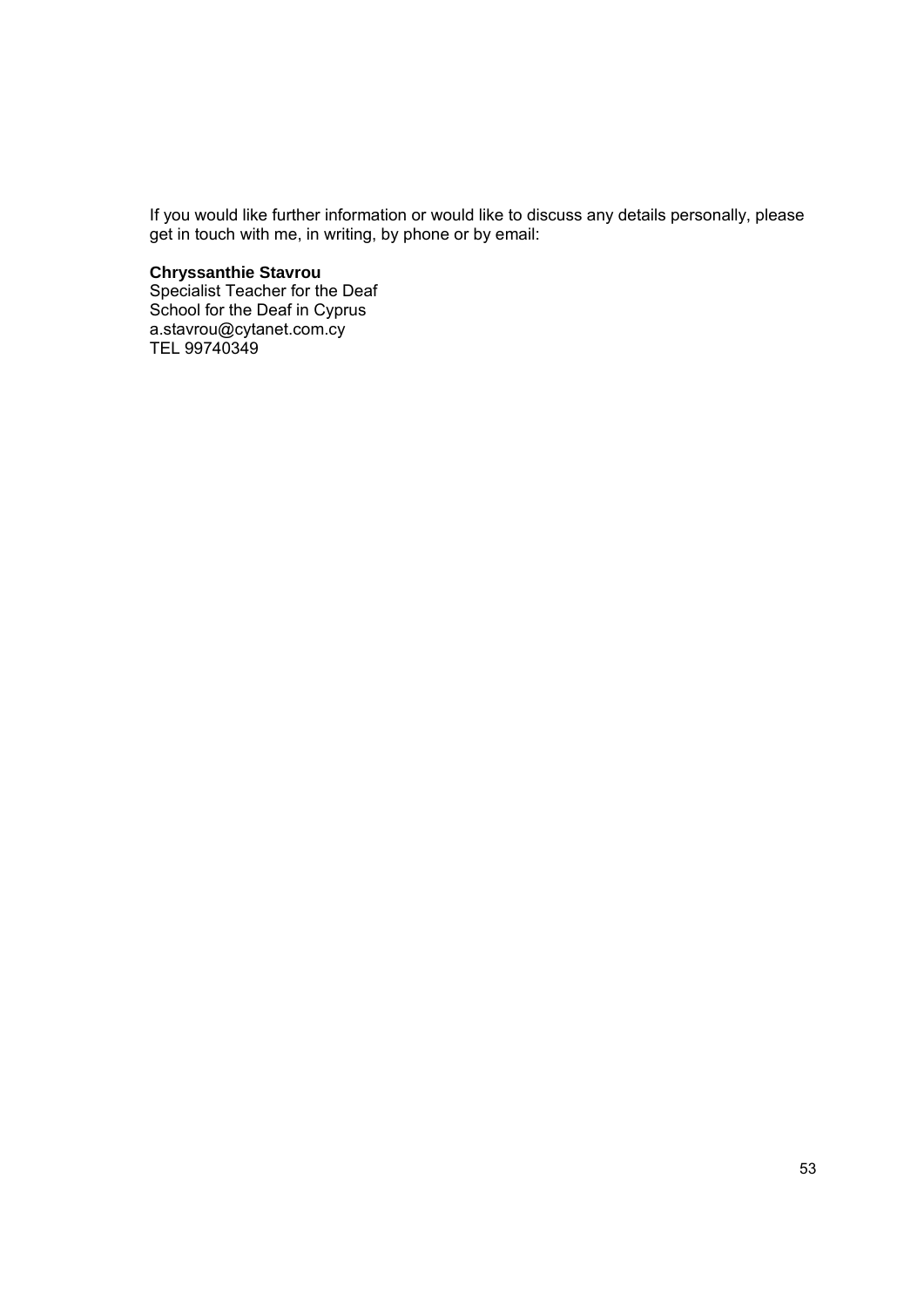# **APPENDIX C**

# **Parent interview guide**

#### **Purpose of the interview**

I am meeting with parents to better understand the impact of the early identification of milder forms of hearing loss through infant hearing screening on the family. I will be talking with several parents of young children with mild and unilateral hearing loss about their experiences with the identification of the hearing loss. I am also interested in your suggestions for improvement of our services.

#### **Procedure**

I will ask you questions to guide our conversation but feel free to talk about your experiences and to add any information you feel is important. Please don't hesitate to ask questions.

#### **Questions:**

- 1. Tell me how you found out about your child's hearing loss.
- 2. What impact do you think screening (or lack of it) had on you, your child and your family?
- 3. I am interested in understanding your needs when your child was first diagnosed and then later after the diagnosis?
- 4. What information or guidance did you need in the days/weeks/ months following the diagnosis (for example, after the confirmation / hearing aid fitting)?
- 5. Did you feel that you needed information regarding the cognitive, language, social and emotional development of your child?
- 6. At what stage were you informed of the Early Intervention Programme and who informed you?